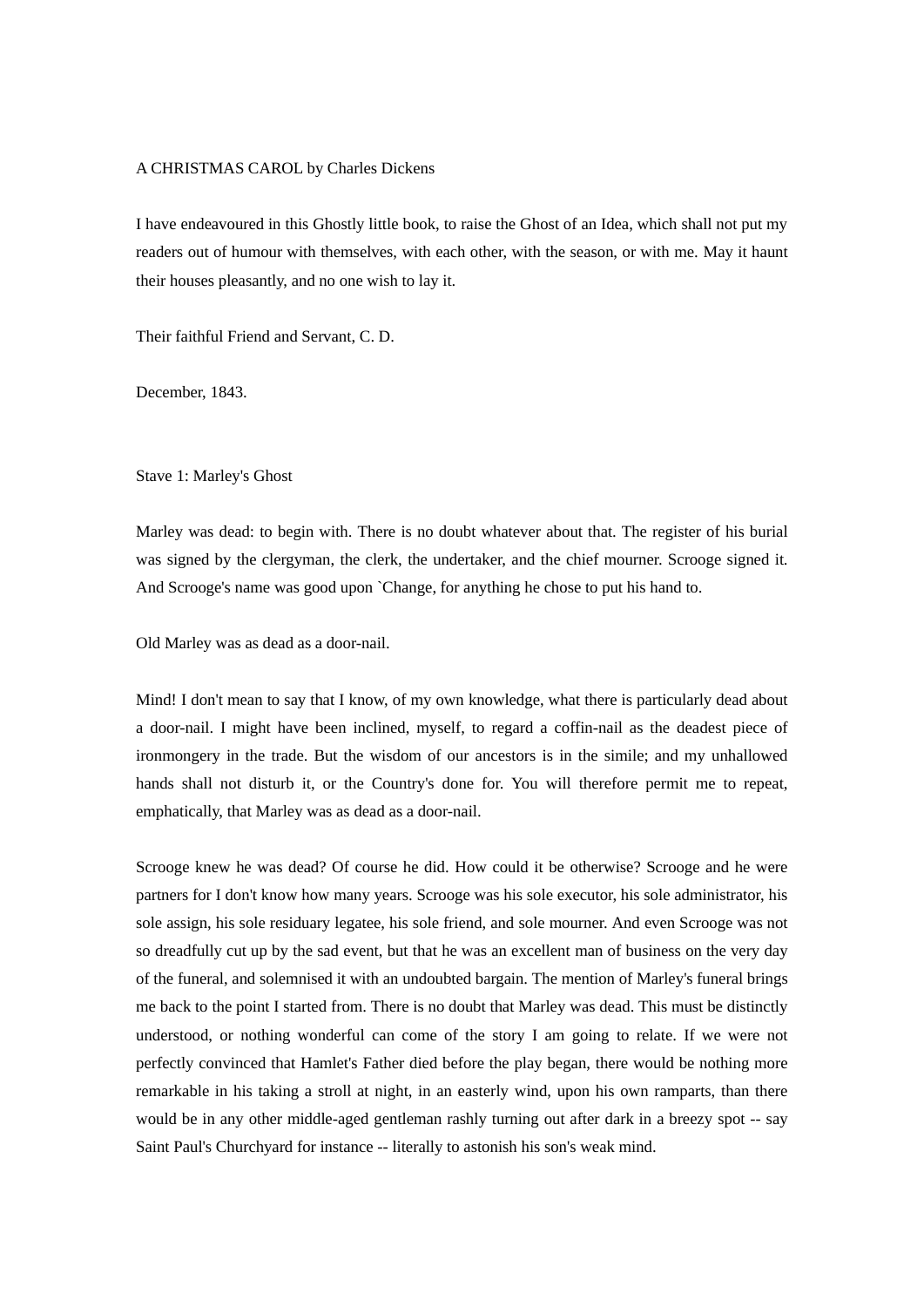Scrooge never painted out Old Marley's name. There it stood, years afterwards, above the warehouse door: Scrooge and Marley. The firm was known as Scrooge and Marley. Sometimes people new to the business called Scrooge Scrooge, and sometimes Marley, but he answered to both names. It was all the same to him.

Oh! But he was a tight-fisted hand at the grind- stone, Scrooge! a squeezing, wrenching, grasping, scraping, clutching, covetous, old sinner! Hard and sharp as flint, from which no steel had ever struck out generous fire; secret, and self-contained, and solitary as an oyster. The cold within him froze his old features, nipped his pointed nose, shrivelled his cheek, stiffened his gait; made his eyes red, his thin lips blue; and spoke out shrewdly in his grating voice. A frosty rime was on his head, and on his eyebrows, and his wiry chin. He carried his own low temperature always about with him; he iced his office in the dogdays; and didn't thaw it one degree at Christmas.

External heat and cold had little influence on Scrooge. No warmth could warm, no wintry weather chill him. No wind that blew was bitterer than he, no falling snow was more intent upon its purpose, no pelting rain less open to entreaty. Foul weather didn't know where to have him. The heaviest rain, and snow, and hail, and sleet, could boast of the advantage over him in only one respect. They often `came down' handsomely, and Scrooge never did.

Nobody ever stopped him in the street to say, with gladsome looks, `My dear Scrooge, how are you? When will you come to see me?' No beggars implored him to bestow a trifle, no children asked him what it was o'clock, no man or woman ever once in all his life inquired the way to such and such a place, of Scrooge. Even the blind men's dogs appeared to know him; and when they saw him coming on, would tug their owners into doorways and up courts; and then would wag their tails as though they said, `No eye at all is better than an evil eye, dark master!'

But what did Scrooge care! It was the very thing he liked. To edge his way along the crowded paths of life, warning all human sympathy to keep its distance, was what the knowing ones call `nuts' to Scrooge.

Once upon a time -- of all the good days in the year, on Christmas Eve -- old Scrooge sat busy in his counting-house. It was cold, bleak, biting weather: foggy withal: and he could hear the people in the court outside, go wheezing up and down, beating their hands upon their breasts, and stamping their feet upon the pavement stones to warm them. The city clocks had only just gone three, but it was quite dark already -- it had not been light all day -- and candles were flaring in the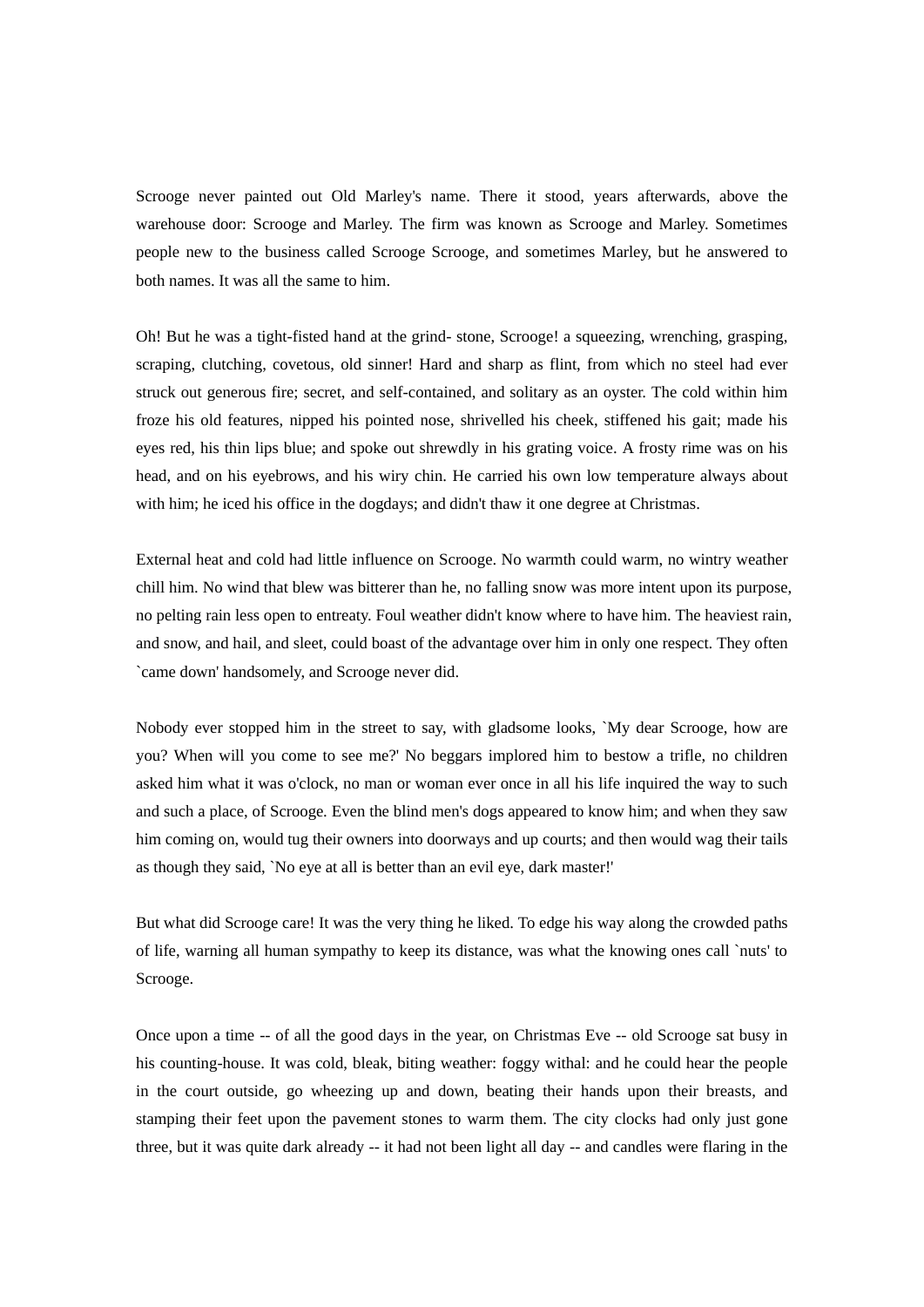windows of the neighbouring offices, like ruddy smears upon the palpable brown air. The fog came pouring in at every chink and keyhole, and was so dense without, that although the court was of the narrowest, the houses opposite were mere phantoms. To see the dingy cloud come drooping down, obscuring everything, one might have thought that Nature lived hard by, and was brewing on a large scale.

The door of Scrooge's counting-house was open that he might keep his eye upon his clerk, who in a dismal little cell beyond, a sort of tank, was copying letters. Scrooge had a very small fire, but the clerk's fire was so very much smaller that it looked like one coal. But he couldn't replenish it, for Scrooge kept the coal-box in his own room; and so surely as the clerk came in with the shovel, the master predicted that it would be necessary for them to part. Wherefore the clerk put on his white comforter, and tried to warm himself at the candle; in which effort, not being a man of a strong imagination, he failed.

`A merry Christmas, uncle! God save you!' cried a cheerful voice. It was the voice of Scrooge's nephew, who came upon him so quickly that this was the first intimation he had of his approach.

`Bah!' said Scrooge, `Humbug!'

He had so heated himself with rapid walking in the fog and frost, this nephew of Scrooge's, that he was all in a glow; his face was ruddy and handsome; his eyes sparkled, and his breath smoked again.

`Christmas a humbug, uncle!' said Scrooge's nephew. `You don't mean that, I am sure?'

`I do,' said Scrooge. `Merry Christmas! What right have you to be merry? What reason have you to be merry? You're poor enough.'

`Come, then,' returned the nephew gaily. `What right have you to be dismal? What reason have you to be morose? You're rich enough.'

Scrooge having no better answer ready on the spur of the moment, said `Bah!' again; and followed it up with `Humbug.'

`Don't be cross, uncle!' said the nephew.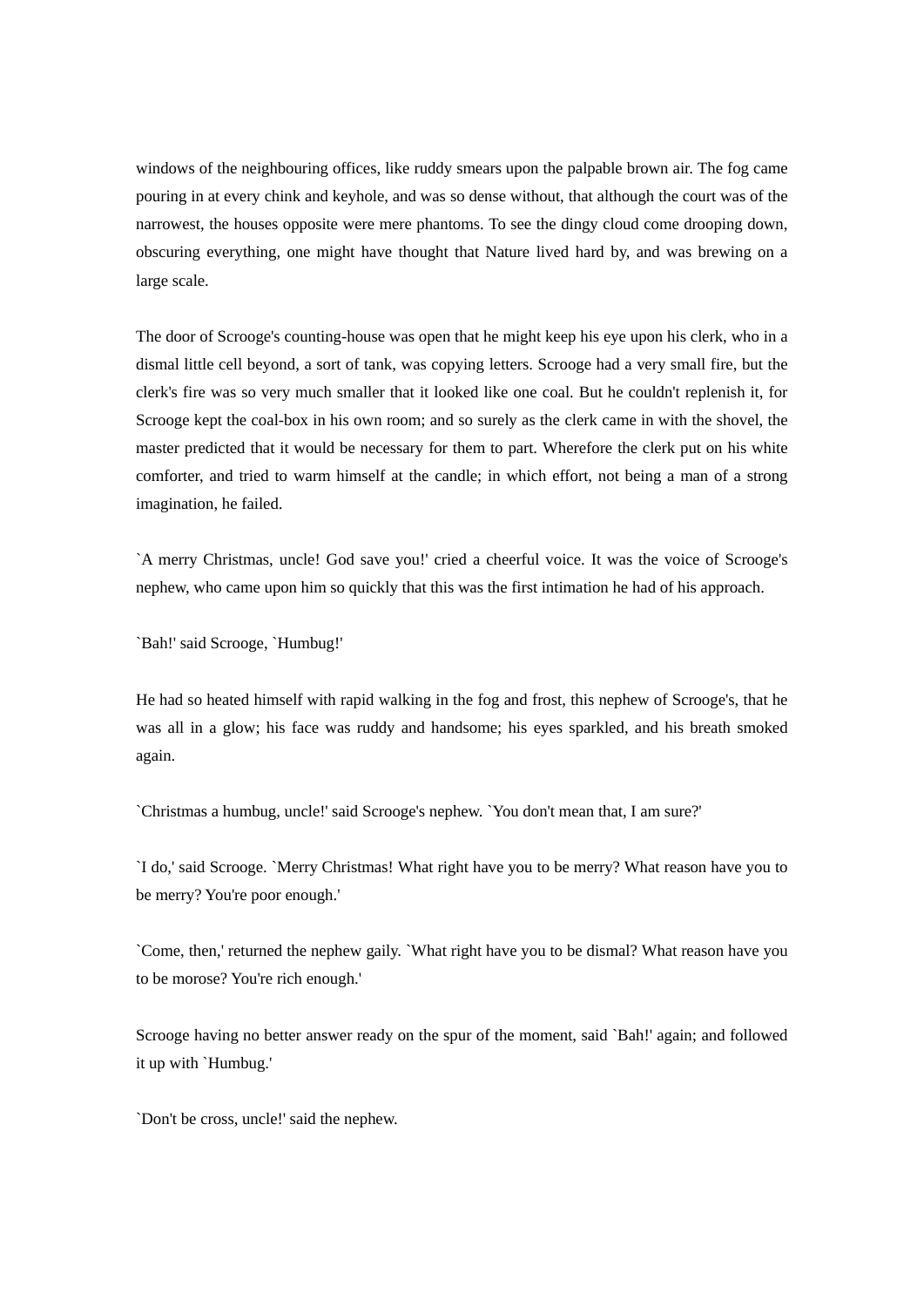`What else can I be,' returned the uncle, `when I live in such a world of fools as this? Merry Christmas! Out upon merry Christmas! What's Christmas time to you but a time for paying bills without money; a time for finding yourself a year older, but not an hour richer; a time for balancing your books and having every item in `em through a round dozen of months presented dead against you? If I could work my will,' said Scrooge indignantly, `every idiot who goes about with "Merry Christmas" on his lips, should be boiled with his own pudding, and buried with a stake of holly through his heart. He should!'

`Uncle!' pleaded the nephew.

`Nephew!' returned the uncle sternly, `keep Christmas in your own way, and let me keep it in mine.'

`Keep it!' repeated Scrooge's nephew. `But you don't keep it.'

`Let me leave it alone, then,' said Scrooge. `Much good may it do you! Much good it has ever done you!'

`There are many things from which I might have derived good, by which I have not profited, I dare say,' returned the nephew. `Christmas among the rest. But I am sure I have always thought of Christmas time, when it has come round -- apart from the veneration due to its sacred name and origin, if anything belonging to it can be apart from that -- as a good time; a kind, forgiving, charitable, pleasant time: the only time I know of, in the long calendar of the year, when men and women seem by one consent to open their shut-up hearts freely, and to think of people below them as if they really were fellow-passengers to the grave, and not another race of creatures bound on other journeys. And therefore, uncle, though it has never put a scrap of gold or silver in my pocket, I believe that it has done me good, and will do me good; and I say, God bless it!'

The clerk in the Tank involuntarily applauded. Becoming immediately sensible of the impropriety, he poked the fire, and extinguished the last frail spark for ever.

`Let me hear another sound from you,' said Scrooge, `and you'll keep your Christmas by losing your situation! You're quite a powerful speaker, sir,' he added, turning to his nephew. `I wonder you don't go into Parliament.'

`Don't be angry, uncle. Come! Dine with us tomorrow.'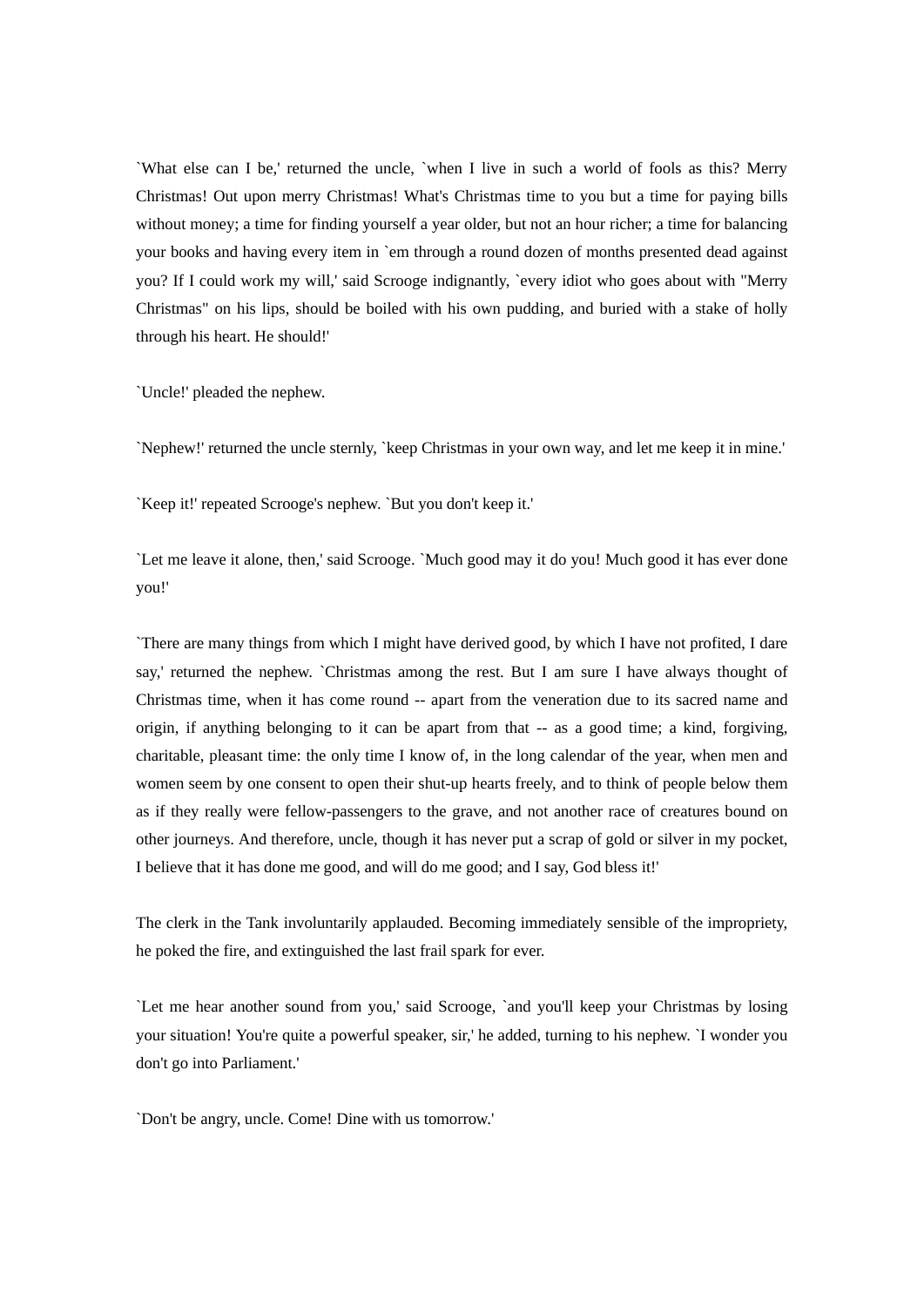Scrooge said that he would see him -- yes, indeed he did. He went the whole length of the expression, and said that he would see him in that extremity first.

`But why?' cried Scrooge's nephew. `Why?'

`Why did you get married?' said Scrooge.

`Because I fell in love.'

`Because you fell in love!' growled Scrooge, as if that were the only one thing in the world more ridiculous than a merry Christmas. `Good afternoon!'

`Nay, uncle, but you never came to see me before that happened. Why give it as a reason for not coming now?'

`Good afternoon,' said Scrooge.

`I want nothing from you; I ask nothing of you; why cannot we be friends?'

`Good afternoon,' said Scrooge.

`I am sorry, with all my heart, to find you so resolute. We have never had any quarrel, to which I have been a party. But I have made the trial in homage to Christmas, and I'll keep my Christmas humour to the last. So A Merry Christmas, uncle!'

`Good afternoon,' said Scrooge.

`And A Happy New Year!'

`Good afternoon,' said Scrooge.

His nephew left the room without an angry word, notwithstanding. He stopped at the outer door to bestow the greetings of the season on the clerk, who cold as he was, was warmer than Scrooge; for he returned them cordially.

`There's another fellow,' muttered Scrooge; who overheard him: `my clerk, with fifteen shillings a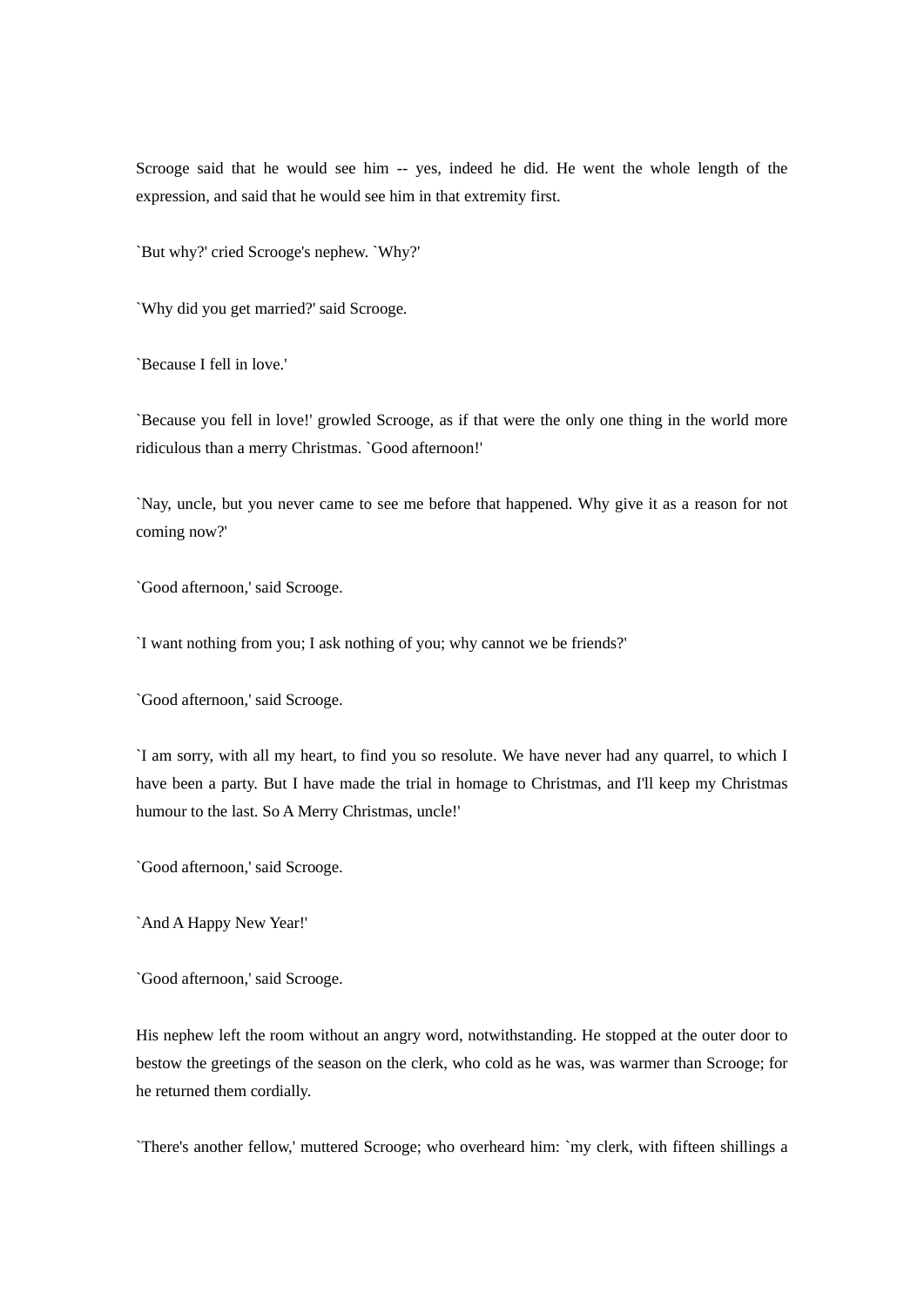week, and a wife and family, talking about a merry Christmas. I'll retire to Bedlam.'

This lunatic, in letting Scrooge's nephew out, had let two other people in. They were portly gentlemen, pleasant to behold, and now stood, with their hats off, in Scrooge's office. They had books and papers in their hands, and bowed to him.

`Scrooge and Marley's, I believe,' said one of the gentlemen, referring to his list. `Have I the pleasure of addressing Mr. Scrooge, or Mr. Marley?'

`Mr. Marley has been dead these seven years,' Scrooge replied. `He died seven years ago, this very night.'

`We have no doubt his liberality is well represented by his surviving partner,' said the gentleman, presenting his credentials.

It certainly was; for they had been two kindred spirits. At the ominous word `liberality,' Scrooge frowned, and shook his head, and handed the credentials back.

`At this festive season of the year, Mr. Scrooge,' said the gentleman, taking up a pen, `it is more than usually desirable that we should make some slight provision for the Poor and Destitute, who suffer greatly at the present time. Many thousands are in want of common necessaries; hundreds of thousands are in want of common comforts, sir.'

`Are there no prisons?' asked Scrooge.

`Plenty of prisons,' said the gentleman, laying down the pen again. `And the Union workhouses?' demanded Scrooge. `Are they still in operation?'

`They are. Still,' returned the gentleman, `I wish I could say they were not.'

`The Treadmill and the Poor Law are in full vigour, then?' said Scrooge.

`Both very busy, sir.'

`Oh! I was afraid, from what you said at first, that something had occurred to stop them in their useful course,' said Scrooge. `I'm very glad to hear it.'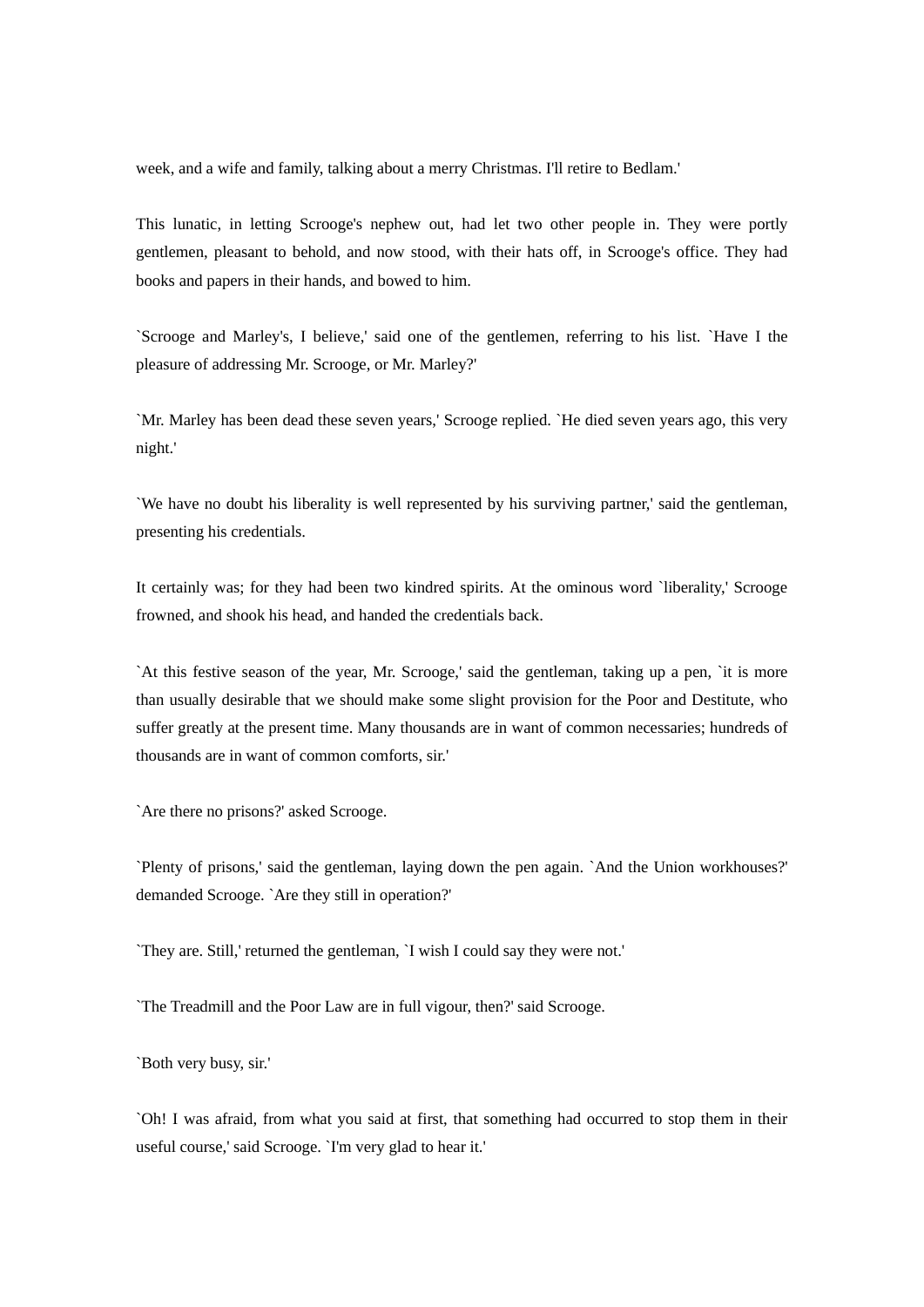`Under the impression that they scarcely furnish Christian cheer of mind or body to the multitude,' returned the gentleman, `a few of us are endeavouring to raise a fund to buy the Poor some meat and drink. and means of warmth. We choose this time, because it is a time, of all others, when Want is keenly felt, and Abundance rejoices. What shall I put you down for?'

`Nothing!' Scrooge replied.

`You wish to be anonymous?'

`I wish to be left alone,' said Scrooge. `Since you ask me what I wish, gentlemen, that is my answer. I don't make merry myself at Christmas and I can't afford to make idle people merry. I help to support the establishments I have mentioned -- they cost enough; and those who are badly off must go there.'

`Many can't go there; and many would rather die.'

`If they would rather die,' said Scrooge, `they had better do it, and decrease the surplus population. Besides -- excuse me -- I don't know that.'

`But you might know it,' observed the gentleman.

`It's not my business,' Scrooge returned. `It's enough for a man to understand his own business, and not to interfere with other people's. Mine occupies me constantly. Good afternoon, gentlemen!'

Seeing clearly that it would be useless to pursue their point, the gentlemen withdrew. Scrooge returned his labours with an improved opinion of himself, and in a more facetious temper than was usual with him.

Meanwhile the fog and darkness thickened so, that people ran about with flaring links, proffering their services to go before horses in carriages, and conduct them on their way. The ancient tower of a church, whose gruff old bell was always peeping slily down at Scrooge out of a Gothic window in the wall, became invisible, and struck the hours and quarters in the clouds, with tremulous vibrations afterwards as if its teeth were chattering in its frozen head up there. The cold became intense. In the main street at the corner of the court, some labourers were repairing the gas-pipes, and had lighted a great fire in a brazier, round which a party of ragged men and boys were gathered: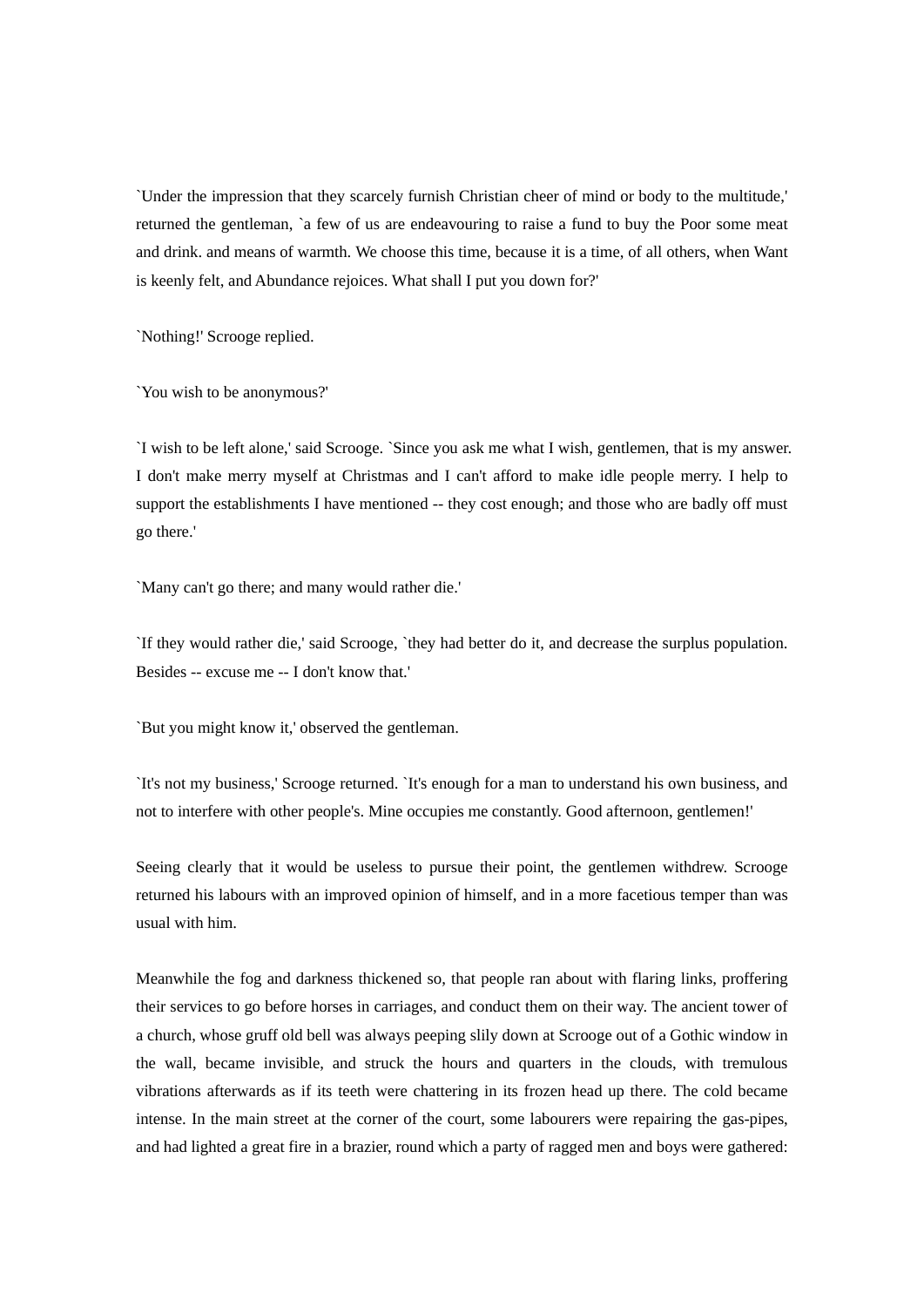warming their hands and winking their eyes before the blaze in rapture. The water-plug being left in solitude, its overflowing sullenly congealed, and turned to misanthropic ice. The brightness of the shops where holly sprigs and berries crackled in the lamp heat of the windows, made pale faces ruddy as they passed. Poulterers' and grocers' trades became a splendid joke; a glorious pageant, with which it was next to impossible to believe that such dull principles as bargain and sale had anything to do. The Lord Mayor, in the stronghold of the mighty Mansion House, gave orders to his fifty cooks and butlers to keep Christmas as a Lord Mayor's household should; and even the little tailor, whom he had fined five shillings on the previous Monday for being drunk and bloodthirsty in the streets, stirred up to-morrow's pudding in his garret, while his lean wife and the baby sallied out to buy the beef.

Foggier yet, and colder! Piercing, searching, biting cold. If the good Saint Dunstan had but nipped the Evil Spirit's nose with a touch of such weather as that, instead of using his familiar weapons, then indeed he would have roared to lusty purpose. The owner of one scant young nose, gnawed and mumbled by the hungry cold as bones are gnawed by dogs, stooped down at Scrooge's keyhole to regale him with a Christmas carol: but at the first sound of

`God bless you, merry gentleman! May nothing you dismay!'

Scrooge seized the ruler with such energy of action, that the singer fled in terror, leaving the keyhole to the fog and even more congenial frost.

At length the hour of shutting up the counting- house arrived. With an ill-will Scrooge dismounted from his stool, and tacitly admitted the fact to the expectant clerk in the Tank, who instantly snuffed his candle out, and put on his hat.

`You'll want all day to-morrow, I suppose?' said Scrooge.

`If quite convenient, sir.'

`It's not convenient,' said Scrooge, `and it's not fair. If I was to stop half-a-crown for it, you'd think yourself ill-used, I'll be bound?'

The clerk smiled faintly.

`And yet,' said Scrooge, `you don't think me ill-used, when I pay a day's wages for no work.'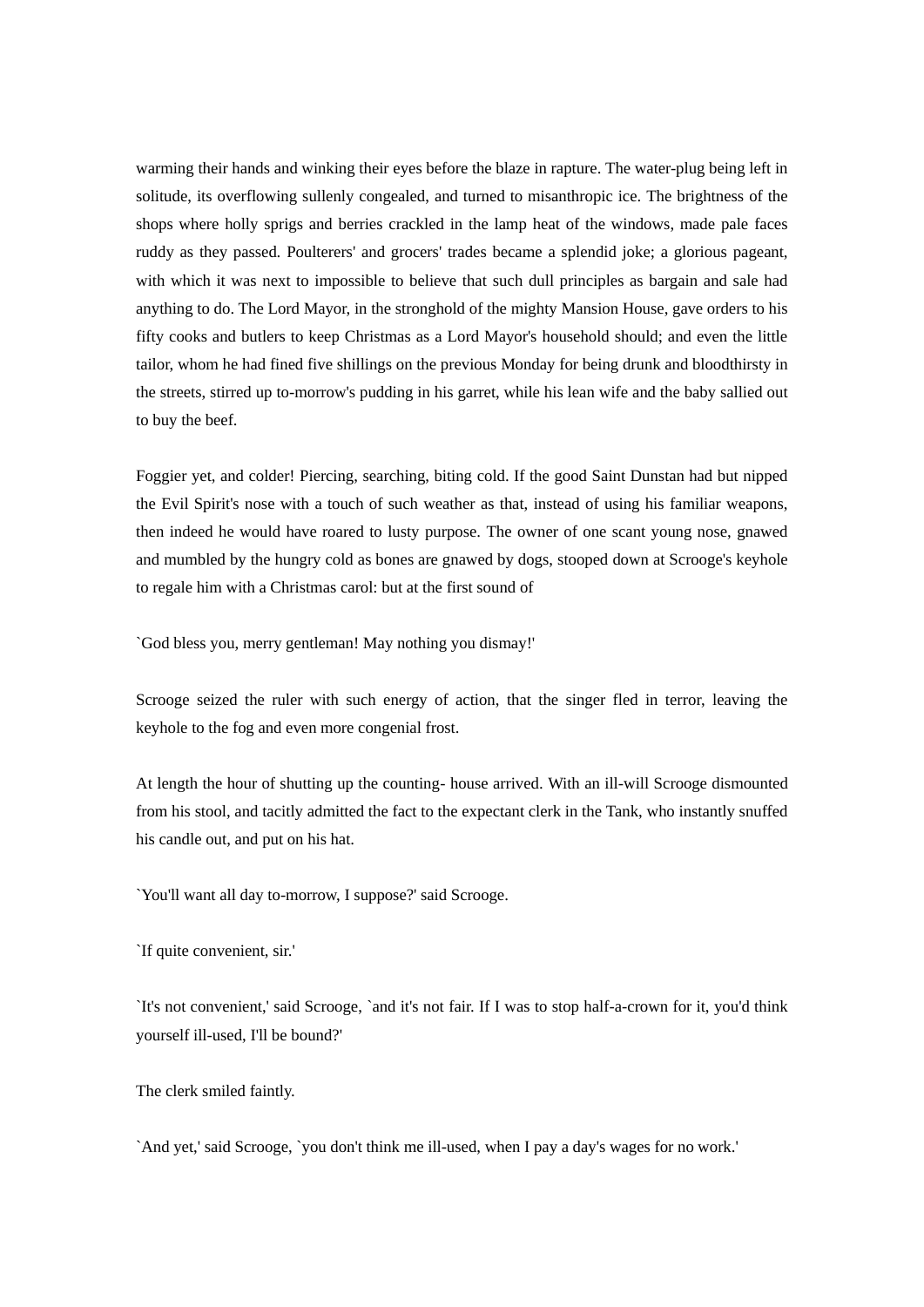The clerk observed that it was only once a year.

`A poor excuse for picking a man's pocket every twenty-fifth of December!' said Scrooge, buttoning his great-coat to the chin. `But I suppose you must have the whole day. Be here all the earlier next morning.'

The clerk promised that he would; and Scrooge walked out with a growl. The office was closed in a twinkling, and the clerk, with the long ends of his white comforter dangling below his waist (for he boasted no great-coat), went down a slide on Cornhill, at the end of a lane of boys, twenty times, in honour of its being Christmas Eve, and then ran home to Camden Town as hard as he could pelt, to play at blindman's-buff.

Scrooge took his melancholy dinner in his usual melancholy tavern; and having read all the newspapers, and beguiled the rest of the evening with his banker's-book, went home to bed. He lived in chambers which had once belonged to his deceased partner. They were a gloomy suite of rooms, in a lowering pile of building up a yard, where it had so little business to be, that one could scarcely help fancying it must have run there when it was a young house, playing at hide-and-seek with other houses, and forgotten the way out again. It was old enough now, and dreary enough, for nobody lived in it but Scrooge, the other rooms being all let out as offices. The yard was so dark that even Scrooge, who knew its every stone, was fain to grope with his hands. The fog and frost so hung about the black old gateway of the house, that it seemed as if the Genius of the Weather sat in mournful meditation on the threshold.

Now, it is a fact, that there was nothing at all particular about the knocker on the door, except that it was very large. It is also a fact, that Scrooge had seen it, night and morning, during his whole residence in that place; also that Scrooge had as little of what is called fancy about him as any man in the city of London, even including -- which is a bold word -- the corporation, aldermen, and livery. Let it also be borne in mind that Scrooge had not bestowed one thought on Marley, since his last mention of his seven years' dead partner that afternoon. And then let any man explain to me, if he can, how it happened that Scrooge, having his key in the lock of the door, saw in the knocker, without its undergoing any intermediate process of change -- not a knocker, but Marley's face.

Marley's face. It was not in impenetrable shadow as the other objects in the yard were, but had a dismal light about it, like a bad lobster in a dark cellar. It was not angry or ferocious, but looked at Scrooge as Marley used to look: with ghostly spectacles turned up on its ghostly forehead. The hair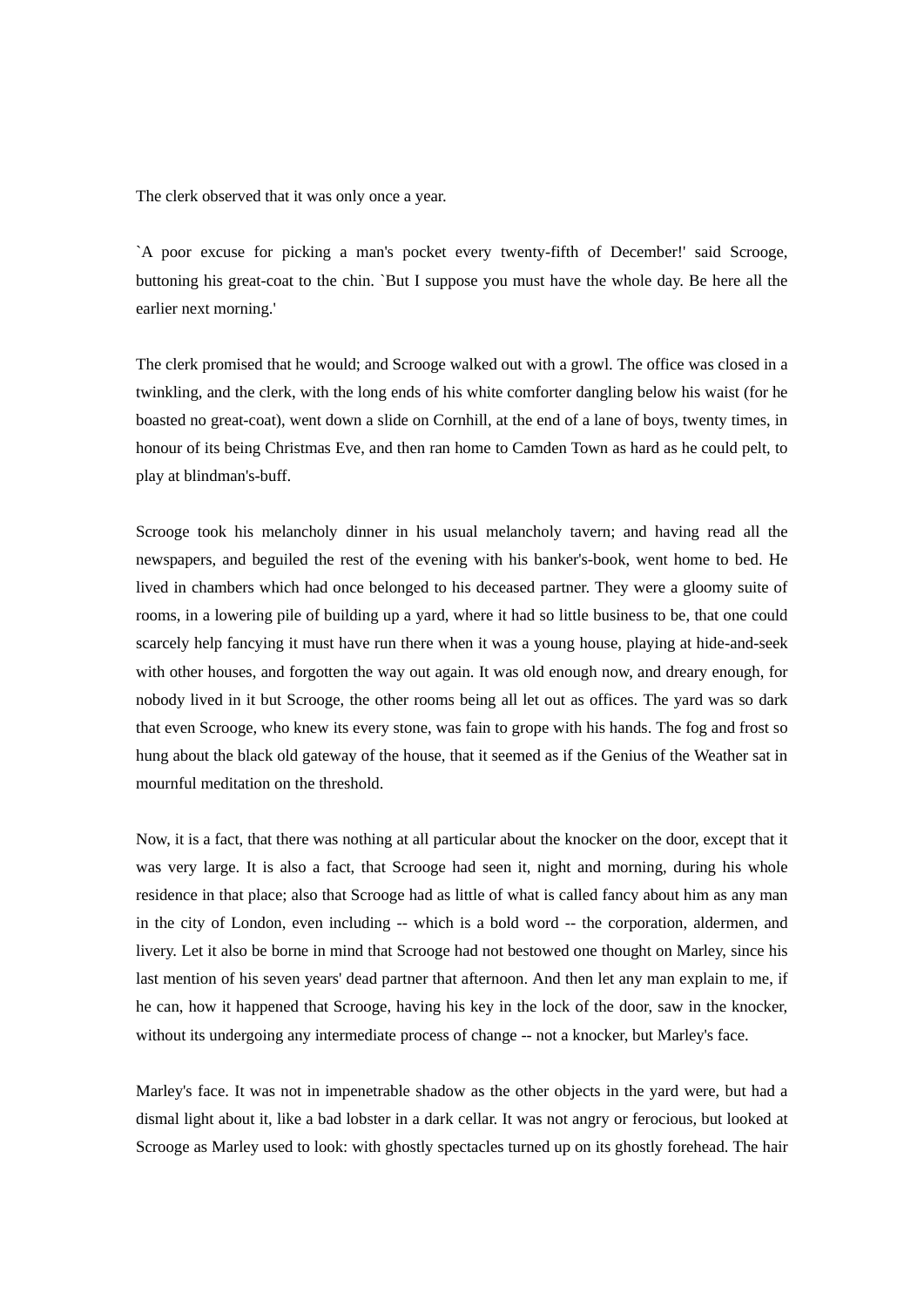was curiously stirred, as if by breath or hot air; and, though the eyes were wide open, they were perfectly motionless. That, and its livid colour, made it horrible; but its horror seemed to be in spite of the face and beyond its control, rather than a part or its own expression.

As Scrooge looked fixedly at this phenomenon, it was a knocker again.

To say that he was not startled, or that his blood was not conscious of a terrible sensation to which it had been a stranger from infancy, would be untrue. But he put his hand upon the key he had relinquished, turned it sturdily, walked in, and lighted his candle.

He did pause, with a moment's irresolution, before he shut the door; and he did look cautiously behind it first, as if he half-expected to be terrified with the sight of Marley's pigtail sticking out into the hall. But there was nothing on the back of the door, except the screws and nuts that held the knocker on, so he said `Pooh, pooh!' and closed it with a bang.

The sound resounded through the house like thunder. Every room above, and every cask in the wine-merchant's cellars below, appeared to have a separate peal of echoes of its own. Scrooge was not a man to be frightened by echoes. He fastened the door, and walked across the hall, and up the stairs; slowly too: trimming his candle as he went.

You may talk vaguely about driving a coach-and-six up a good old flight of stairs, or through a bad young Act of Parliament; but I mean to say you might have got a hearse up that staircase, and taken it broadwise, with the splinter-bar towards the wall and the door towards the balustrades: and done it easy. There was plenty of width for that, and room to spare; which is perhaps the reason why Scrooge thought he saw a locomotive hearse going on before him in the gloom. Half a dozen gas-lamps out of the street wouldn't have lighted the entry too well, so you may suppose that it was pretty dark with Scrooge's dip.

Up Scrooge went, not caring a button for that. Darkness is cheap, and Scrooge liked it. But before he shut his heavy door, he walked through his rooms to see that all was right. He had just enough recollection of the face to desire to do that.

Sitting-room, bedroom, lumber-room. All as they should be. Nobody under the table, nobody under the sofa; a small fire in the grate; spoon and basin ready; and the little saucepan of gruel (Scrooge had a cold in his head) upon the hob. Nobody under the bed; nobody in the closet; nobody in his dressing-gown, which was hanging up in a suspicious attitude against the wall. Lumber-room as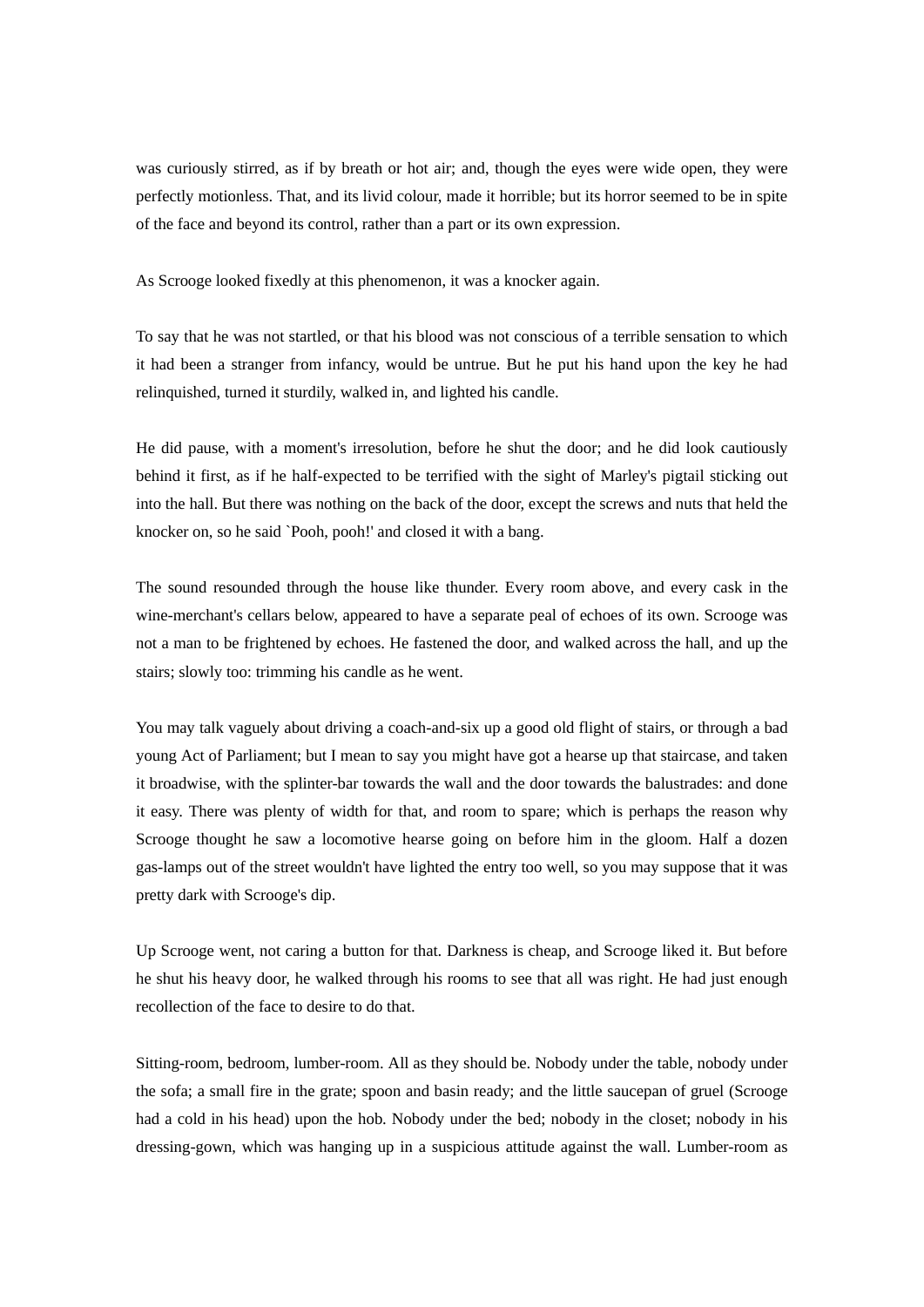usual. Old fire-guards, old shoes, two fish-baskets, washing-stand on three legs, and a poker.

Quite satisfied, he closed his door, and locked himself in; double-locked himself in, which was not his custom. Thus secured against surprise, he took off his cravat; put on his dressing-gown and slippers, and his nightcap; and sat down before the fire to take his gruel.

It was a very low fire indeed; nothing on such a bitter night. He was obliged to sit close to it, and brood over it, before he could extract the least sensation of warmth from such a handful of fuel. The fireplace was an old one, built by some Dutch merchant long ago, and paved all round with quaint Dutch tiles, designed to illustrate the Scriptures. There were Cains and Abels, Pharaohs' daughters; Queens of Sheba, Angelic messengers descending through the air on clouds like feather-beds, Abrahams, Belshazzars, Apostles putting off to sea in butter-boats, hundreds of figures to attract his thoughts -- and yet that face of Marley, seven years dead, came like the ancient Prophet's rod, and swallowed up the whole. If each smooth tile had been a blank at first, with power to shape some picture on its surface from the disjointed fragments of his thoughts, there would have been a copy of old Marley's head on every one.

`Humbug!' said Scrooge; and walked across the room.

After several turns, he sat down again. As he threw his head back in the chair, his glance happened to rest upon a bell, a disused bell, that hung in the room, and communicated for some purpose now forgotten with a chamber in the highest story of the building. It was with great astonishment, and with a strange, inexplicable dread, that as he looked, he saw this bell begin to swing. It swung so softly in the outset that it scarcely made a sound; but soon it rang out loudly, and so did every bell in the house.

This might have lasted half a minute, or a minute, but it seemed an hour. The bells ceased as they had begun, together. They were succeeded by a clanking noise, deep down below; as if some person were dragging a heavy chain over the casks in the wine merchant's cellar. Scrooge then remembered to have heard that ghosts in haunted houses were described as dragging chains.

The cellar-door flew open with a booming sound, and then he heard the noise much louder, on the floors below; then coming up the stairs; then coming straight towards his door.

`It's humbug still!' said Scrooge. `I won't believe it.'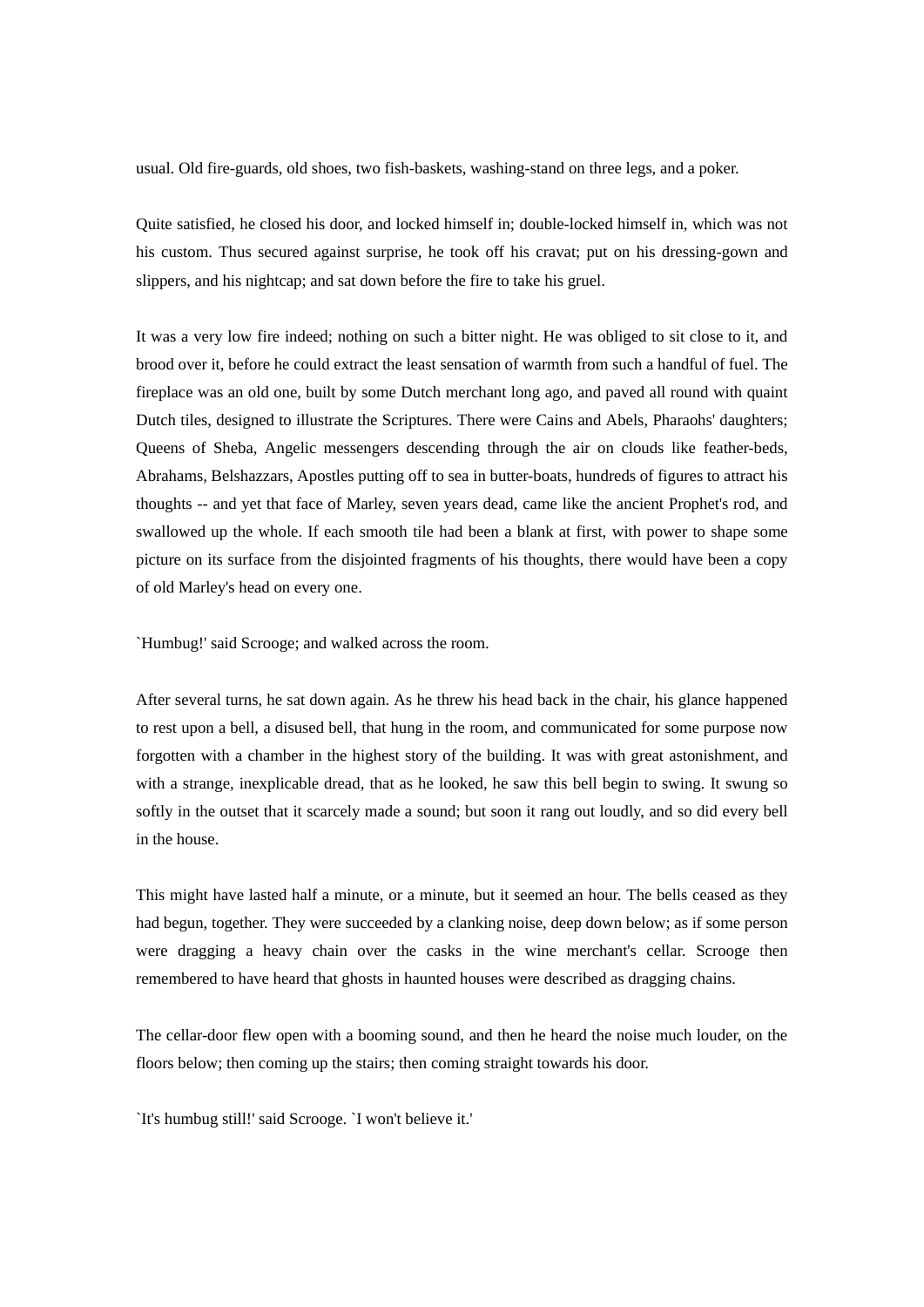His colour changed though, when, without a pause, it came on through the heavy door, and passed into the room before his eyes. Upon its coming in, the dying flame leaped up, as though it cried `I know him; Marley's Ghost!' and fell again.

The same face: the very same. Marley in his pigtail, usual waistcoat, tights and boots; the tassels on the latter bristling, like his pigtail, and his coat-skirts, and the hair upon his head. The chain he drew was clasped about his middle. It was long, and wound about him like a tail; and it was made (for Scrooge observed it closely) of cash-boxes, keys, padlocks, ledgers, deeds, and heavy purses wrought in steel. His body was transparent; so that Scrooge, observing him, and looking through his waistcoat, could see the two buttons on his coat behind.

Scrooge had often heard it said that Marley had no bowels, but he had never believed it until now.

No, nor did he believe it even now. Though he looked the phantom through and through, and saw it standing before him; though he felt the chilling influence of its death-cold eyes; and marked the very texture of the folded kerchief bound about its head and chin, which wrapper he had not observed before; he was still incredulous, and fought against his senses.

`How now!' said Scrooge, caustic and cold as ever. `What do you want with me?'

`Much!' -- Marley's voice, no doubt about it.

`Who are you?'

`Ask me who I was.'

`Who were you then?' said Scrooge, raising his voice. `You're particular, for a shade.' He was going to say `to a shade,' but substituted this, as more appropriate.

`In life I was your partner, Jacob Marley.'

`Can you -- can you sit down?' asked Scrooge, looking doubtfully at him.

`I can.'

`Do it, then.'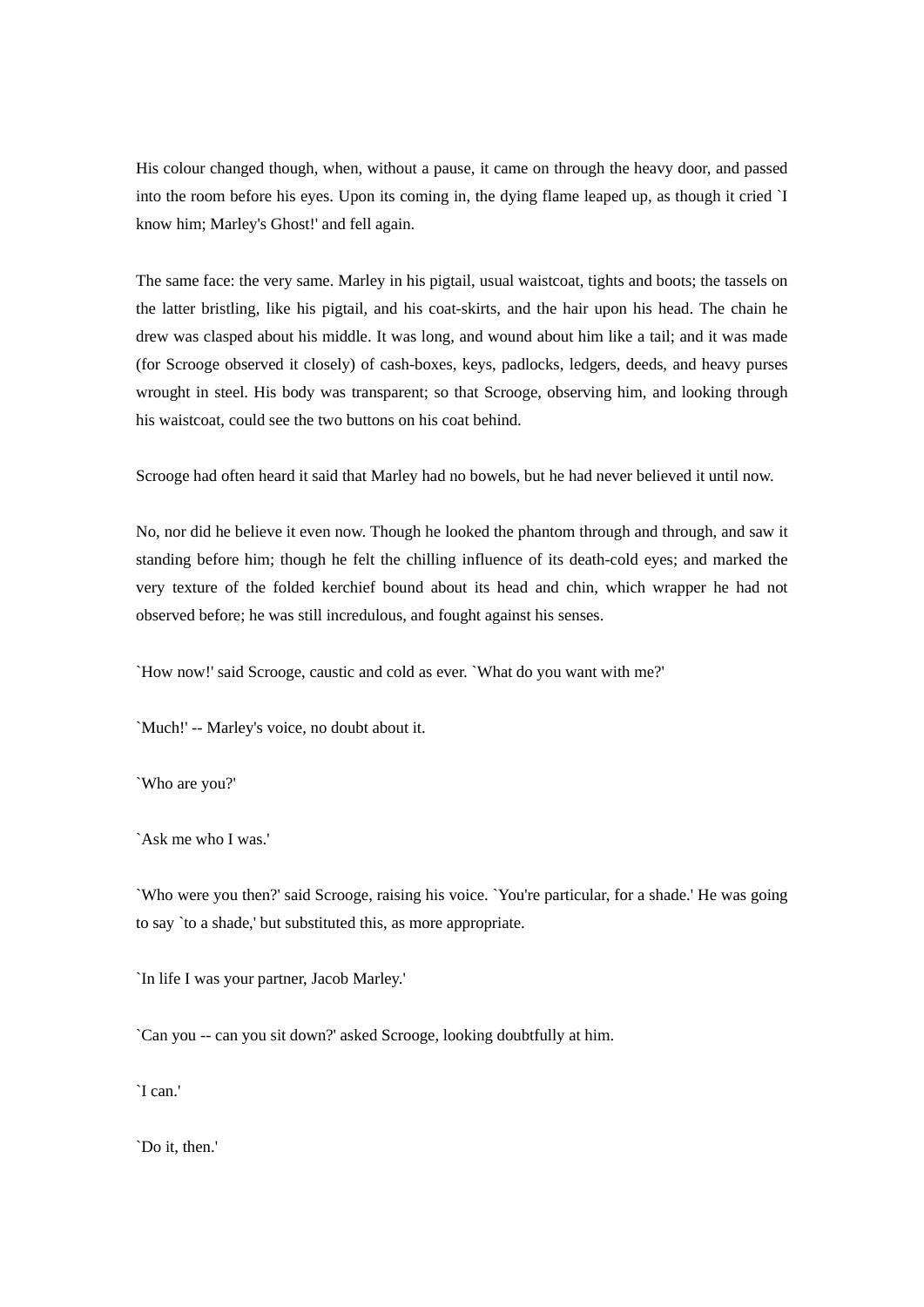Scrooge asked the question, because he didn't know whether a ghost so transparent might find himself in a condition to take a chair; and felt that in the event of its being impossible, it might involve the necessity of an embarrassing explanation. But the ghost sat down on the opposite side of the fireplace, as if he were quite used to it.

`You don't believe in me,' observed the Ghost.

`I don't.' said Scrooge.

`What evidence would you have of my reality beyond that of your senses?'

`I don't know,' said Scrooge.

`Why do you doubt your senses?'

`Because,' said Scrooge, `a little thing affects them. A slight disorder of the stomach makes them cheats. You may be an undigested bit of beef, a blot of mustard, a crumb of cheese, a fragment of an underdone potato. There's more of gravy than of grave about you, whatever you are!'

Scrooge was not much in the habit of cracking jokes, nor did he feel, in his heart, by any means waggish then. The truth is, that he tried to be smart, as a means of distracting his own attention, and keeping down his terror; for the spectre's voice disturbed the very marrow in his bones.

To sit, staring at those fixed glazed eyes, in silence for a moment, would play, Scrooge felt, the very deuce with him. There was something very awful, too, in the spectre's being provided with an infernal atmosphere of its own. Scrooge could not feel it himself, but this was clearly the case; for though the Ghost sat perfectly motionless, its hair, and skirts, and tassels, were still agitated as by the hot vapour from an oven.

`You see this toothpick?' said Scrooge, returning quickly to the charge, for the reason just assigned; and wishing, though it were only for a second, to divert the vision's stony gaze from himself.

`I do,' replied the Ghost.

`You are not looking at it,' said Scrooge.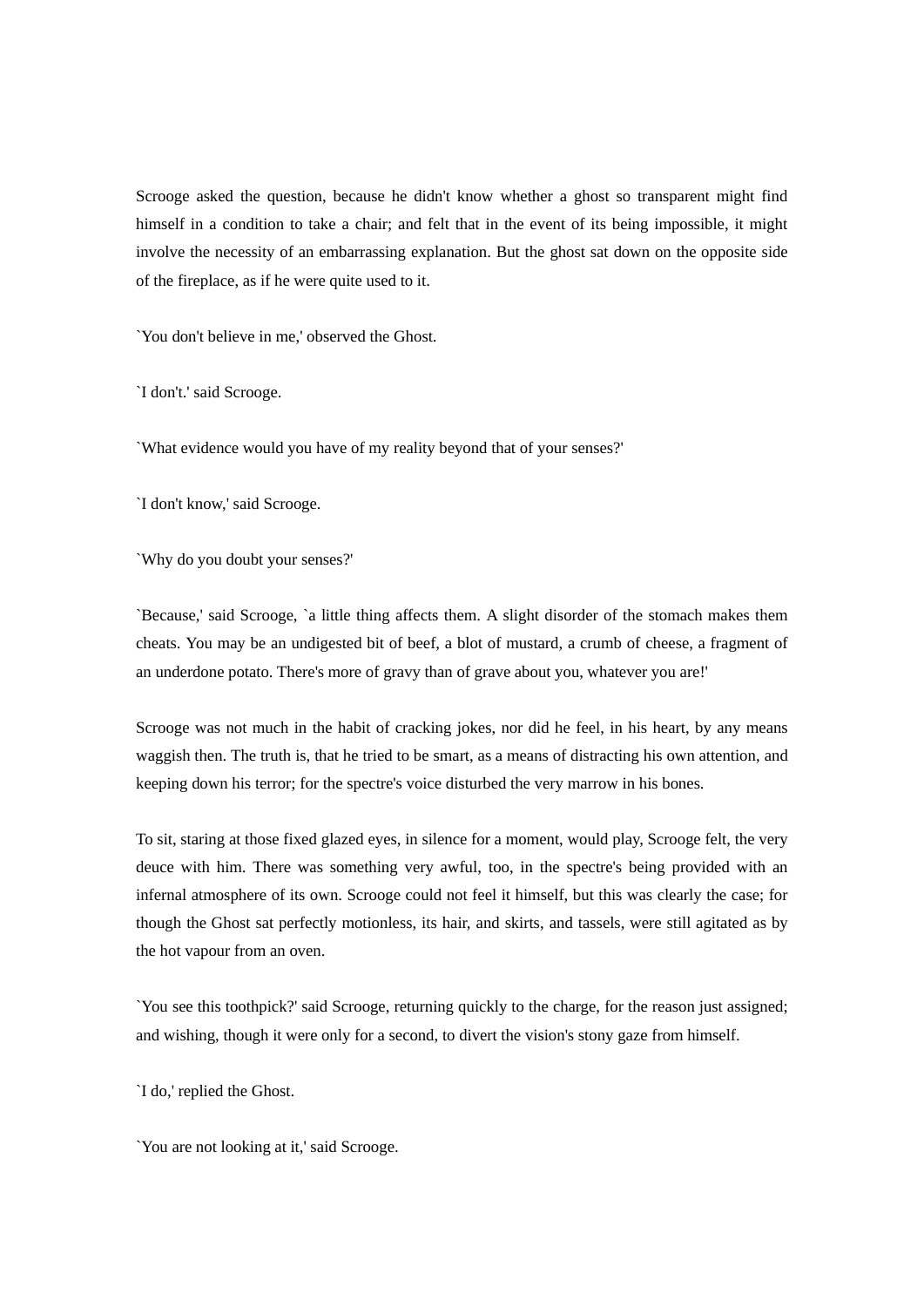`But I see it,' said the Ghost, `notwithstanding.'

`Well!' returned Scrooge, `I have but to swallow this, and be for the rest of my days persecuted by a legion of goblins, all of my own creation. Humbug, I tell you! humbug!'

At this the spirit raised a frightful cry, and shook its chain with such a dismal and appalling noise, that Scrooge held on tight to his chair, to save himself from falling in a swoon. But how much greater was his horror, when the phantom taking off the bandage round its head, as if it were too warm to wear indoors, its lower jaw dropped down upon its breast!

Scrooge fell upon his knees, and clasped his hands before his face.

`Mercy!' he said. `Dreadful apparition, why do you trouble me?'

`Man of the worldly mind!' replied the Ghost, `do you believe in me or not?'

`I do,' said Scrooge. `I must. But why do spirits walk the earth, and why do they come to me?'

`It is required of every man,' the Ghost returned, `that the spirit within him should walk abroad among his fellowmen, and travel far and wide; and if that spirit goes not forth in life, it is condemned to do so after death. It is doomed to wander through the world -- oh, woe is me! -- and witness what it cannot share, but might have shared on earth, and turned to happiness!'

Again the spectre raised a cry, and shook its chain and wrung its shadowy hands.

`You are fettered,' said Scrooge, trembling. `Tell me why?'

`I wear the chain I forged in life,' replied the Ghost. `I made it link by link, and yard by yard; I girded it on of my own free will, and of my own free will I wore it. Is its pattern strange to you?'

Scrooge trembled more and more.

`Or would you know,' pursued the Ghost, `the weight and length of the strong coil you bear yourself? It was full as heavy and as long as this, seven Christmas Eves ago. You have laboured on it, since. It is a ponderous chain!'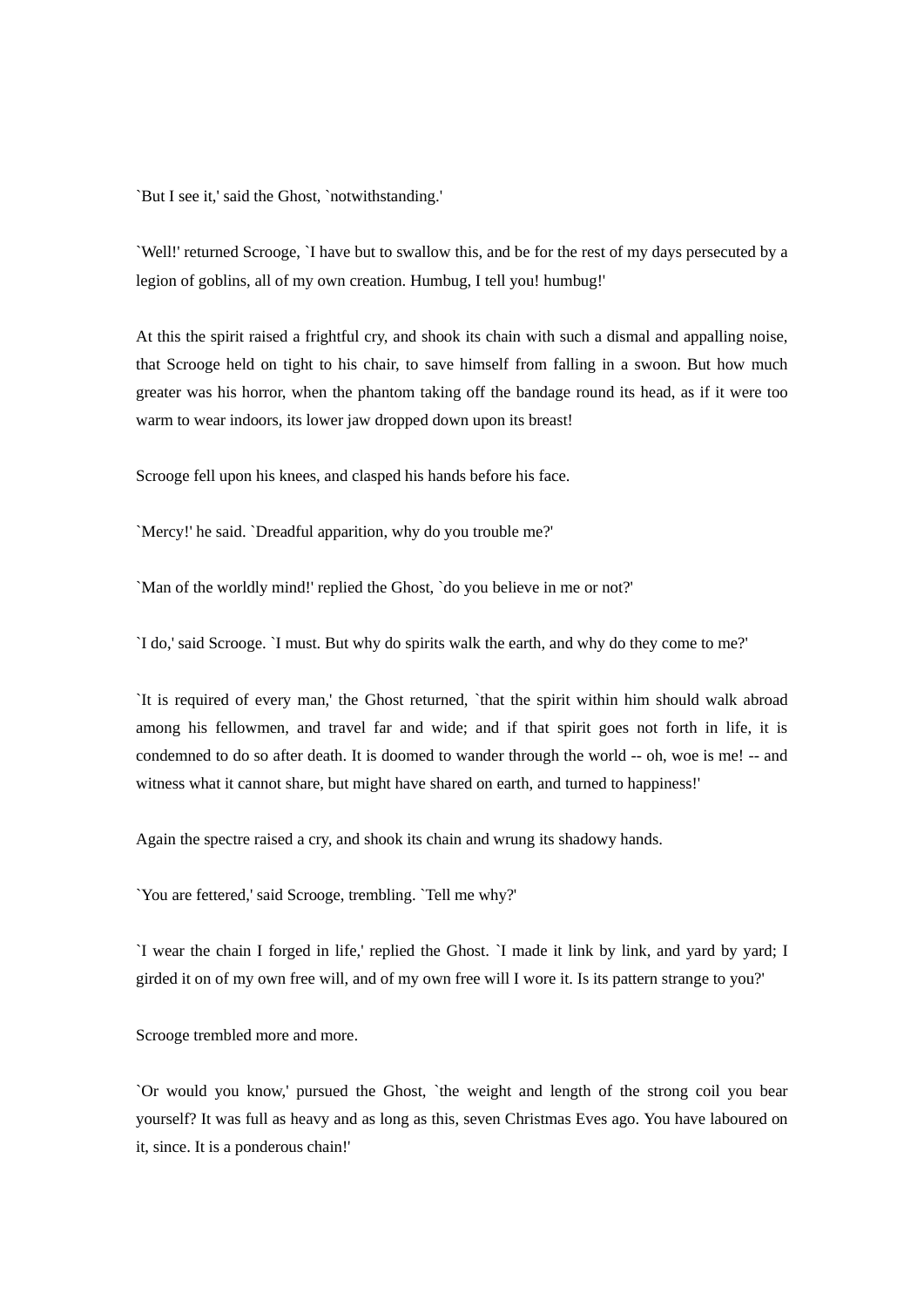Scrooge glanced about him on the floor, in the expectation of finding himself surrounded by some fifty or sixty fathoms of iron cable: but he could see nothing.

`Jacob,' he said, imploringly. `Old Jacob Marley, tell me more. Speak comfort to me, Jacob!'

`I have none to give,' the Ghost replied. `It comes from other regions, Ebenezer Scrooge, and is conveyed by other ministers, to other kinds of men. Nor can I tell you what I would. A very little more, is all permitted to me. I cannot rest, I cannot stay, I cannot linger anywhere. My spirit never walked beyond our counting-house -- mark me! -- in life my spirit never roved beyond the narrow limits of our money-changing hole; and weary journeys lie before me!'

It was a habit with Scrooge, whenever he became thoughtful, to put his hands in his breeches pockets. Pondering on what the Ghost had said, he did so now, but without lifting up his eyes, or getting off his knees.

`You must have been very slow about it, Jacob,' Scrooge observed, in a business-like manner, though with humility and deference.

`Slow!' the Ghost repeated.

`Seven years dead,' mused Scrooge. `And travelling all the time!'

`The whole time,' said the Ghost. `No rest, no peace. Incessant torture of remorse.'

`You travel fast?' said Scrooge.

`On the wings of the wind,' replied the Ghost.

`You might have got over a great quantity of ground in seven years,' said Scrooge.

The Ghost, on hearing this, set up another cry, and clanked its chain so hideously in the dead silence of the night, that the Ward would have been justified in indicting it for a nuisance.

`Oh! captive, bound, and double-ironed,' cried the phantom, `not to know, that ages of incessant labour, by immortal creatures, for this earth must pass into eternity before the good of which it is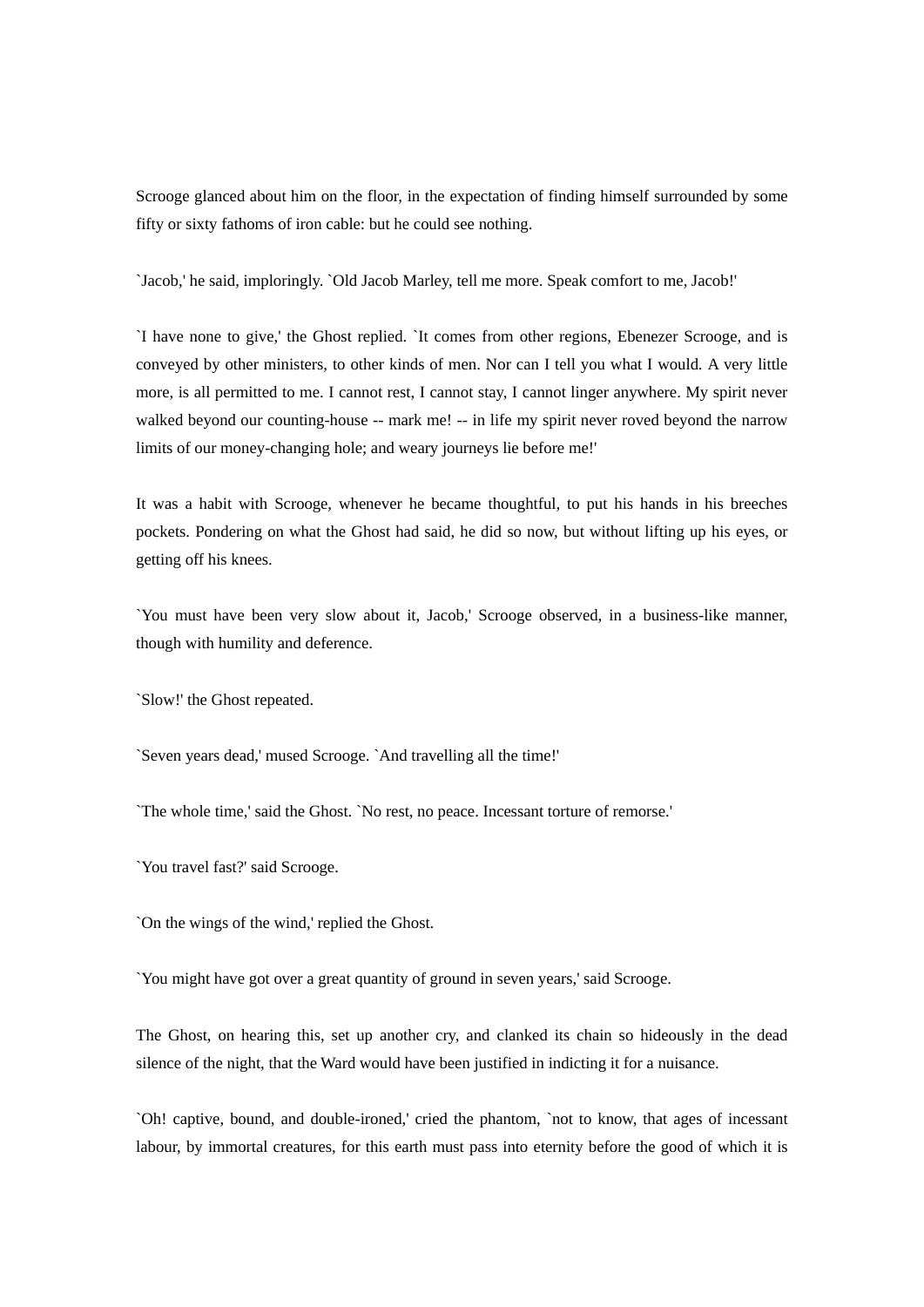susceptible is all developed. Not to know that any Christian spirit working kindly in its little sphere, whatever it may be, will find its mortal life too short for its vast means of usefulness. Not to know that no space of regret can make amends for one life's opportunity misused! Yet such was I! Oh! such was I!'

`But you were always a good man of business, Jacob,' faltered Scrooge, who now began to apply this to himself.

`Business!' cried the Ghost, wringing its hands again. `Mankind was my business. The common welfare was my business; charity, mercy, forbearance, and benevolence, were, all, my business. The dealings of my trade were but a drop of water in the comprehensive ocean of my business!'

It held up its chain at arm's length, as if that were the cause of all its unavailing grief, and flung it heavily upon the ground again.

`At this time of the rolling year,' the spectre said `I suffer most. Why did I walk through crowds of fellow-beings with my eyes turned down, and never raise them to that blessed Star which led the Wise Men to a poor abode! Were there no poor homes to which its light would have conducted me!'

Scrooge was very much dismayed to hear the spectre going on at this rate, and began to quake exceedingly.

`Hear me!' cried the Ghost. `My time is nearly gone.'

`I will,' said Scrooge. `But don't be hard upon me! Don't be flowery, Jacob! Pray!' `How it is that I appear before you in a shape that you can see, I may not tell. I have sat invisible beside you many and many a day.'

It was not an agreeable idea. Scrooge shivered, and wiped the perspiration from his brow.

`That is no light part of my penance,' pursued the Ghost. `I am here to-night to warn you, that you have yet a chance and hope of escaping my fate. A chance and hope of my procuring, Ebenezer.'

`You were always a good friend to me,' said Scrooge. `Thank `ee!'

`You will be haunted,' resumed the Ghost, `by Three Spirits.'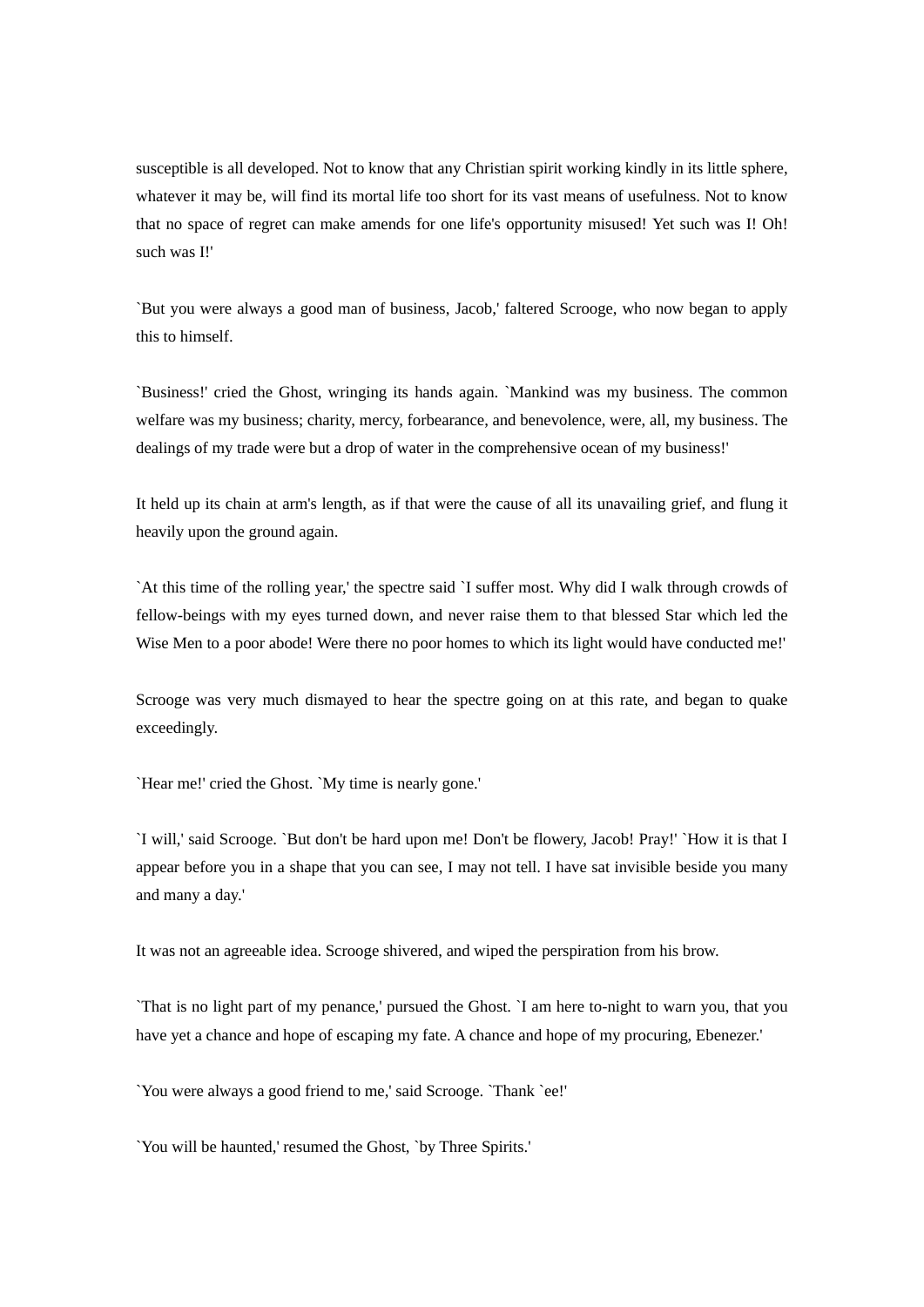Scrooge's countenance fell almost as low as the Ghost's had done.

`Is that the chance and hope you mentioned, Jacob?' he demanded, in a faltering voice.

`It is.'

`I -- I think I'd rather not,' said Scrooge.

`Without their visits,' said the Ghost, `you cannot hope to shun the path I tread. Expect the first tomorrow, when the bell tolls One.'

`Couldn't I take `em all at once, and have it over, Jacob?' hinted Scrooge.

`Expect the second on the next night at the same hour. The third upon the next night when the last stroke of Twelve has ceased to vibrate. Look to see me no more; and look that, for your own sake, you remember what has passed between us!'

When it had said these words, the spectre took its wrapper from the table, and bound it round its head, as before. Scrooge knew this, by the smart sound its teeth made, when the jaws were brought together by the bandage. He ventured to raise his eyes again, and found his supernatural visitor confronting him in an erect attitude, with its chain wound over and about its arm.

The apparition walked backward from him; and at every step it took, the window raised itself a little, so that when the spectre reached it, it was wide open. It beckoned Scrooge to approach, which he did. When they were within two paces of each other, Marley's Ghost held up its hand, warning him to come no nearer. Scrooge stopped.

Not so much in obedience, as in surprise and fear: for on the raising of the hand, he became sensible of confused noises in the air; incoherent sounds of lamentation and regret; wailings inexpressibly sorrowful and self-accusatory. The spectre, after listening for a moment, joined in the mournful dirge; and floated out upon the bleak, dark night.

Scrooge followed to the window: desperate in his curiosity. He looked out.

The air was filled with phantoms, wandering hither and thither in restless haste, and moaning as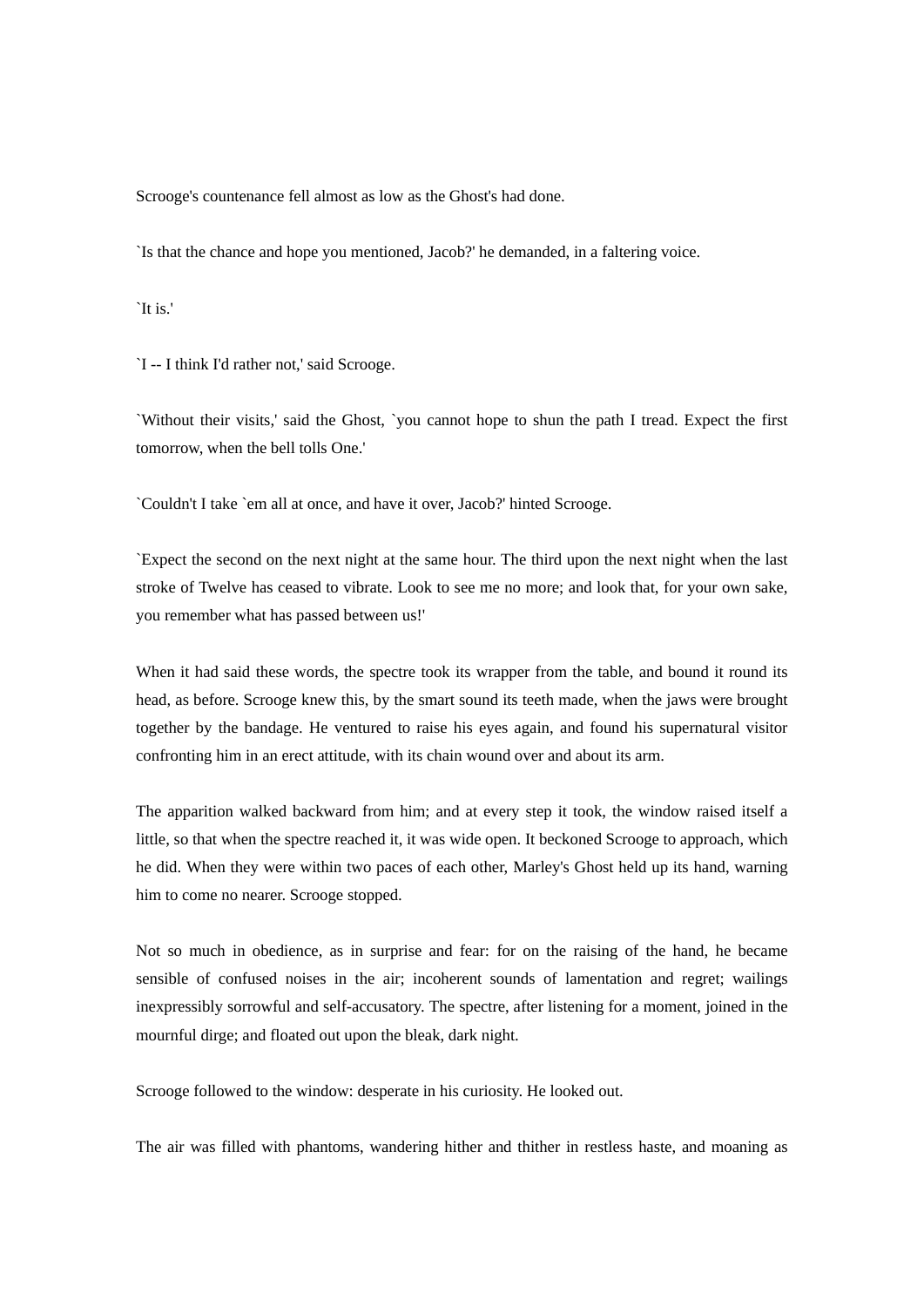they went. Every one of them wore chains like Marley's Ghost; some few (they might be guilty governments) were linked together; none were free. Many had been personally known to Scrooge in their lives. He had been quite familiar with one old ghost, in a white waistcoat, with a monstrous iron safe attached to its ankle, who cried piteously at being unable to assist a wretched woman with an infant, whom it saw below, upon a door-step. The misery with them all was, clearly, that they sought to interfere, for good, in human matters, and had lost the power for ever.

Whether these creatures faded into mist, or mistenshrouded them, he could not tell. But they and their spirit voices faded together; and the night became as it had been when he walked home.

Scrooge closed the window, and examined the door by which the Ghost had entered. It was double-locked, as he had locked it with his own hands, and the bolts were undisturbed. He tried to say `Humbug!' but stopped at the first syllable. And being, from the emotion he had undergone, or the fatigues of the day, or his glimpse of the Invisible World, or the dull conversation of the Ghost, or the lateness of the hour, much in need of repose; went straight to bed, without undressing, and fell asleep upon the instant.

## Stave 2: The First of the Three Spirits

When Scrooge awoke, it was so dark, that looking out of bed, he could scarcely distinguish the transparent window from the opaque walls of his chamber. He was endeavouring to pierce the darkness with his ferret eyes, when the chimes of a neighbouring church struck the four quarters. So he listened for the hour.

To his great astonishment the heavy bell went on from six to seven, and from seven to eight, and regularly up to twelve; then stopped. Twelve. It was past two when he went to bed. The clock was wrong. An icicle must have got into the works. Twelve.

He touched the spring of his repeater, to correct this most preposterous clock. Its rapid little pulse beat twelve: and stopped.

`Why, it isn't possible,' said Scrooge, `that I can have slept through a whole day and far into another night. It isn't possible that anything has happened to the sun, and this is twelve at noon.'

The idea being an alarming one, he scrambled out of bed, and groped his way to the window. He was obliged to rub the frost off with the sleeve of his dressing-gown before he could see anything;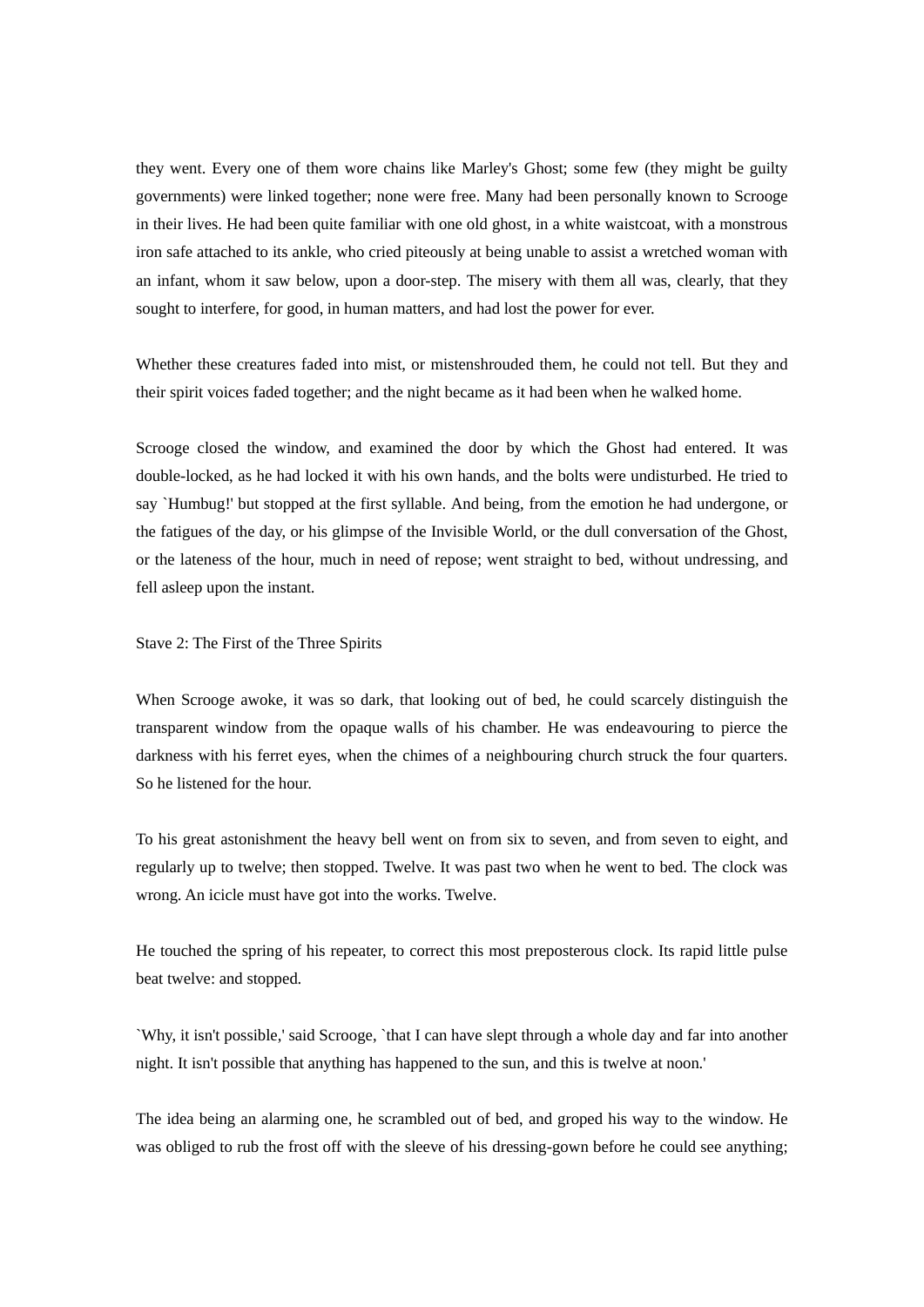and could see very little then. All he could make out was, that it was still very foggy and extremely cold, and that there was no noise of people running to and fro, and making a great stir, as there unquestionably would have been if night had beaten off bright day, and taken possession of the world. This was a great relief, because "three days after sight of this First of Exchange pay to Mr. Ebenezer Scrooge or his order," and so forth, would have become a mere United States' security if there were no days to count by.

Scrooge went to bed again, and thought, and thought, and thought it over and over and over, and could make nothing of it. The more he thought, the more perplexed he was; and the more he endeavoured not to think, the more he thought.

Marley's Ghost bothered him exceedingly. Every time he resolved within himself, after mature inquiry, that it was all a dream, his mind flew back again, like a strong spring released, to its first position, and presented the same problem to be worked all through, "Was it a dream or not?"

Scrooge lay in this state until the chime had gone three quarters more, when he remembered, on a sudden, that the Ghost had warned him of a visitation when the bell tolled one. He resolved to lie awake until the hour was passed; and, considering that he could no more go to sleep than go to Heaven, this was perhaps the wisest resolution in his power.

The quarter was so long, that he was more than once convinced he must have sunk into a doze unconsciously, and missed the clock. At length it broke upon his listening ear.

"Ding, dong!"

"A quarter past," said Scrooge, counting.

"Ding, dong!"

"Half-past!" said Scrooge.

"Ding, dong!"

"A quarter to it," said Scrooge.

"Ding, dong!"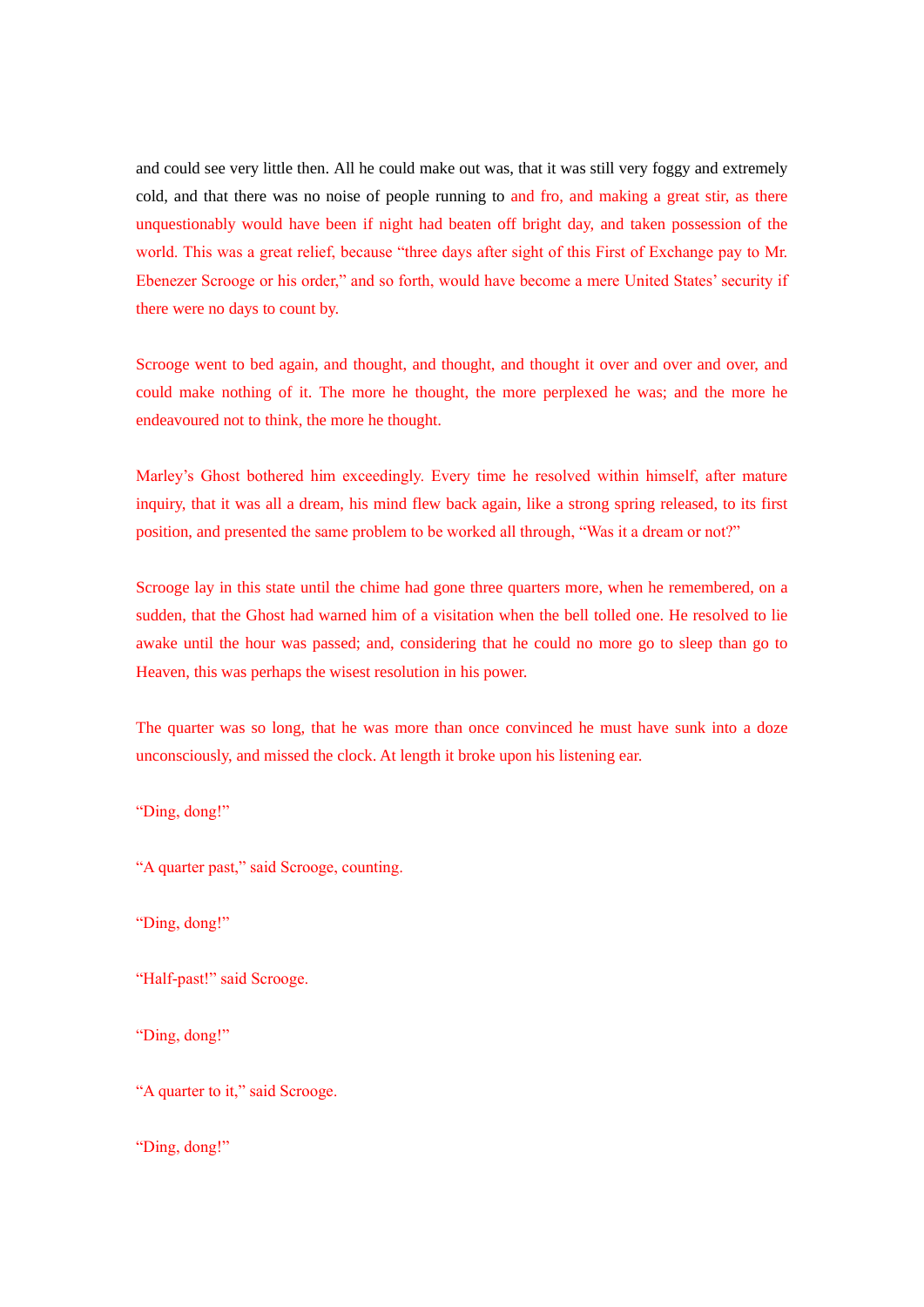"The hour itself," said Scrooge, triumphantly, "and nothing else!"

He spoke before the hour bell sounded, which it now did and with a deep, dull, hollow, melancholy One. Light flashed up in the room upon the instant, and the curtains of his bed were drawn.

The curtains of his bed were drawn aside, I tell you, by a hand. Not the curtains at his feet, nor the curtains at his back, but those to which his face was addressed. The curtains of his bed were drawn aside; and Scrooge, starting up into a half-recumbent attitude, found himself face to face with the unearthly visitor who drew them: as close to it as I am now to you, and I am standing in the spirit at your elbow.

It was a strange figure -- like a child: yet not so like a child as like an old man, viewed through some supernatural medium, which gave him the appearance of having receded from the view, and being diminished to a child's proportions. Its hair, which hung about its neck and down its back, was white as if with age; and yet the face had not a wrinkle in it, and the tenderest bloom was on the skin. The arms were very long and muscular; the hands the same, as if its hold were of uncommon strength. Its legs and feet, most delicately formed, were, like those upper members, bare. It wore a tunic of the purest white, and round its waist was bound a lustrous belt, the sheen of which was beautiful. It held a branch of fresh green holly in its hand; and, in singular contradiction of that wintry emblem, had its dress trimmed with summer flowers. But the strangest thing about it was, that from the crown of its head there sprung a bright clear jet of light, by which all this was visible; and which was doubtless the occasion of its using, in its duller moments, a great extinguisher for a cap, which it now held under its arm.

Even this, though, when Scrooge looked at it with increasing steadiness, was not its strangest quality. For as its belt sparkled and glittered now in one part and now in another, and what was light one instant, at another time was dark, so the figure itself fluctuated in its distinctness: being now a thing with one arm, now with one leg, now with twenty legs, now a pair of legs without a head, now a head without a body: of which dissolving parts, no outline would be visible in the dense gloom wherein they melted away. And in the very wonder of this, it would be itself again; distinct and clear as ever.

`Are you the Spirit, sir, whose coming was foretold to me.' asked Scrooge.

`I am.'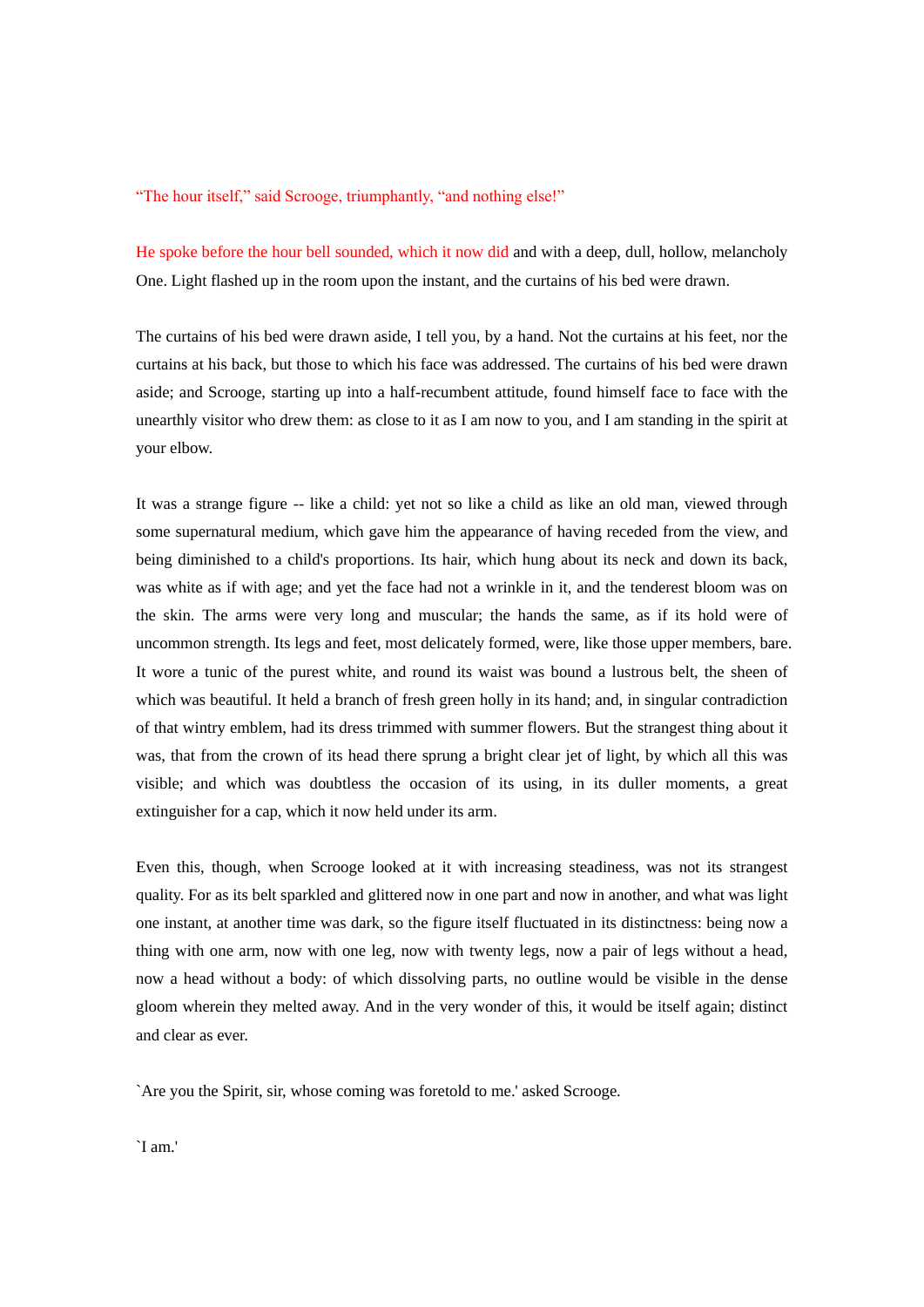The voice was soft and gentle. Singularly low, as if instead of being so close beside him, it were at a distance.

`Who, and what are you.' Scrooge demanded.

`I am the Ghost of Christmas Past.'

`Long Past.' inquired Scrooge: observant of its dwarfish stature.

`No. Your past.'

Perhaps, Scrooge could not have told anybody why, if anybody could have asked him; but he had a special desire to see the Spirit in his cap; and begged him to be covered.

`What.' exclaimed the Ghost,' would you so soon put out, with worldly hands, the light I give. Is it not enough that you are one of those whose passions made this cap, and force me through whole trains of years to wear it low upon my brow.'

Scrooge reverently disclaimed all intention to offend or any knowledge of having wilfully bonneted the Spirit at any period of his life. He then made bold to inquire what business brought him there.

`Your welfare.' said the Ghost.

Scrooge expressed himself much obliged, but could not help thinking that a night of unbroken rest would have been more conducive to that end. The Spirit must have heard him thinking, for it said immediately:

`Your reclamation, then. Take heed.'

It put out its strong hand as it spoke, and clasped him gently by the arm.

`Rise. and walk with me.'

It would have been in vain for Scrooge to plead that the weather and the hour were not adapted to pedestrian purposes; that bed was warm, and the thermometer a long way below freezing; that he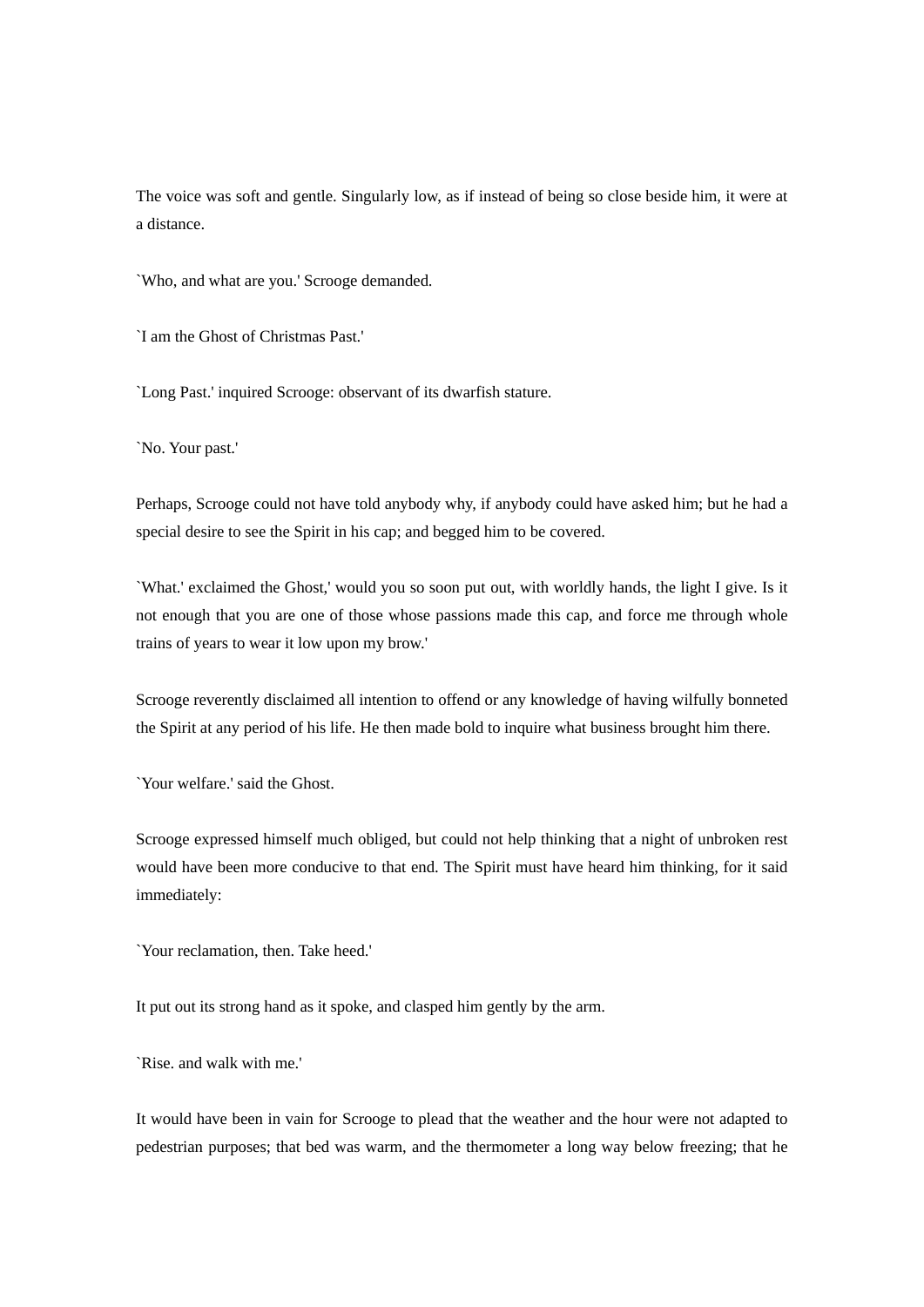was clad but lightly in his slippers, dressing-gown, and nightcap; and that he had a cold upon him at that time. The grasp, though gentle as a woman's hand, was not to be resisted. He rose: but finding that the Spirit made towards the window, clasped his robe in supplication.

`I am mortal,' Scrooge remonstrated, `and liable to fall.'

`Bear but a touch of my hand there,' said the Spirit, laying it upon his heart,' and you shall be upheld in more than this.'

As the words were spoken, they passed through the wall, and stood upon an open country road, with fields on either hand. The city had entirely vanished. Not a vestige of it was to be seen. The darkness and the mist had vanished with it, for it was a clear, cold, winter day, with snow upon the ground.

`Good Heaven!' said Scrooge, clasping his hands together, as he looked about him. `I was bred in this place. I was a boy here.'

The Spirit gazed upon him mildly. Its gentle touch, though it had been light and instantaneous, appeared still present to the old man's sense of feeling. He was conscious of a thousand odours floating in the air, each one connected with a thousand thoughts, and hopes, and joys, and cares long, long, forgotten.

`Your lip is trembling,' said the Ghost. `And what is that upon your cheek.'

Scrooge muttered, with an unusual catching in his voice, that it was a pimple; and begged the Ghost to lead him where he would.

`You recollect the way.' inquired the Spirit.

`Remember it.' cried Scrooge with fervour; `I could walk it blindfold.'

`Strange to have forgotten it for so many years.' observed the Ghost. `Let us go on.'

They walked along the road, Scrooge recognising every gate, and post, and tree; until a little market-town appeared in the distance, with its bridge, its church, and winding river. Some shaggy ponies now were seen trotting towards them with boys upon their backs, who called to other boys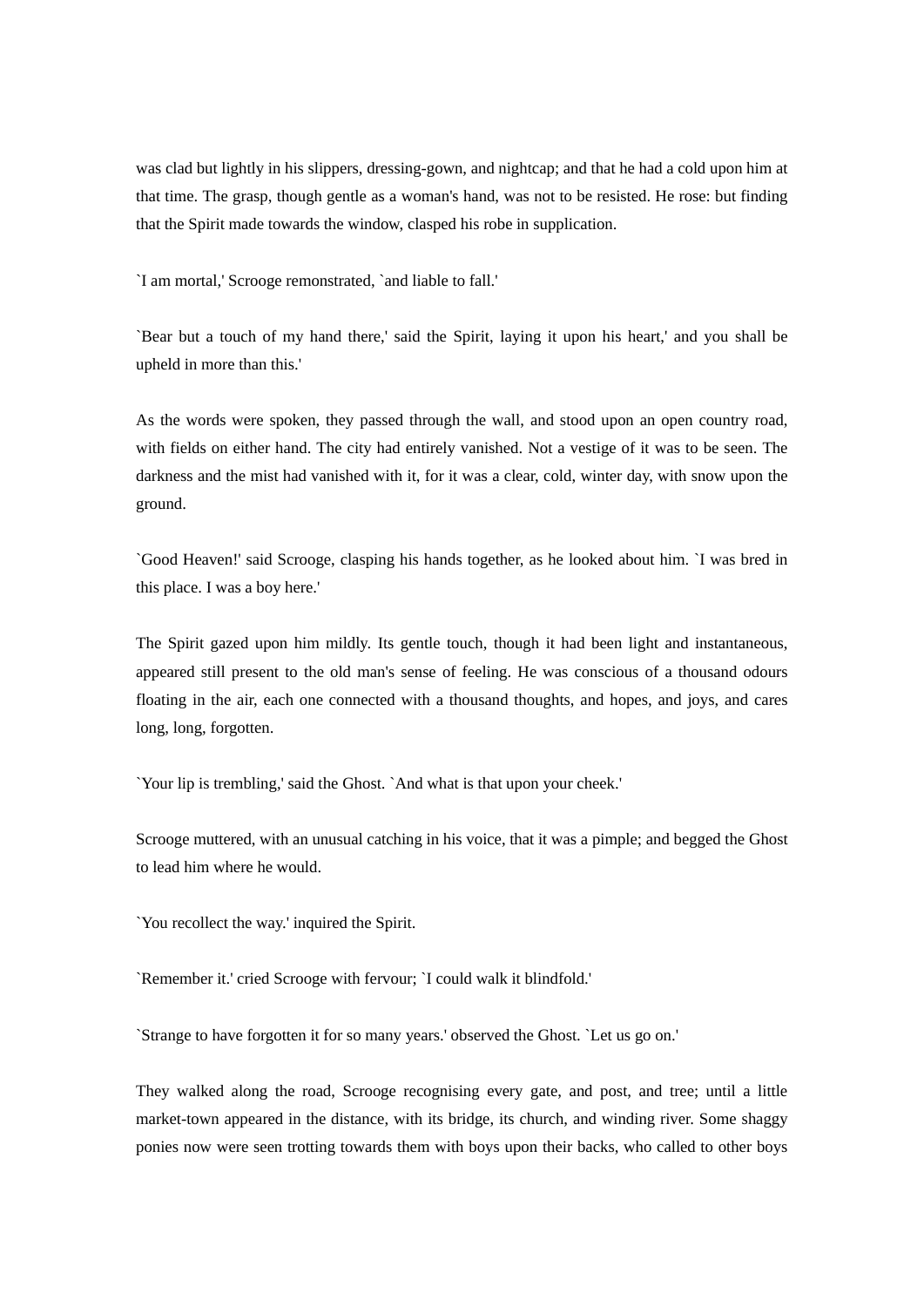in country gigs and carts, driven by farmers. All these boys were in great spirits, and shouted to each other, until the broad fields were so full of merry music, that the crisp air laughed to hear it.

`These are but shadows of the things that have been,' said the Ghost. `They have no consciousness of us.'

The jocund travellers came on; and as they came, Scrooge knew and named them every one. Why was he rejoiced beyond all bounds to see them. Why did his cold eye glisten, and his heart leap up as they went past. Why was he filled with gladness when he heard them give each other Merry Christmas, as they parted at cross-roads and bye-ways, for their several homes. What was merry Christmas to Scrooge. Out upon merry Christmas. What good had it ever done to him.

`The school is not quite deserted,' said the Ghost. `A solitary child, neglected by his friends, is left there still.'

Scrooge said he knew it. And he sobbed.

They left the high-road, by a well-remembered lane, and soon approached a mansion of dull red brick, with a little weathercock-surmounted cupola, on the roof, and a bell hanging in it. It was a large house, but one of broken fortunes; for the spacious offices were little used, their walls were damp and mossy, their windows broken, and their gates decayed. Fowls clucked and strutted in the stables; and the coach-houses and sheds were over-run with grass. Nor was it more retentive of its ancient state, within; for entering the dreary hall, and glancing through the open doors of many rooms, they found them poorly furnished, cold, and vast. There was an earthy savour in the air, a chilly bareness in the place, which associated itself somehow with too much getting up by candle-light, and not too much to eat.

They went, the Ghost and Scrooge, across the hall, to a door at the back of the house. It opened before them, and disclosed a long, bare, melancholy room, made barer still by lines of plain deal forms and desks. At one of these a lonely boy was reading near a feeble fire; and Scrooge sat down upon a form, and wept to see his poor forgotten self as he used to be.

Not a latent echo in the house, not a squeak and scuffle from the mice behind the panelling, not a drip from the half-thawed water-spout in the dull yard behind, not a sigh among the leafless boughs of one despondent poplar, not the idle swinging of an empty store-house door, no, not a clicking in the fire, but fell upon the heart of Scrooge with a softening influence, and gave a freer passage to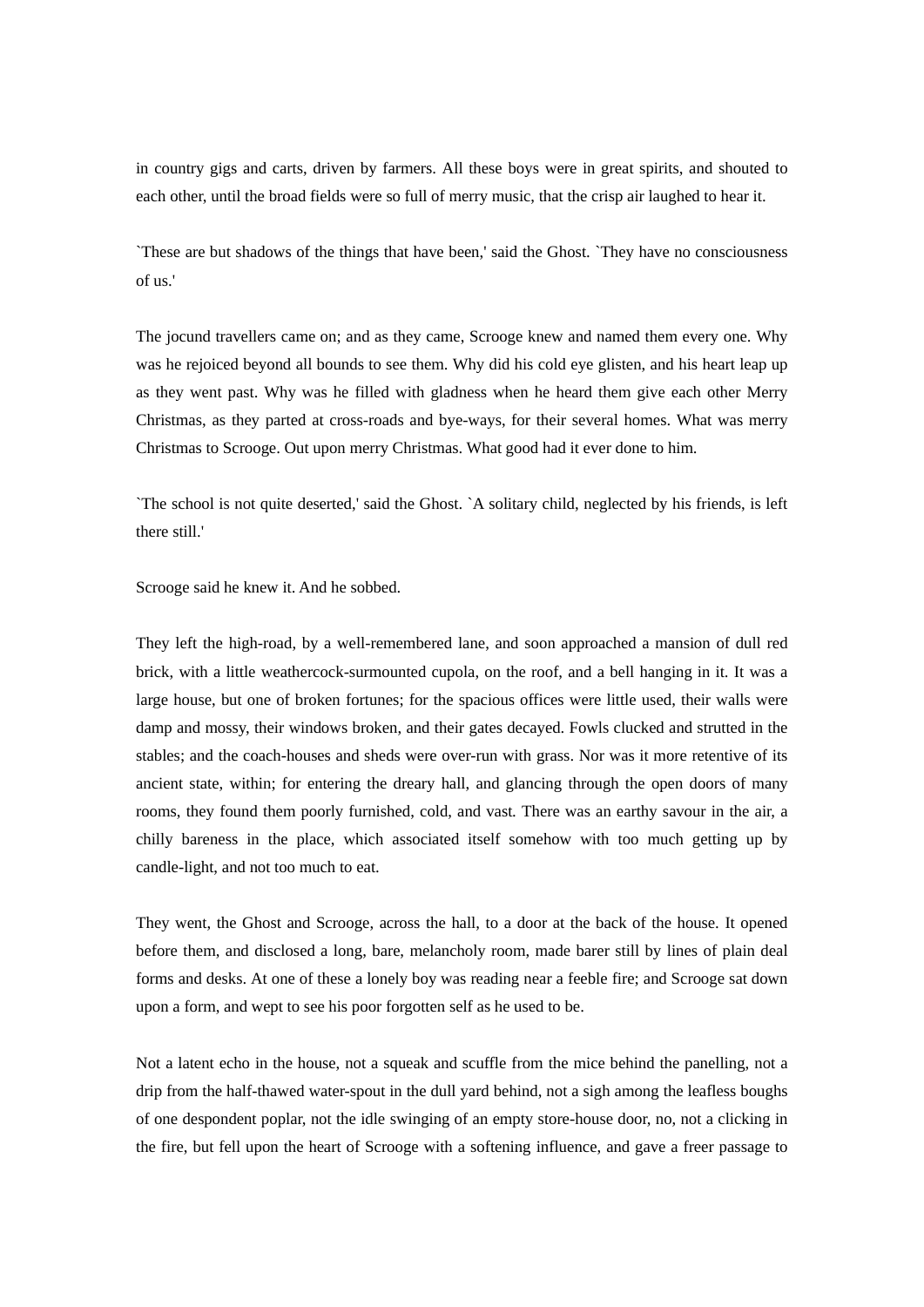## his tears.

The Spirit touched him on the arm, and pointed to his younger self, intent upon his reading. Suddenly a man, in foreign garments: wonderfully real and distinct to look at: stood outside the window, with an axe stuck in his belt, and leading by the bridle an ass laden with wood.

`Why, it's Ali Baba.' Scrooge exclaimed in ecstasy. `It's dear old honest Ali Baba. Yes, yes, I know. One Christmas time, when yonder solitary child was left here all alone, he did come, for the first time, just like that. Poor boy. And Valentine,' said Scrooge,' and his wild brother, Orson; there they go. And what's his name, who was put down in his drawers, asleep, at the Gate of Damascus; don't you see him. And the Sultan's Groom turned upside down by the Genii; there he is upon his head. Serve him right. I'm glad of it. What business had he to be married to the Princess.'

To hear Scrooge expending all the earnestness of his nature on such subjects, in a most extraordinary voice between laughing and crying; and to see his heightened and excited face; would have been a surprise to his business friends in the city, indeed.

`There's the Parrot.' cried Scrooge. `Green body and yellow tail, with a thing like a lettuce growing out of the top of his head; there he is. Poor Robin Crusoe, he called him, when he came home again after sailing round the island. `Poor Robin Crusoe, where have you been, Robin Crusoe.' The man thought he was dreaming, but he wasn't. It was the Parrot, you know. There goes Friday, running for his life to the little creek. Halloa. Hoop. Hallo.'

Then, with a rapidity of transition very foreign to his usual character, he said, in pity for his former self, `Poor boy.' and cried again.

`I wish,' Scrooge muttered, putting his hand in his pocket, and looking about him, after drying his eyes with his cuff: `but it's too late now.'

`What is the matter.' asked the Spirit.

`Nothing,' said Scrooge. `Nothing. There was a boy singing a Christmas Carol at my door last night. I should like to have given him something: that's all.'

The Ghost smiled thoughtfully, and waved its hand: saying as it did so, `Let us see another Christmas.'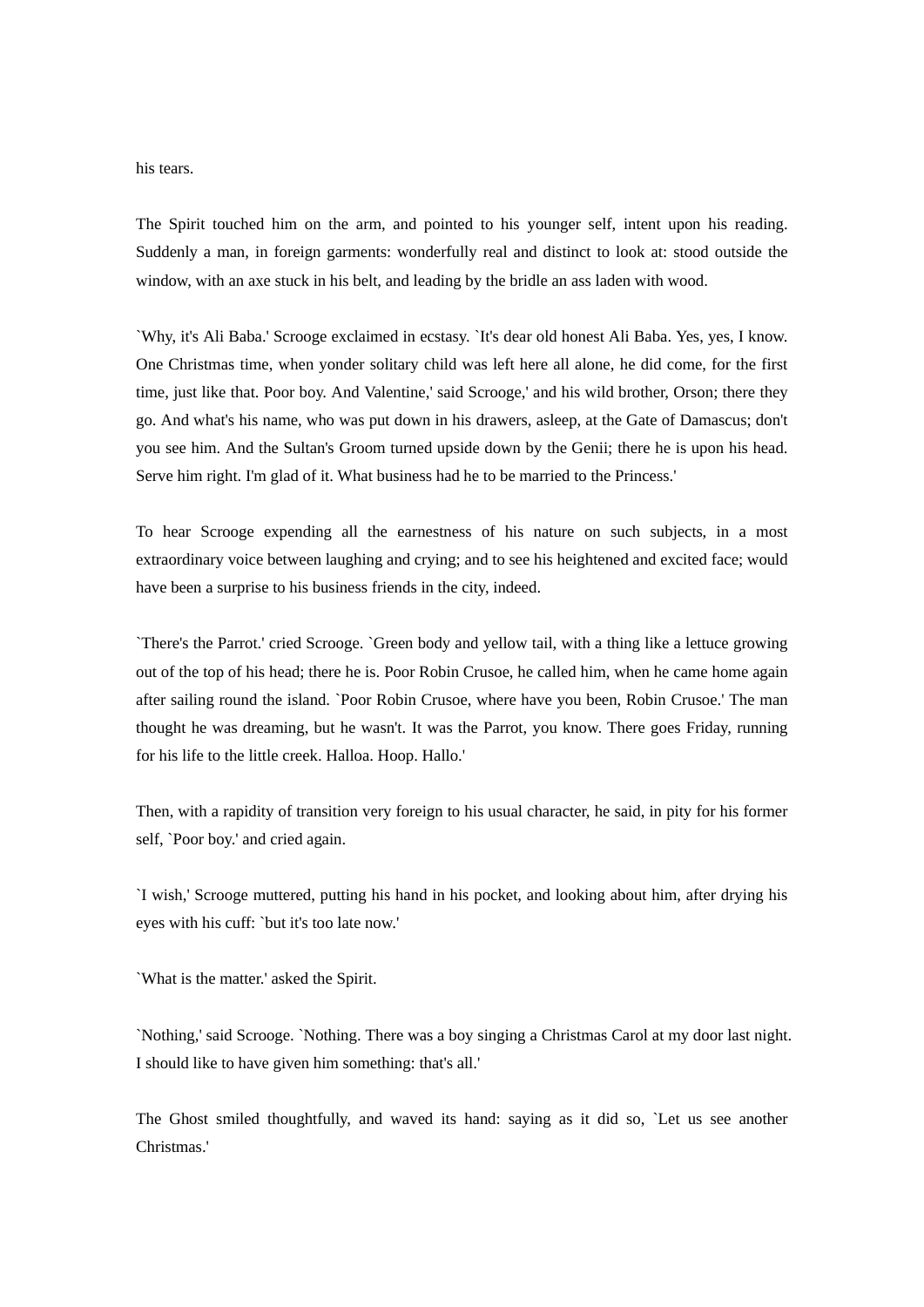Scrooge's former self grew larger at the words, and the room became a little darker and more dirty. The panels shrunk, the windows cracked; fragments of plaster fell out of the ceiling, and the naked laths were shown instead; but how all this was brought about, Scrooge knew no more than you do. He only knew that it was quite correct; that everything had happened so; that there he was, alone again, when all the other boys had gone home for the jolly holidays.

He was not reading now, but walking up and down despairingly. Scrooge looked at the Ghost, and with a mournful shaking of his head, glanced anxiously towards the door.

It opened; and a little girl, much younger than the boy, came darting in, and putting her arms about his neck, and often kissing him, addressed him as her `Dear, dear brother.'

`I have come to bring you home, dear brother.' said the child, clapping her tiny hands, and bending down to laugh. `To bring you home, home, home.'

`Home, little Fan.' returned the boy.

`Yes.' said the child, brimful of glee. `Home, for good and all. Home, for ever and ever. Father is so much kinder than he used to be, that home's like Heaven. He spoke so gently to me one dear night when I was going to bed, that I was not afraid to ask him once more if you might come home; and he said Yes, you should; and sent me in a coach to bring you. And you're to be a man.' said the child, opening her eyes,' and are never to come back here; but first, we're to be together all the Christmas long, and have the merriest time in all the world.'

`You are quite a woman, little Fan.' exclaimed the boy.

She clapped her hands and laughed, and tried to touch his head; but being too little, laughed again, and stood on tiptoe to embrace him. Then she began to drag him, in her childish eagerness, towards the door; and he, nothing loth to go, accompanied her.

A terrible voice in the hall cried.' Bring down Master Scrooge's box, there.' and in the hall appeared the schoolmaster himself, who glared on Master Scrooge with a ferocious condescension, and threw him into a dreadful state of mind by shaking hands with him. He then conveyed him and his sister into the veriest old well of a shivering best-parlour that ever was seen, where the maps upon the wall, and the celestial and terrestrial globes in the windows, were waxy with cold. Here he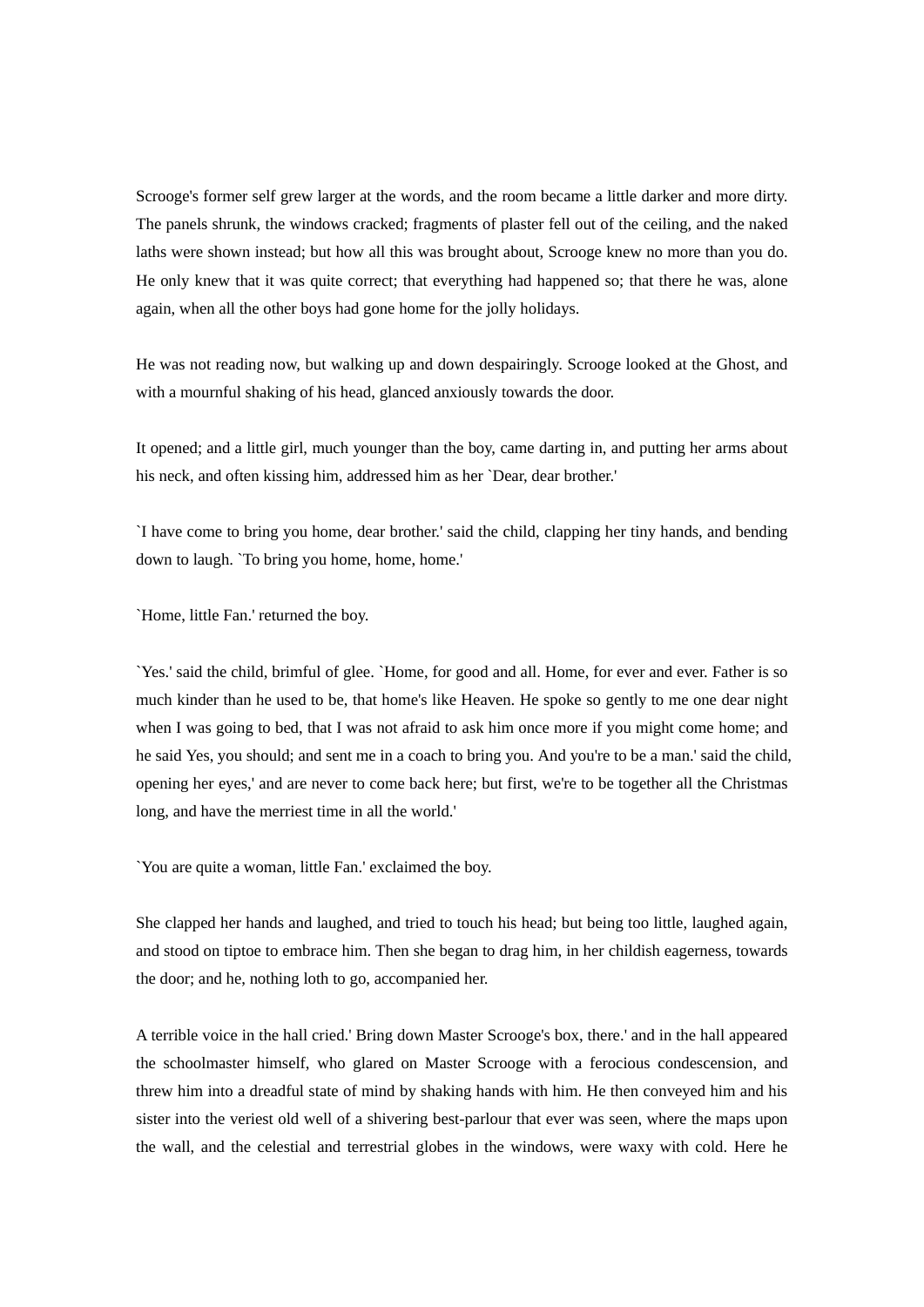produced a decanter of curiously light wine, and a block of curiously heavy cake, and administered instalments of those dainties to the young people: at the same time, sending out a meagre servant to offer a glass of something to the postboy, who answered that he thanked the gentleman, but if it was the same tap as he had tasted before, he had rather not. Master Scrooge's trunk being by this time tied on to the top of the chaise, the children bade the schoolmaster good-bye right willingly; and getting into it, drove gaily down the garden-sweep: the quick wheels dashing the hoar-frost and snow from off the dark leaves of the evergreens like spray.

`Always a delicate creature, whom a breath might have withered,' said the Ghost. `But she had a large heart.'

`So she had,' cried Scrooge. `You're right. I will not gainsay it, Spirit. God forbid.'

`She died a woman,' said the Ghost,' and had, as I think, children.'

`One child,' Scrooge returned.

`True,' said the Ghost. `Your nephew.'

Scrooge seemed uneasy in his mind; and answered briefly, `Yes.'

Although they had but that moment left the school behind them, they were now in the busy thoroughfares of a city, where shadowy passengers passed and repassed; where shadowy carts and coaches battle for the way, and all the strife and tumult of a real city were. It was made plain enough, by the dressing of the shops, that here too it was Christmas time again; but it was evening, and the streets were lighted up.

The Ghost stopped at a certain warehouse door, and asked Scrooge if he knew it.

`Know it.' said Scrooge. `Was I apprenticed here.'

They went in. At sight of an old gentleman in a Welsh wig, sitting behind such a high desk, that if he had been two inches taller he must have knocked his head against the ceiling, Scrooge cried in great excitement:

`Why, it's old Fezziwig. Bless his heart; it's Fezziwig alive again.'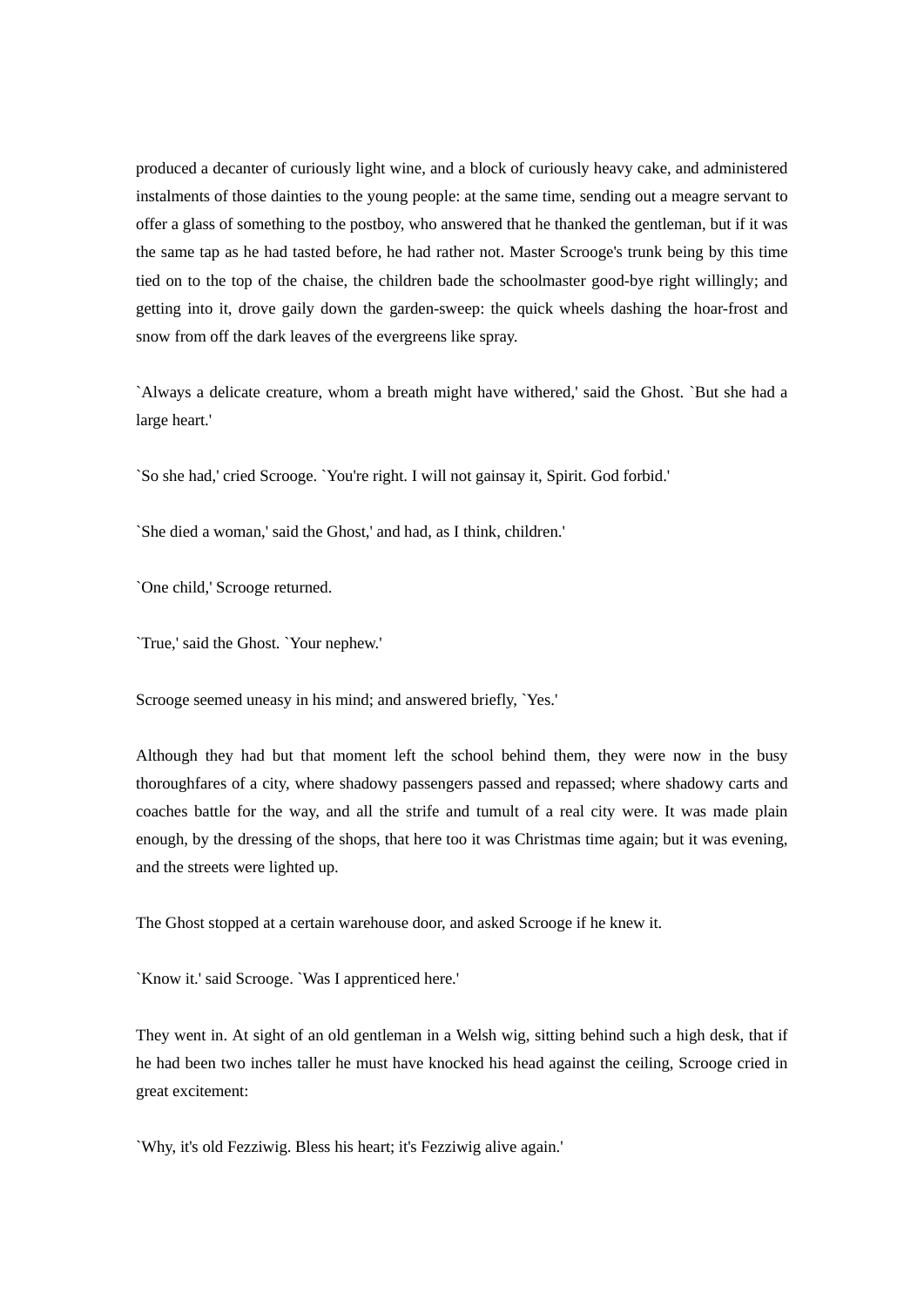Old Fezziwig laid down his pen, and looked up at the clock, which pointed to the hour of seven. He rubbed his hands; adjusted his capacious waistcoat; laughed all over himself, from his shows to his organ of benevolence; and called out in a comfortable, oily, rich, fat, jovial voice:

`Yo ho, there. Ebenezer. Dick.'

Scrooge's former self, now grown a young man, came briskly in, accompanied by his fellow-prentice.

`Dick Wilkins, to be sure.' said Scrooge to the Ghost. `Bless me, yes. There he is. He was very much attached to me, was Dick. Poor Dick. Dear, dear.'

`Yo ho, my boys.' said Fezziwig. `No more work to-night. Christmas Eve, Dick. Christmas, Ebenezer. Let's have the shutters up,' cried old Fezziwig, with a sharp clap of his hands,' before a man can say Jack Robinson.'

You wouldn't believe how those two fellows went at it. They charged into the street with the shutters -- one, two, three -- had them up in their places -- four, five, six -- barred them and pinned then -- seven, eight, nine -- and came back before you could have got to twelve, panting like race-horses.

`Hilli-ho!' cried old Fezziwig, skipping down from the high desk, with wonderful agility. `Clear away, my lads, and let's have lots of room here. Hilli-ho, Dick. Chirrup, Ebenezer.'

Clear away. There was nothing they wouldn't have cleared away, or couldn't have cleared away, with old Fezziwig looking on. It was done in a minute. Every movable was packed off, as if it were dismissed from public life for evermore; the floor was swept and watered, the lamps were trimmed, fuel was heaped upon the fire; and the warehouse was as snug, and warm, and dry, and bright a ball-room, as you would desire to see upon a winter's night.

In came a fiddler with a music-book, and went up to the lofty desk, and made an orchestra of it, and tuned like fifty stomach-aches. In came Mrs Fezziwig, one vast substantial smile. In came the three Miss Fezziwigs, beaming and lovable. In came the six young followers whose hearts they broke. In came all the young men and women employed in the business. In came the housemaid, with her cousin, the baker. In came the cook, with her brother's particular friend, the milkman. In came the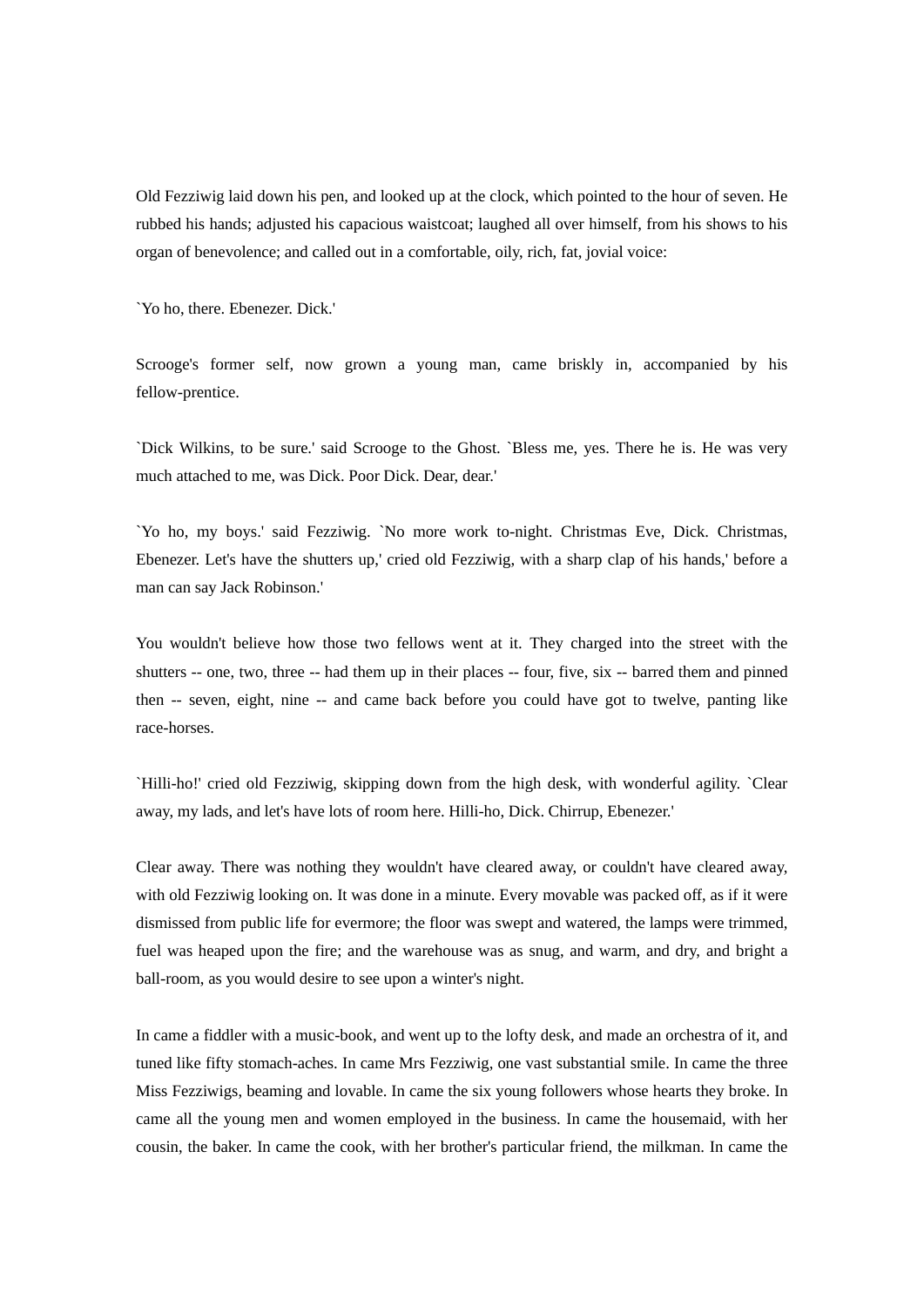boy from over the way, who was suspected of not having board enough from his master; trying to hide himself behind the girl from next door but one, who was proved to have had her ears pulled by her mistress. In they all came, one after another; some shyly, some boldly, some gracefully, some awkwardly, some pushing, some pulling; in they all came, anyhow and everyhow. Away they all went, twenty couple at once; hands half round and back again the other way; down the middle and up again; round and round in various stages of affectionate grouping; old top couple always turning up in the wrong place; new top couple starting off again, as soon as they got there; all top couples at last, and not a bottom one to help them. When this result was brought about, old Fezziwig, clapping his hands to stop the dance, cried out,' Well done.' and the fiddler plunged his hot face into a pot of porter, especially provided for that purpose. But scorning rest, upon his reappearance, he instantly began again, though there were no dancers yet, as if the other fiddler had been carried home, exhausted, on a shutter, and he were a bran-new man resolved to beat him out of sight, or perish.

There were more dances, and there were forfeits, and more dances, and there was cake, and there was negus, and there was a great piece of Cold Roast, and there was a great piece of Cold Boiled, and there were mince-pies, and plenty of beer. But the great effect of the evening came after the Roast and Boiled, when the fiddler (an artful dog, mind. The sort of man who knew his business better than you or I could have told it him.) struck up Sir Roger de Coverley.' Then old Fezziwig stood out to dance with Mrs Fezziwig. Top couple, too; with a good stiff piece of work cut out for them; three or four and twenty pair of partners; people who were not to be trifled with; people who would dance, and had no notion of walking.

But if they had been twice as many -- ah, four times -- old Fezziwig would have been a match for them, and so would Mrs Fezziwig. As to her, she was worthy to be his partner in every sense of the term. If that's not high praise, tell me higher, and I'll use it. A positive light appeared to issue from Fezziwig's calves. They shone in every part of the dance like moons. You couldn't have predicted, at any given time, what would have become of them next. And when old Fezziwig and Mrs Fezziwig had gone all through the dance; advance and retire, both hands to your partner, bow and curtsey, corkscrew, thread-the-needle, and back again to your place; Fezziwig cut -- cut so deftly, that he appeared to wink with his legs, and came upon his feet again without a stagger.

When the clock struck eleven, this domestic ball broke up. Mr and Mrs Fezziwig took their stations, one on either side of the door, and shaking hands with every person individually as he or she went out, wished him or her a Merry Christmas. When everybody had retired but the two prentices, they did the same to them; and thus the cheerful voices died away, and the lads were left to their beds; which were under a counter in the back-shop.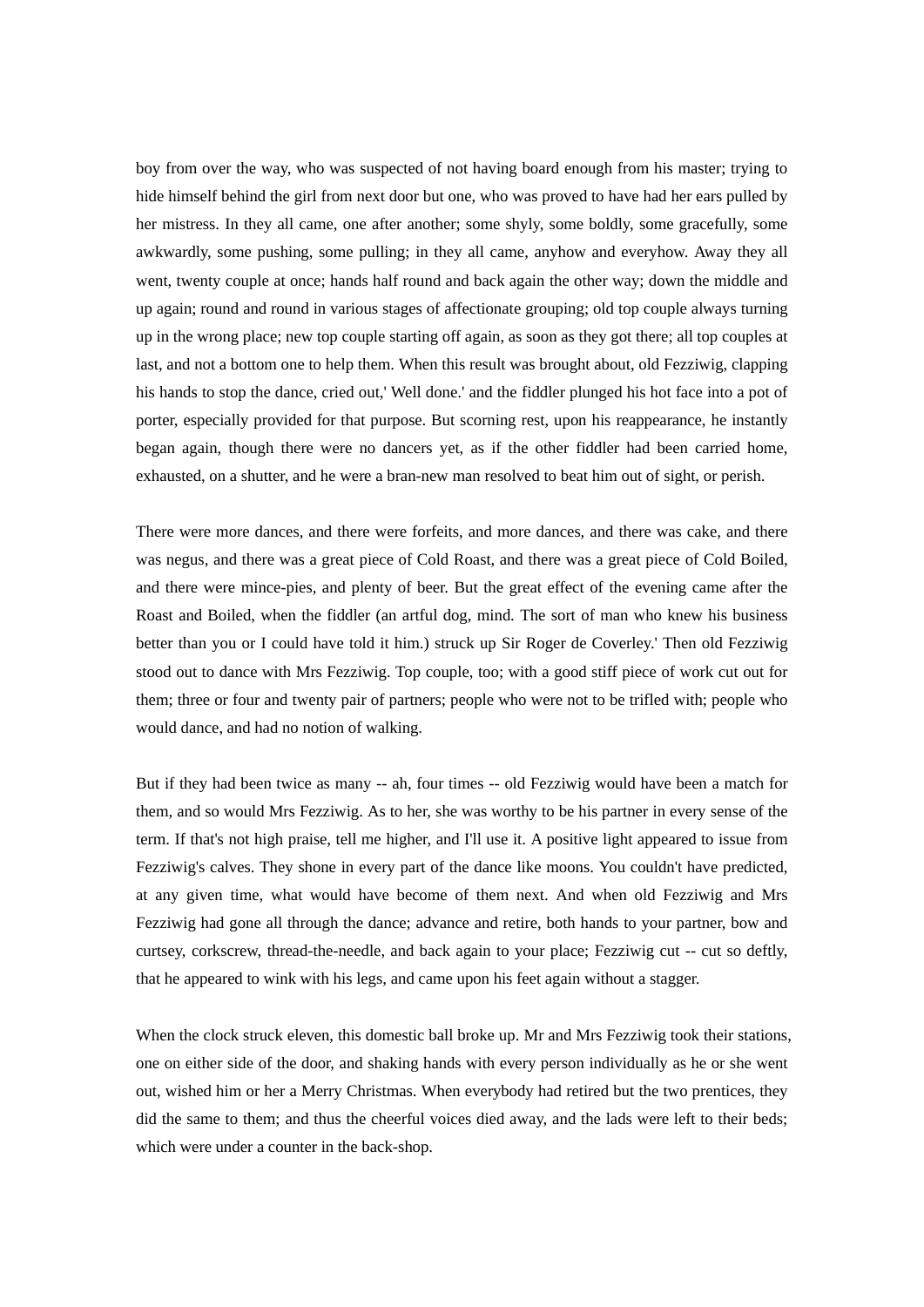During the whole of this time, Scrooge had acted like a man out of his wits. His heart and soul were in the scene, and with his former self. He corroborated everything, remembered everything, enjoyed everything, and underwent the strangest agitation. It was not until now, when the bright faces of his former self and Dick were turned from them, that he remembered the Ghost, and became conscious that it was looking full upon him, while the light upon its head burnt very clear.

`A small matter,' said the Ghost,' to make these silly folks so full of gratitude.'

`Small.' echoed Scrooge.

The Spirit signed to him to listen to the two apprentices, who were pouring out their hearts in praise of Fezziwig: and when he had done so, said,

`Why. Is it not. He has spent but a few pounds of your mortal money: three or four perhaps. Is that so much that he deserves this praise.'

`It isn't that,' said Scrooge, heated by the remark, and speaking unconsciously like his former, not his latter, self. `It isn't that, Spirit. He has the power to render us happy or unhappy; to make our service light or burdensome; a pleasure or a toil. Say that his power lies in words and looks; in things so slight and insignificant that it is impossible to add and count them up: what then. The happiness he gives, is quite as great as if it cost a fortune.'

He felt the Spirit's glance, and stopped.

`What is the matter.' asked the Ghost.

`Nothing in particular,' said Scrooge.

`Something, I think.' the Ghost insisted.

`No,' said Scrooge,' No. I should like to be able to say a word or two to my clerk just now. That's all.'

His former self turned down the lamps as he gave utterance to the wish; and Scrooge and the Ghost again stood side by side in the open air.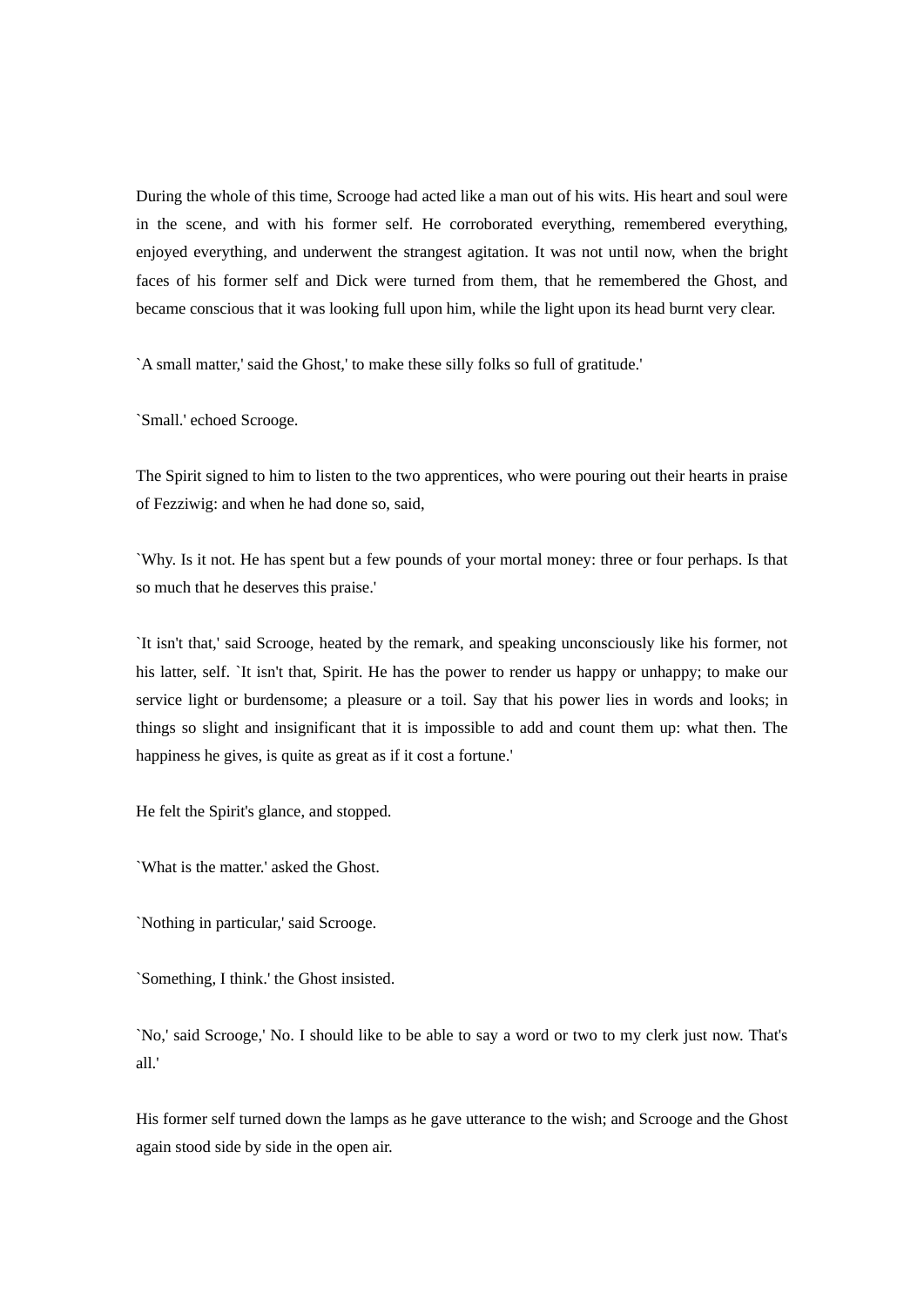`My time grows short,' observed the Spirit. `Quick.'

This was not addressed to Scrooge, or to any one whom he could see, but it produced an immediate effect. For again Scrooge saw himself. He was older now; a man in the prime of life. His face had not the harsh and rigid lines of later years; but it had begun to wear the signs of care and avarice. There was an eager, greedy, restless motion in the eye, which showed the passion that had taken root, and where the shadow of the growing tree would fall.

He was not alone, but sat by the side of a fair young girl in a mourning-dress: in whose eyes there were tears, which sparkled in the light that shone out of the Ghost of Christmas Past.

`It matters little,' she said, softly. `To you, very little. Another idol has displaced me; and if it can cheer and comfort you in time to come, as I would have tried to do, I have no just cause to grieve.'

`What Idol has displaced you.' he rejoined.

`A golden one.'

`This is the even-handed dealing of the world.' he said. `There is nothing on which it is so hard as poverty; and there is nothing it professes to condemn with such severity as the pursuit of wealth.'

`You fear the world too much,' she answered, gently. `All your other hopes have merged into the hope of being beyond the chance of its sordid reproach. I have seen your nobler aspirations fall off one by one, until the master-passion, Gain, engrosses you. Have I not.'

`What then.' he retorted. `Even if I have grown so much wiser, what then. I am not changed towards you.'

She shook her head.

 $\Delta m I'$ 

`Our contract is an old one. It was made when we were both poor and content to be so, until, in good season, we could improve our worldly fortune by our patient industry. You are changed. When it was made, you were another man.'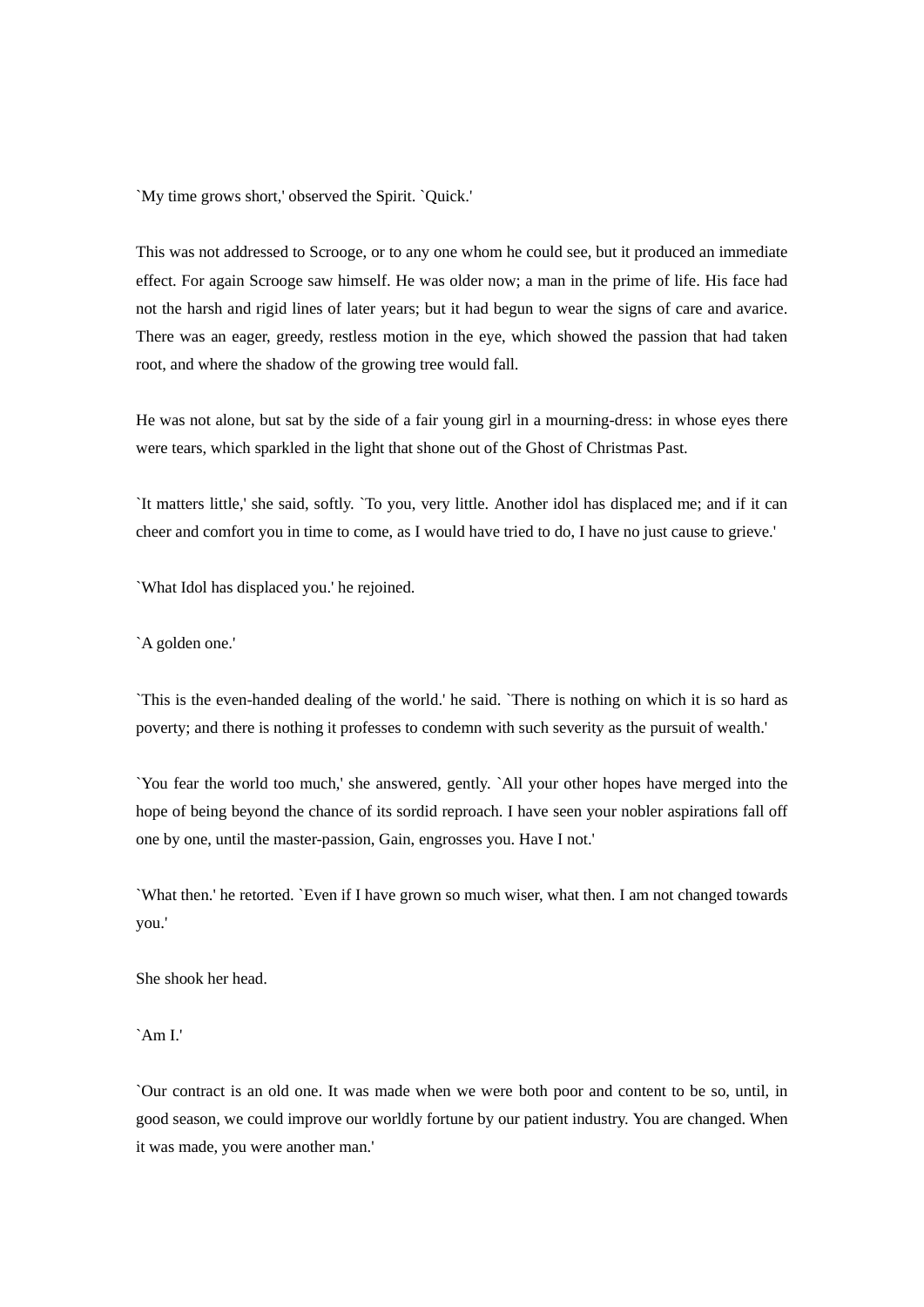`I was a boy,' he said impatiently.

`Your own feeling tells you that you were not what you are,' she returned. `I am. That which promised happiness when we were one in heart, is fraught with misery now that we are two. How often and how keenly I have thought of this, I will not say. It is enough that I have thought of it, and can release you.'

`Have I ever sought release.'

`In words. No. Never.'

`In what, then.'

`In a changed nature; in an altered spirit; in another atmosphere of life; another Hope as its great end. In everything that made my love of any worth or value in your sight. If this had never been between us,' said the girl, looking mildly, but with steadiness, upon him;' tell me, would you seek me out and try to win me now. Ah, no.'

He seemed to yield to the justice of this supposition, in spite of himself. But he said with a struggle,' You think not.'

`I would gladly think otherwise if I could,' she answered, `Heaven knows. When I have learned a Truth like this, I know how strong and irresistible it must be. But if you were free to-day, to-morrow, yesterday, can even I believe that you would choose a dowerless girl -- you who, in your very confidence with her, weigh everything by Gain: or, choosing her, if for a moment you were false enough to your one guiding principle to do so, do I not know that your repentance and regret would surely follow. I do; and I release you. With a full heart, for the love of him you once were.'

He was about to speak; but with her head turned from him, she resumed.

`You may -- the memory of what is past half makes me hope you will -- have pain in this. A very, very brief time, and you will dismiss the recollection of it, gladly, as an unprofitable dream, from which it happened well that you awoke. May you be happy in the life you have chosen.'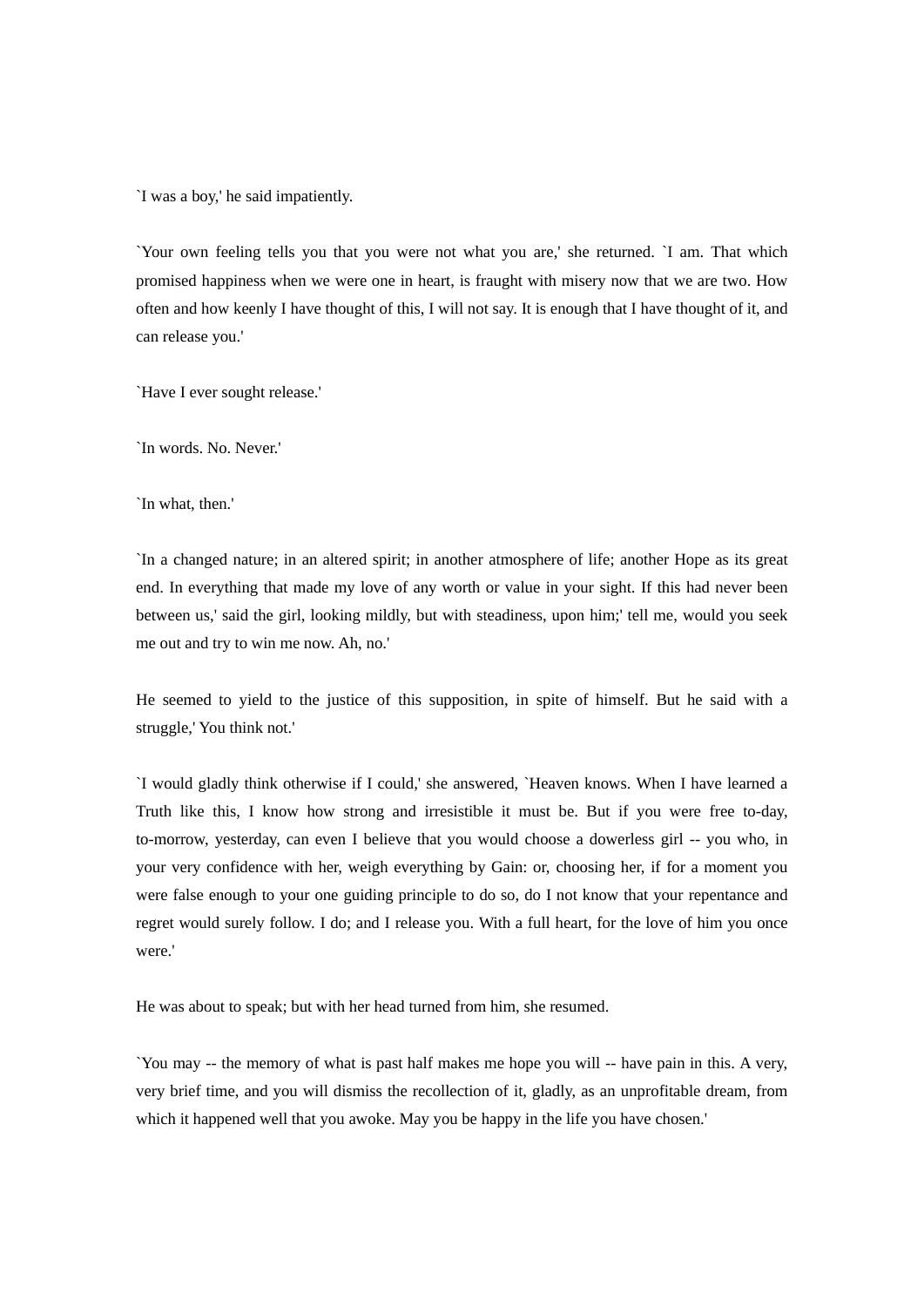She left him, and they parted.

`Spirit.' said Scrooge,' show me no more. Conduct me home. Why do you delight to torture me.'

`One shadow more.' exclaimed the Ghost.

`No more.' cried Scrooge. `No more, I don't wish to see it. Show me no more.'

But the relentless Ghost pinioned him in both his arms, and forced him to observe what happened next.

They were in another scene and place; a room, not very large or handsome, but full of comfort. Near to the winter fire sat a beautiful young girl, so like that last that Scrooge believed it was the same, until he saw her, now a comely matron, sitting opposite her daughter. The noise in this room was perfectly tumultuous, for there were more children there, than Scrooge in his agitated state of mind could count; and, unlike the celebrated herd in the poem, they were not forty children conducting themselves like one, but every child was conducting itself like forty. The consequences were uproarious beyond belief; but no one seemed to care; on the contrary, the mother and daughter laughed heartily, and enjoyed it very much; and the latter, soon beginning to mingle in the sports, got pillaged by the young brigands most ruthlessly. What would I not have given to one of them. Though I never could have been so rude, no, no. I wouldn't for the wealth of all the world have crushed that braided hair, and torn it down; and for the precious little shoe, I wouldn't have plucked it off, God bless my soul. to save my life. As to measuring her waist in sport, as they did, bold young brood, I couldn't have done it; I should have expected my arm to have grown round it for a punishment, and never come straight again. And yet I should have dearly liked, I own, to have touched her lips; to have questioned her, that she might have opened them; to have looked upon the lashes of her downcast eyes, and never raised a blush; to have let loose waves of hair, an inch of which would be a keepsake beyond price: in short, I should have liked, I do confess, to have had the lightest licence of a child, and yet to have been man enough to know its value.

But now a knocking at the door was heard, and such a rush immediately ensued that she with laughing face and plundered dress was borne towards it the centre of a flushed and boisterous group, just in time to greet the father, who came home attended by a man laden with Christmas toys and presents. Then the shouting and the struggling, and the onslaught that was made on the defenceless porter. The scaling him with chairs for ladders to dive into his pockets, despoil him of brown-paper parcels, hold on tight by his cravat, hug him round his neck, pommel his back, and kick his legs in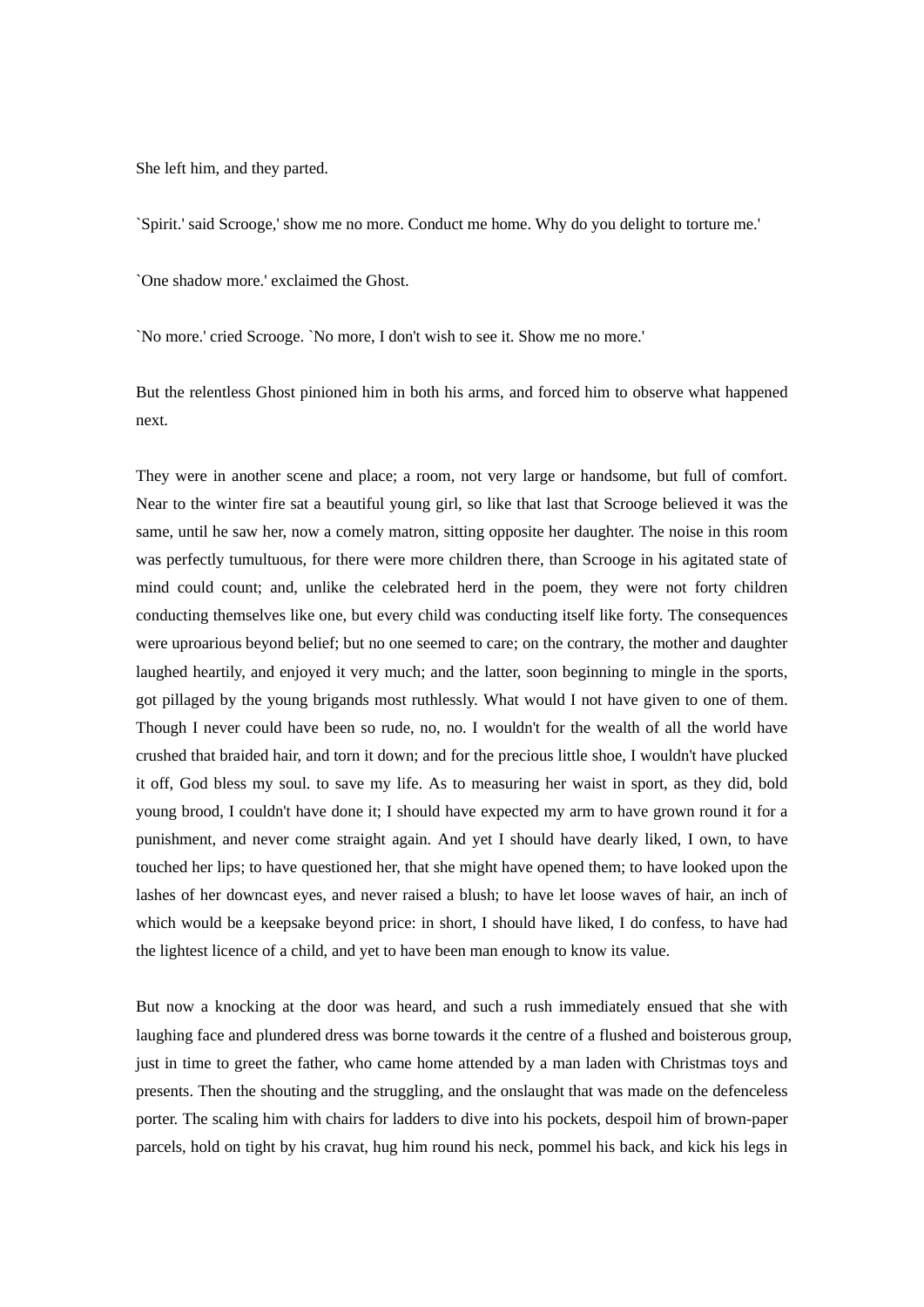irrepressible affection. The shouts of wonder and delight with which the development of every package was received. The terrible announcement that the baby had been taken in the act of putting a doll's frying-pan into his mouth, and was more than suspected of having swallowed a fictitious turkey, glued on a wooden platter. The immense relief of finding this a false alarm. The joy, and gratitude, and ecstasy. They are all indescribable alike. It is enough that by degrees the children and their emotions got out of the parlour, and by one stair at a time, up to the top of the house; where they went to bed, and so subsided.

And now Scrooge looked on more attentively than ever, when the master of the house, having his daughter leaning fondly on him, sat down with her and her mother at his own fireside; and when he thought that such another creature, quite as graceful and as full of promise, might have called him father, and been a spring-time in the haggard winter of his life, his sight grew very dim indeed.

`Belle,' said the husband, turning to his wife with a smile,' I saw an old friend of yours this afternoon.'

`Who was it.'

`Guess.'

`How can I. Tut, don't I know.' she added in the same breath, laughing as he laughed. `Mr Scrooge.'

`Mr Scrooge it was. I passed his office window; and as it was not shut up, and he had a candle inside, I could scarcely help seeing him. His partner lies upon the point of death, I hear; and there he sat alone. Quite alone in the world, I do believe.'

`Spirit.' said Scrooge in a broken voice,' remove me from this place.'

`I told you these were shadows of the things that have been,' said the Ghost. `That they are what they are, do not blame me.'

`Remove me.' Scrooge exclaimed,' I cannot bear it.'

He turned upon the Ghost, and seeing that it looked upon him with a face, in which in some strange way there were fragments of all the faces it had shown him, wrestled with it.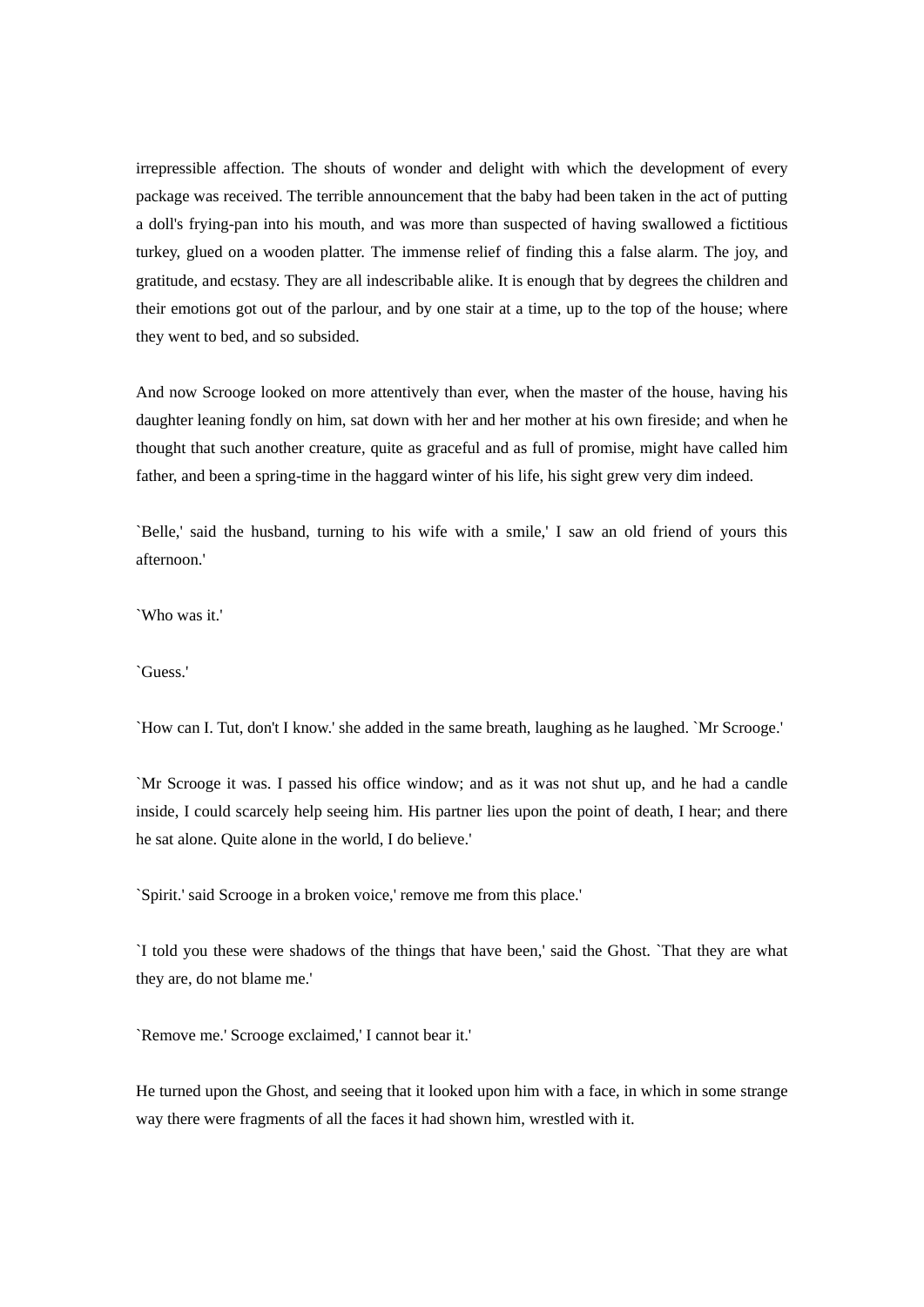`Leave me. Take me back. Haunt me no longer.'

In the struggle, if that can be called a struggle in which the Ghost with no visible resistance on its own part was undisturbed by any effort of its adversary, Scrooge observed that its light was burning high and bright; and dimly connecting that with its influence over him, he seized the extinguisher-cap, and by a sudden action pressed it down upon its head.

The Spirit dropped beneath it, so that the extinguisher covered its whole form; but though Scrooge pressed it down with all his force, he could not hide the light, which streamed from under it, in an unbroken flood upon the ground.

He was conscious of being exhausted, and overcome by an irresistible drowsiness; and, further, of being in his own bedroom. He gave the cap a parting squeeze, in which his hand relaxed; and had barely time to reel to bed, before he sank into a heavy sleep.

## Stave 3: The Second of the Three Spirits

Awaking in the middle of a prodigiously tough snore, and sitting up in bed to get his thoughts together, Scrooge had no occasion to be told that the bell was again upon the stroke of One. He felt that he was restored to consciousness in the right nick of time, for the especial purpose of holding a conference with the second messenger despatched to him through Jacob Marley's intervention. But, finding that he turned uncomfortably cold when he began to wonder which of his curtains this new spectre would draw back, he put them every one aside with his own hands, and lying down again, established a sharp look-out all round the bed. For, he wished to challenge the Spirit on the moment of its appearance, and did not wish to be taken by surprise, and made nervous.

Gentlemen of the free-and-easy sort, who plume themselves on being acquainted with a move or two, and being usually equal to the time-of-day, express the wide range of their capacity for adventure by observing that they are good for anything from pitch-and-toss to manslaughter; between which opposite extremes, no doubt, there lies a tolerably wide and comprehensive range of subjects. Without venturing for Scrooge quite as hardily as this, I don't mind calling on you to believe that he was ready for a good broad field of strange appearances, and that nothing between a baby and rhinoceros would have astonished him very much.

Now, being prepared for almost anything, he was not by any means prepared for nothing; and, consequently, when the Bell struck One, and no shape appeared, he was taken with a violent fit of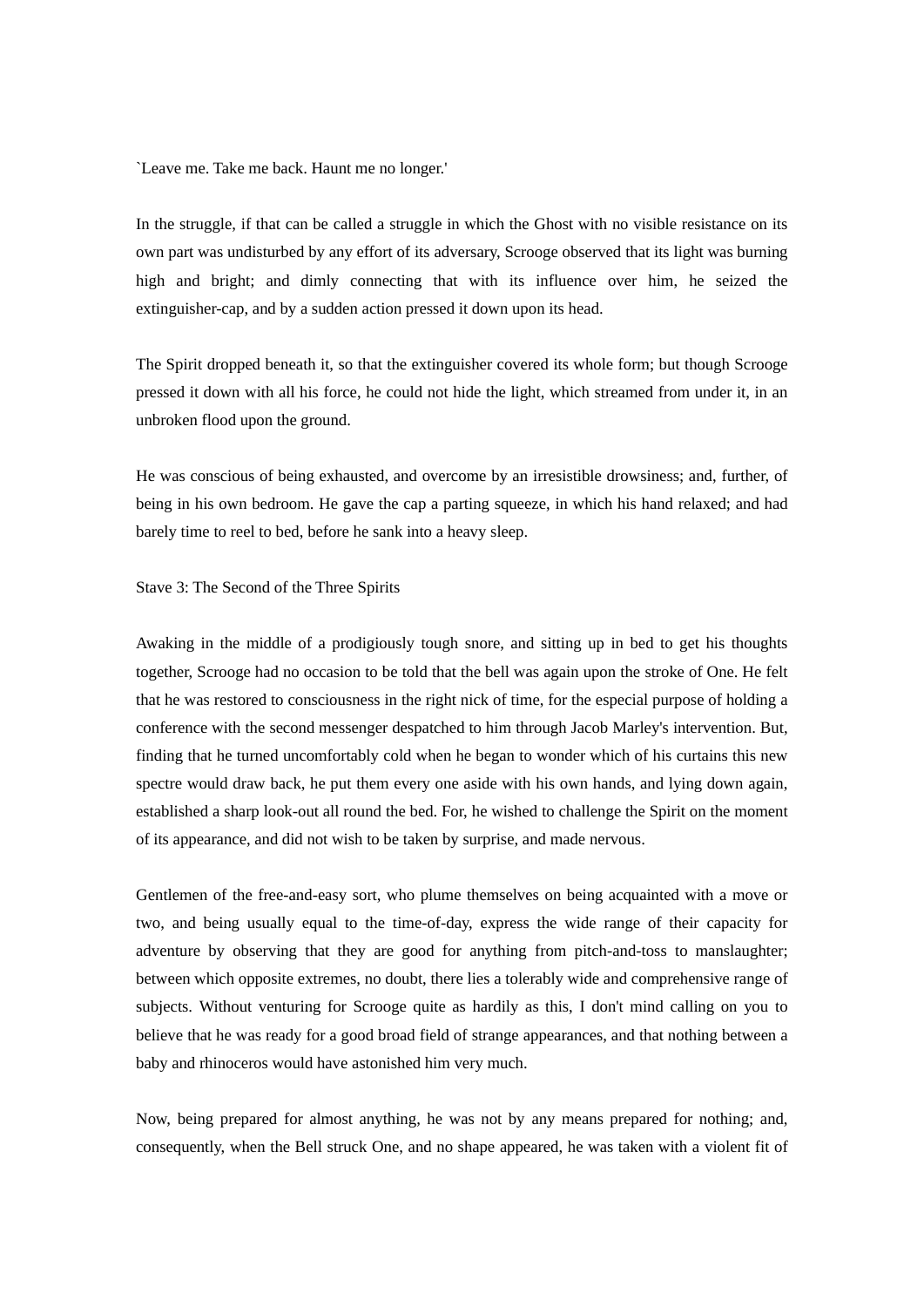trembling. Five minutes, ten minutes, a quarter of an hour went by, yet nothing came. All this time, he lay upon his bed, the very core and centre of a blaze of ruddy light, which streamed upon it when the clock proclaimed the hour; and which, being only light, was more alarming than a dozen ghosts, as he was powerless to make out what it meant, or would be at; and was sometimes apprehensive that he might be at that very moment an interesting case of spontaneous combustion, without having the consolation of knowing it. At last, however, he began to think -- as you or I would have thought at first; for it is always the person not in the predicament who knows what ought to have been done in it, and would unquestionably have done it too -- at last, I say, he began to think that the source and secret of this ghostly light might be in the adjoining room, from whence, on further tracing it, it seemed to shine. This idea taking full possession of his mind, he got up softly and shuffled in his slippers to the door.

The moment Scrooge's hand was on the lock, a strange voice called him by his name, and bade him enter. He obeyed.

It was his own room. There was no doubt about that. But it had undergone a surprising transformation. The walls and ceiling were so hung with living green, that it looked a perfect grove; from every part of which, bright gleaming berries glistened. The crisp leaves of holly, mistletoe, and ivy reflected back the light, as if so many little mirrors had been scattered there; and such a mighty blaze went roaring up the chimney, as that dull petrification of a hearth had never known in Scrooge's time, or Marley's, or for many and many a winter season gone. Heaped up on the floor, to form a kind of throne, were turkeys, geese, game, poultry, brawn, great joints of meat, sucking-pigs, long wreaths of sausages, mince-pies, plum-puddings, barrels of oysters, red-hot chestnuts, cherry-cheeked apples, juicy oranges, luscious pears, immense twelfth-cakes, and seething bowls of punch, that made the chamber dim with their delicious steam. In easy state upon this couch, there sat a jolly Giant, glorious to see:, who bore a glowing torch, in shape not unlike Plenty's horn, and held it up, high up, to shed its light on Scrooge, as he came peeping round the door.

`Come in.' exclaimed the Ghost. `Come in. and know me better, man.'

Scrooge entered timidly, and hung his head before this Spirit. He was not the dogged Scrooge he had been; and though the Spirit's eyes were clear and kind, he did not like to meet them.

`I am the Ghost of Christmas Present,' said the Spirit. `Look upon me.'

Scrooge reverently did so. It was clothed in one simple green robe, or mantle, bordered with white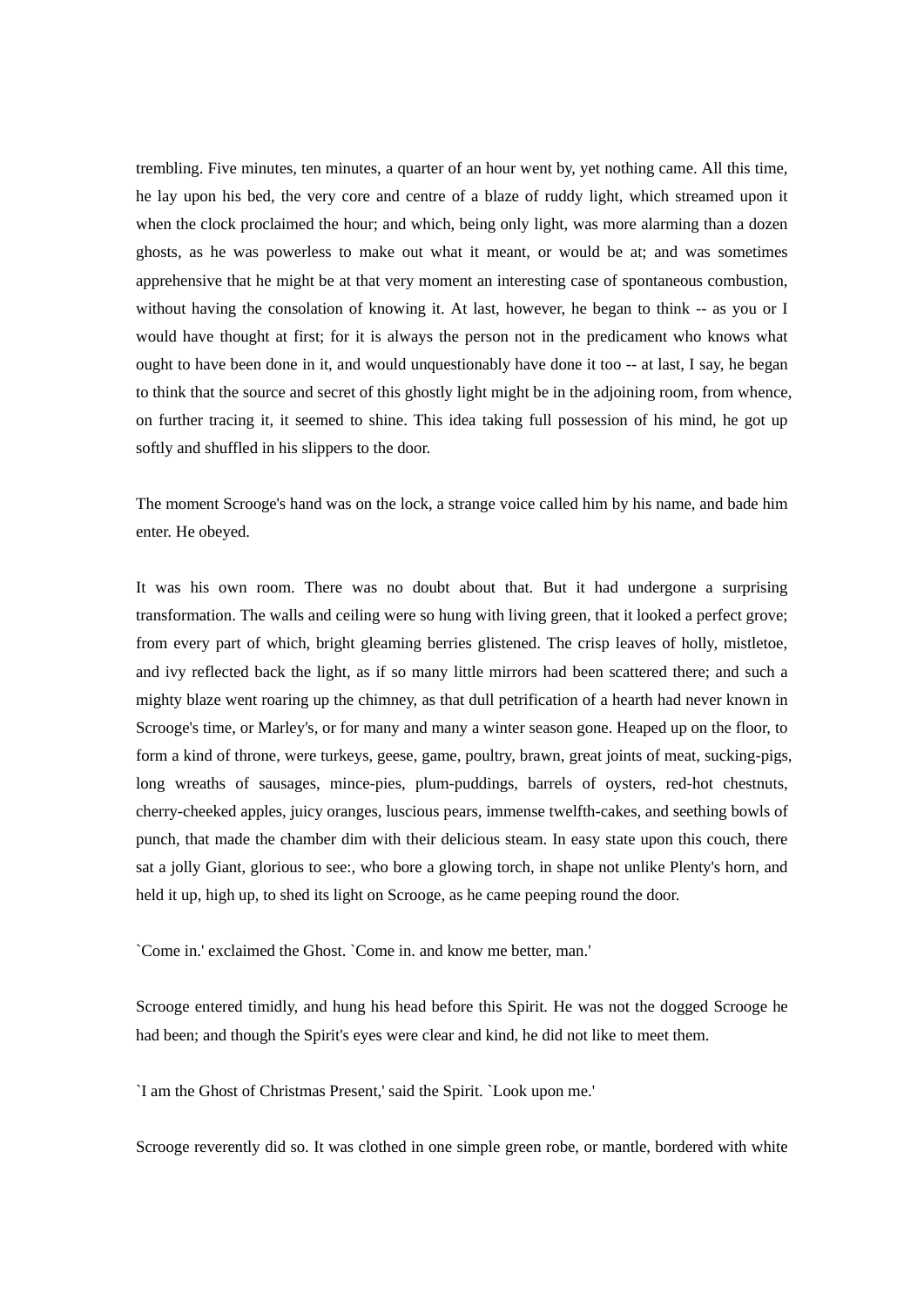fur. This garment hung so loosely on the figure, that its capacious breast was bare, as if disdaining to be warded or concealed by any artifice. Its feet, observable beneath the ample folds of the garment, were also bare; and on its head it wore no other covering than a holly wreath, set here and there with shining icicles. Its dark brown curls were long and free; free as its genial face, its sparkling eye, its open hand, its cheery voice, its unconstrained demeanour, and its joyful air. Girded round its middle was an antique scabbard; but no sword was in it, and the ancient sheath was eaten up with rust.

`You have never seen the like of me before.' exclaimed the Spirit.

`Never,' Scrooge made answer to it.

`Have never walked forth with the younger members of my family; meaning (for I am very young) my elder brothers born in these later years.' pursued the Phantom.

`I don't think I have,' said Scrooge. `I am afraid I have not. Have you had many brothers, Spirit.'

`More than eighteen hundred,' said the Ghost.

`A tremendous family to provide for.' muttered Scrooge.

The Ghost of Christmas Present rose.

`Spirit,' said Scrooge submissively,' conduct me where you will. I went forth last night on compulsion, and I learnt a lesson which is working now. To-night, if you have aught to teach me, let me profit by it.'

`Touch my robe.'

Scrooge did as he was told, and held it fast.

Holly, mistletoe, red berries, ivy, turkeys, geese, game, poultry, brawn, meat, pigs, sausages, oysters, pies, puddings, fruit, and punch, all vanished instantly. So did the room, the fire, the ruddy glow, the hour of night, and they stood in the city streets on Christmas morning, where (for the weather was severe) the people made a rough, but brisk and not unpleasant kind of music, in scraping the snow from the pavement in front of their dwellings, and from the tops of their houses, whence it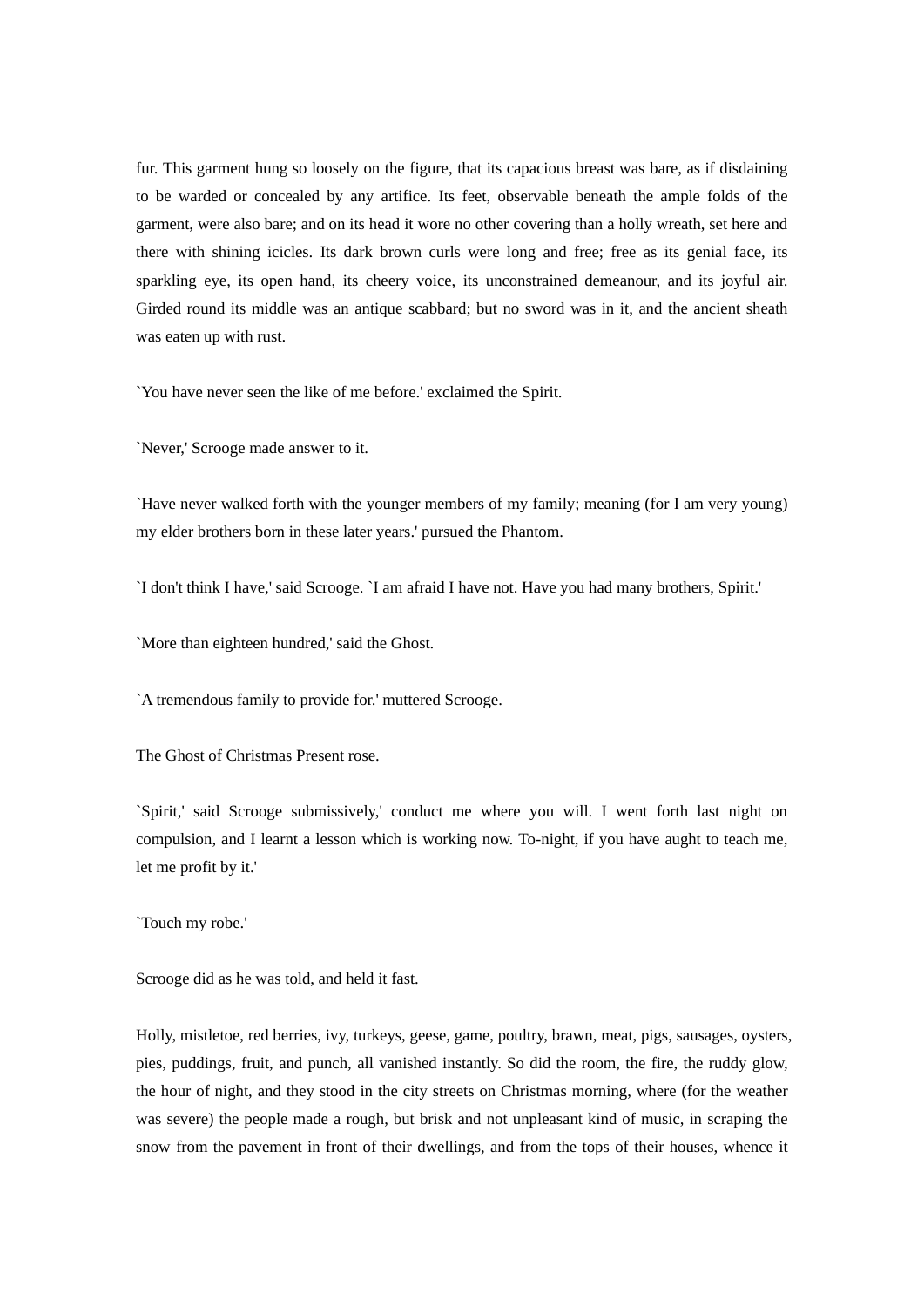was mad delight to the boys to see it come plumping down into the road below, and splitting into artificial little snow-storms.

The house fronts looked black enough, and the windows blacker, contrasting with the smooth white sheet of snow upon the roofs, and with the dirtier snow upon the ground; which last deposit had been ploughed up in deep furrows by the heavy wheels of carts and waggons; furrows that crossed and recrossed each other hundreds of times where the great streets branched off; and made intricate channels, hard to trace in the thick yellow mud and icy water. The sky was gloomy, and the shortest streets were choked up with a dingy mist, half thawed, half frozen, whose heavier particles descended in shower of sooty atoms, as if all the chimneys in Great Britain had, by one consent, caught fire, and were blazing away to their dear hearts' content. There was nothing very cheerful in the climate or the town, and yet was there an air of cheerfulness abroad that the clearest summer air and brightest summer sun might have endeavoured to diffuse in vain.

For, the people who were shovelling away on the housetops were jovial and full of glee; calling out to one another from the parapets, and now and then exchanging a facetious snowball - better-natured missile far than many a wordy jest -- laughing heartily if it went right and not less heartily if it went wrong. The poulterers' shops were still half open, and the fruiterers' were radiant in their glory. There were great, round, pot-bellied baskets of chestnuts, shaped like the waistcoats of jolly old gentlemen, lolling at the doors, and tumbling out into the street in their apoplectic opulence. There were ruddy, brown-faced, broad-girthed Spanish Friars, and winking from their shelves in wanton slyness at the girls as they went by, and glanced demurely at the hung-up mistletoe. There were pears and apples, clustered high in blooming pyramids; there were bunches of grapes, made, in the shopkeepers' benevolence to dangle from conspicuous hooks, that people's mouths might water gratis as they passed; there were piles of filberts, mossy and brown, recalling, in their fragrance, ancient walks among the woods, and pleasant shufflings ankle deep through withered leaves; there were Norfolk Biffins, squab and swarthy, setting off the yellow of the oranges and lemons, and, in the great compactness of their juicy persons, urgently entreating and beseeching to be carried home in paper bags and eaten after dinner. The very gold and silver fish, set forth among these choice fruits in a bowl, though members of a dull and stagnant-blooded race, appeared to know that there was something going on; and, to a fish, went gasping round and round their little world in slow and passionless excitement.

The Grocers'. oh the Grocers'. nearly closed, with perhaps two shutters down, or one; but through those gaps such glimpses. It was not alone that the scales descending on the counter made a merry sound, or that the twine and roller parted company so briskly, or that the canisters were rattled up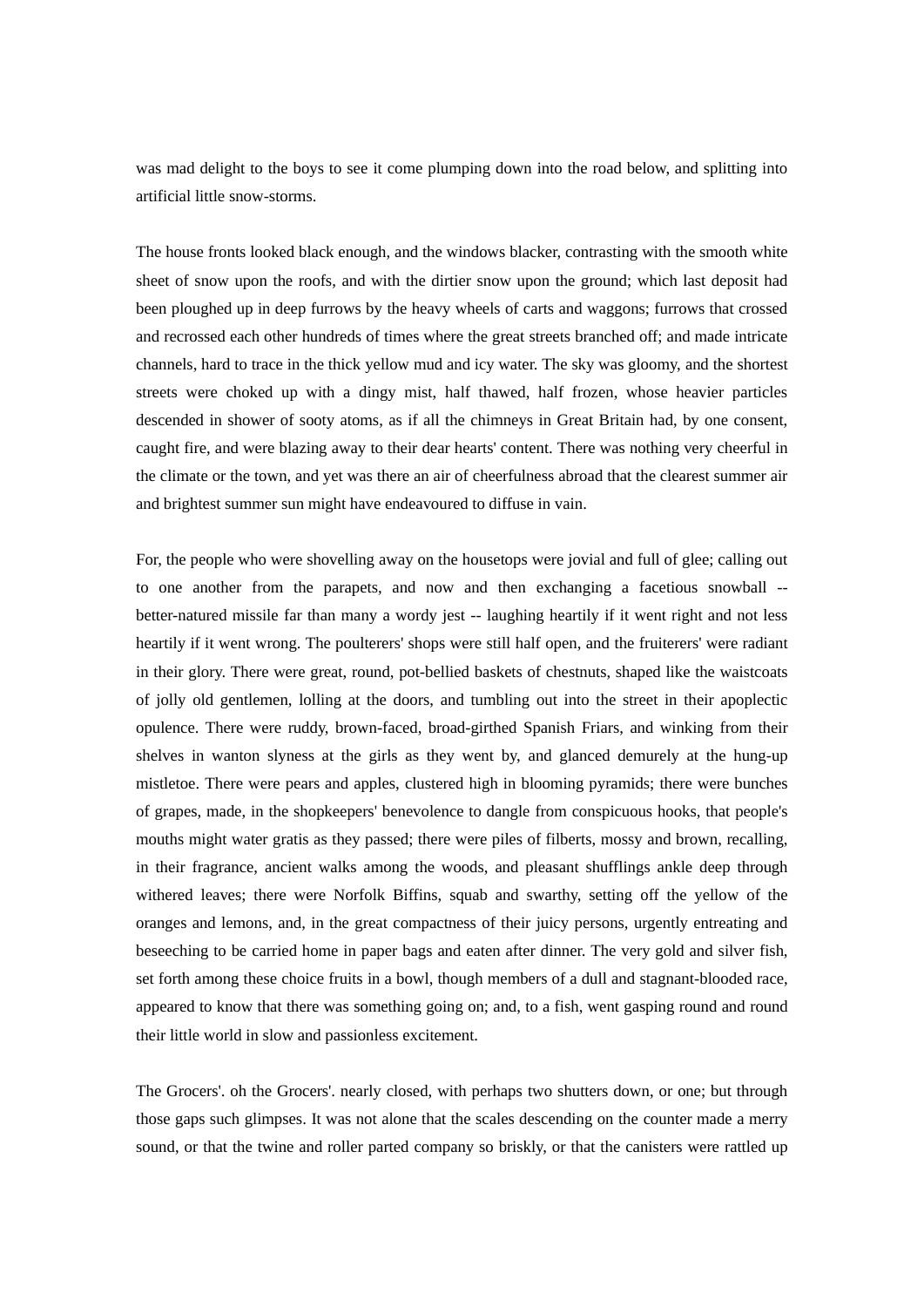and down like juggling tricks, or even that the blended scents of tea and coffee were so grateful to the nose, or even that the raisins were so plentiful and rare, the almonds so extremely white, the sticks of cinnamon so long and straight, the other spices so delicious, the candied fruits so caked and spotted with molten sugar as to make the coldest lookers-on feel faint and subsequently bilious. Nor was it that the figs were moist and pulpy, or that the French plums blushed in modest tartness from their highly-decorated boxes, or that everything was good to eat and in its Christmas dress; but the customers were all so hurried and so eager in the hopeful promise of the day, that they tumbled up against each other at the door, crashing their wicker baskets wildly, and left their purchases upon the counter, and came running back to fetch them, and committed hundreds of the like mistakes, in the best humour possible; while the Grocer and his people were so frank and fresh that the polished hearts with which they fastened their aprons behind might have been their own, worn outside for general inspection, and for Christmas daws to peck at if they chose.

But soon the steeples called good people all, to church and chapel, and away they came, flocking through the streets in their best clothes, and with their gayest faces. And at the same time there emerged from scores of bye-streets, lanes, and nameless turnings, innumerable people, carrying their dinners to the baker' shops. The sight of these poor revellers appeared to interest the Spirit very much, for he stood with Scrooge beside him in a baker's doorway, and taking off the covers as their bearers passed, sprinkled incense on their dinners from his torch. And it was a very uncommon kind of torch, for once or twice when there were angry words between some dinner-carriers who had jostled each other, he shed a few drops of water on them from it, and their good humour was restored directly. For they said, it was a shame to quarrel upon Christmas Day. And so it was. God love it, so it was.

In time the bells ceased, and the bakers were shut up; and yet there was a genial shadowing forth of all these dinners and the progress of their cooking, in the thawed blotch of wet above each baker's oven; where the pavement smoked as if its stones were cooking too.

`Is there a peculiar flavour in what you sprinkle from your torch.' asked Scrooge.

`There is. My own.'

`Would it apply to any kind of dinner on this day.' asked Scrooge.

`To any kindly given. To a poor one most.'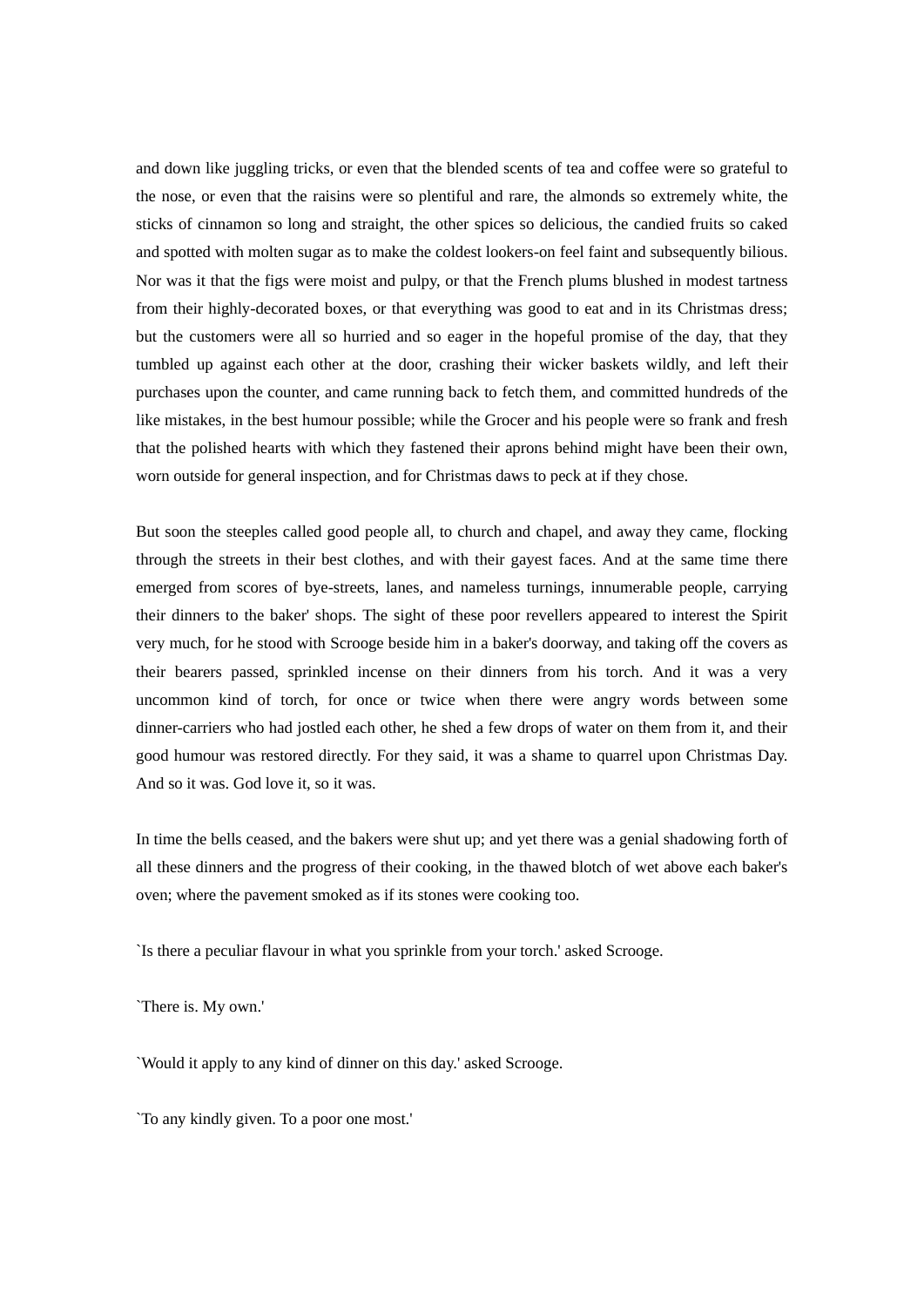`Why to a poor one most.' asked Scrooge.

`Because it needs it most.'

`Spirit,' said Scrooge, after a moment's thought,' I wonder you, of all the beings in the many worlds about us, should desire to cramp these people's opportunities of innocent enjoyment.'

`I.' cried the Spirit.

`You would deprive them of their means of dining every seventh day, often the only day on which they can be said to dine at all,' said Scrooge. `Wouldn't you.'

`I.' cried the Spirit.

`You seek to close these places on the Seventh Day.' said Scrooge. `And it comes to the same thing.'

`I seek.' exclaimed the Spirit.

`Forgive me if I am wrong. It has been done in your name, or at least in that of your family,' said Scrooge.

`There are some upon this earth of yours,' returned the Spirit,' who lay claim to know us, and who do their deeds of passion, pride, ill-will, hatred, envy, bigotry, and selfishness in our name, who are as strange to us and all out kith and kin, as if they had never lived. Remember that, and charge their doings on themselves, not us.'

Scrooge promised that he would; and they went on, invisible, as they had been before, into the suburbs of the town. It was a remarkable quality of the Ghost (which Scrooge had observed at the baker's), that notwithstanding his gigantic size, he could accommodate himself to any place with ease; and that he stood beneath a low roof quite as gracefully and like a supernatural creature, as it was possible he could have done in any lofty hall.

And perhaps it was the pleasure the good Spirit had in showing off this power of his, or else it was his own kind, generous, hearty nature, and his sympathy with all poor men, that led him straight to Scrooge's clerk's; for there he went, and took Scrooge with him, holding to his robe; and on the threshold of the door the Spirit smiled, and stopped to bless Bob Cratchit's dwelling with the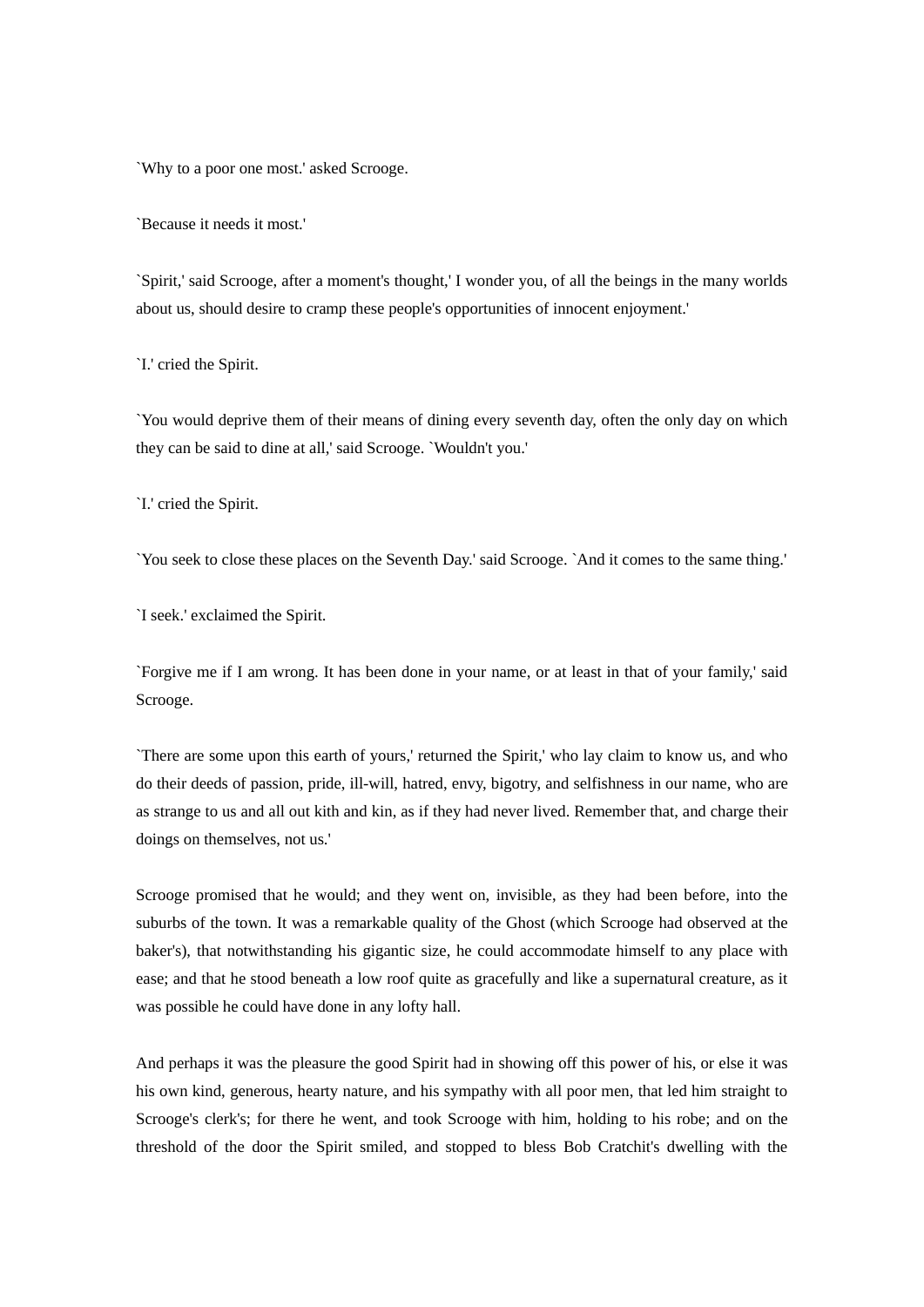sprinkling of his torch. Think of that. Bob had but fifteen bob a-week himself; he pocketed on Saturdays but fifteen copies of his Christian name; and yet the Ghost of Christmas Present blessed his four-roomed house.

Then up rose Mrs Cratchit, Cratchit's wife, dressed out but poorly in a twice-turned gown, but brave in ribbons, which are cheap and make a goodly show for sixpence; and she laid the cloth, assisted by Belinda Cratchit, second of her daughters, also brave in ribbons; while Master Peter Cratchit plunged a fork into the saucepan of potatoes, and getting the corners of his monstrous shirt collar (Bob's private property, conferred upon his son and heir in honour of the day) into his mouth, rejoiced to find himself so gallantly attired, and yearned to show his linen in the fashionable Parks. And now two smaller Cratchits, boy and girl, came tearing in, screaming that outside the baker's they had smelt the e the baker's they had smelt the goose, and known it for their own; and basking in luxurious thoughts of sage and onion, these young Cratchits danced about the table, and exalted Master Peter Cratchit to the skies, while he (not proud, although his collars nearly choked him) blew the fire, until the slow potatoes bubbling up, knocked loudly at the saucepan-lid to be let out and peeled.

`What has ever got your precious father then.' said Mrs Cratchit. `And your brother, Tiny Tim. And Martha warn't as late last Christmas Day by half-an-hour.'

`Here's Martha, mother.' said a girl, appearing as she spoke.

`Here's Martha, mother.' cried the two young Cratchits. `Hurrah. There's such a goose, Martha.'

`Why, bless your heart alive, my dear, how late you are.' said Mrs Cratchit, kissing her a dozen times, and taking off her shawl and bonnet for her with officious zeal.

`We'd a deal of work to finish up last night,' replied the girl,' and had to clear away this morning, mother.'

`Well. Never mind so long as you are come,' said Mrs Cratchit. `Sit ye down before the fire, my dear, and have a warm, Lord bless ye.'

`No, no. There's father coming,' cried the two young Cratchits, who were everywhere at once. `Hide, Martha, hide.'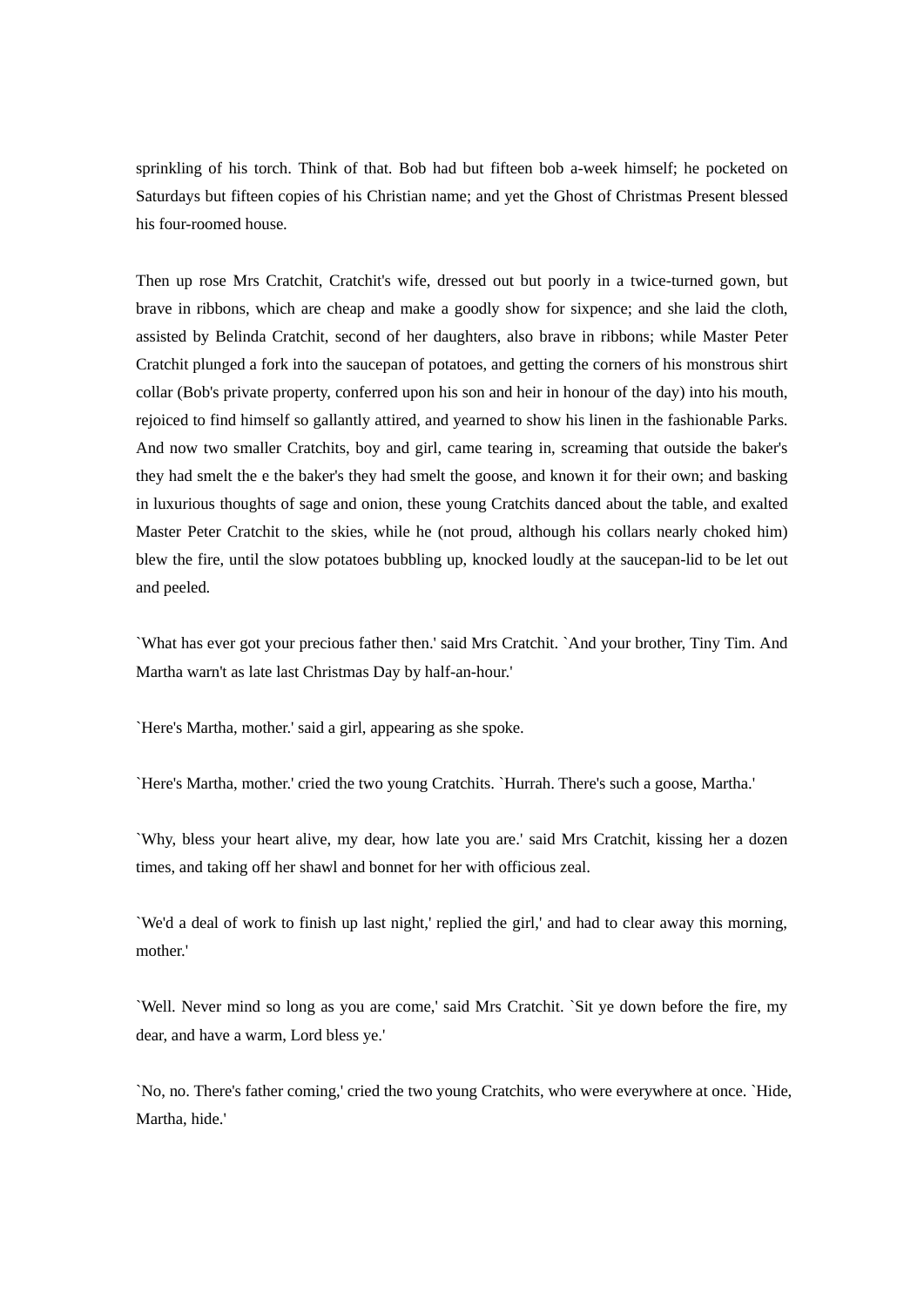So Martha hid herself, and in came little Bob, the father, with at least three feet of comforter exclusive of the fringe, hanging down before him; and his threadbare clothes darned up and brushed, to look seasonable; and Tiny Tim upon his shoulder. Alas for Tiny Tim, he bore a little crutch, and had his limbs supported by an iron frame.

`Why, where's our Martha.' cried Bob Cratchit, looking round.

`Not coming,' said Mrs Cratchit.

`Not coming.' said Bob, with a sudden declension in his high spirits; for he had been Tim's blood horse all the way from church, and had come home rampant. `Not coming upon Christmas Day.'

Martha didn't like to see him disappointed, if it were only in joke; so she came out prematurely from behind the closet door, and ran into his arms, while the two young Cratchits hustled Tiny Tim, and bore him off into the wash-house, that he might hear the pudding singing in the copper.

`And how did little Tim behave. asked Mrs Cratchit, when she had rallied Bob on his credulity, and Bob had hugged his daughter to his heart's content.

`As good as gold,' said Bob,' and better. Somehow he gets thoughtful, sitting by himself so much, and thinks the strangest things you ever heard. He told me, coming home, that he hoped the people saw him in the church, because he was a cripple, and it might be pleasant to them to remember upon Christmas Day, who made lame beggars walk, and blind men see.'

Bob's voice was tremulous when he told them this, and trembled more when he said that Tiny Tim was growing strong and hearty.

His active little crutch was heard upon the floor, and back came Tiny Tim before another word was spoken, escorted by his brother and sister to his stool before the fire; and while Bob, turning up his cuffs -- as if, poor fellow, they were capable of being made more shabby -- compounded some hot mixture in a jug with gin and lemons, and stirred it round and round and put it on the hob to simmer; Master Peter, and the two ubiquitous young Cratchits went to fetch the goose, with which they soon returned in high procession.

Such a bustle ensued that you might have thought a goose the rarest of all birds; a feathered phenomenon, to which a black swan was a matter of course -- and in truth it was something very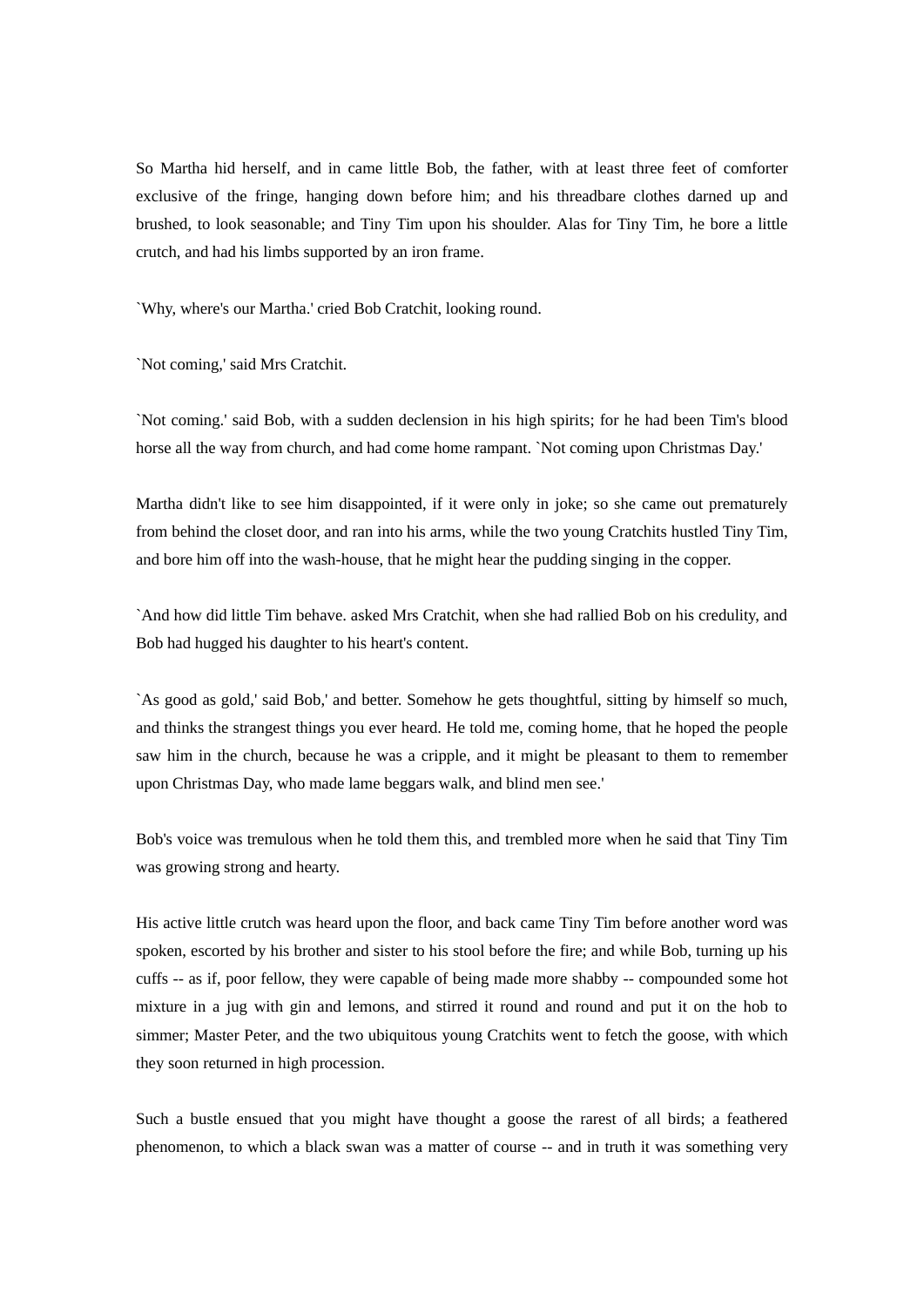like it in that house. Mrs Cratchit made the gravy (ready beforehand in a little saucepan) hissing hot; Master Peter mashed the potatoes with incredible vigour; Miss Belinda sweetened up the apple-sauce; Martha dusted the hot plates; Bob took Tiny Tim beside him in a tiny corner at the table; the two young Cratchits set chairs for everybody, not forgetting themselves, and mounting guard upon their posts, crammed spoons into their mouths, lest they should shriek for goose before their turn came to be helped. At last the dishes were set on, and grace was said. It was succeeded by a breathless pause, as Mrs Cratchit, looking slowly all along the carving-knife, prepared to plunge it in the breast; but when she did, and when the long expected gush of stuffing issued forth, one murmur of delight arose all round the board, and even Tiny Tim, excited by the two young Cratchits, beat on the table with the handle of his knife, and feebly cried Hurrah.

There never was such a goose. Bob said he didn't believe there ever was such a goose cooked. Its tenderness and flavour, size and cheapness, were the themes of universal admiration. Eked out by apple-sauce and mashed potatoes, it was a sufficient dinner for the whole family; indeed, as Mrs Cratchit said with great delight (surveying one small atom of a bone upon the dish), they hadn't ate it all at last. Yet every one had had enough, and the youngest Cratchits in particular, were steeped in sage and onion to the eyebrows. But now, the plates being changed by Miss Belinda, Mrs Cratchit left the room alone -- too nervous to bear witnesses -- to take the pudding up and bring it in.

Suppose it should not be done enough. Suppose it should break in turning out. Suppose somebody should have got over the wall of the back-yard, and stolen it, while they were merry with the goose -- a supposition at which the two young Cratchits became livid. All sorts of horrors were supposed.

Hallo. A great deal of steam. The pudding was out of the copper. A smell like a washing-day. That was the cloth. A smell like an eating-house and a pastrycook's next door to each other, with a laundress's next door to that. That was the pudding. In half a minute Mrs Cratchit entered -- flushed, but smiling proudly -- with the pudding, like a speckled cannon-ball, so hard and firm, blazing in half of half-a-quartern of ignited brandy, and bedight with Christmas holly stuck into the top.

Oh, a wonderful pudding. Bob Cratchit said, and calmly too, that he regarded it as the greatest success achieved by Mrs Cratchit since their marriage. Mrs Cratchit said that now the weight was off her mind, she would confess she had had her doubts about the quantity of flour. Everybody had something to say about it, but nobody said or thought it was at all a small pudding for a large family. It would have been flat heresy to do so. Any Cratchit would have blushed to hint at such a thing.

At last the dinner was all done, the cloth was cleared, the hearth swept, and the fire made up. The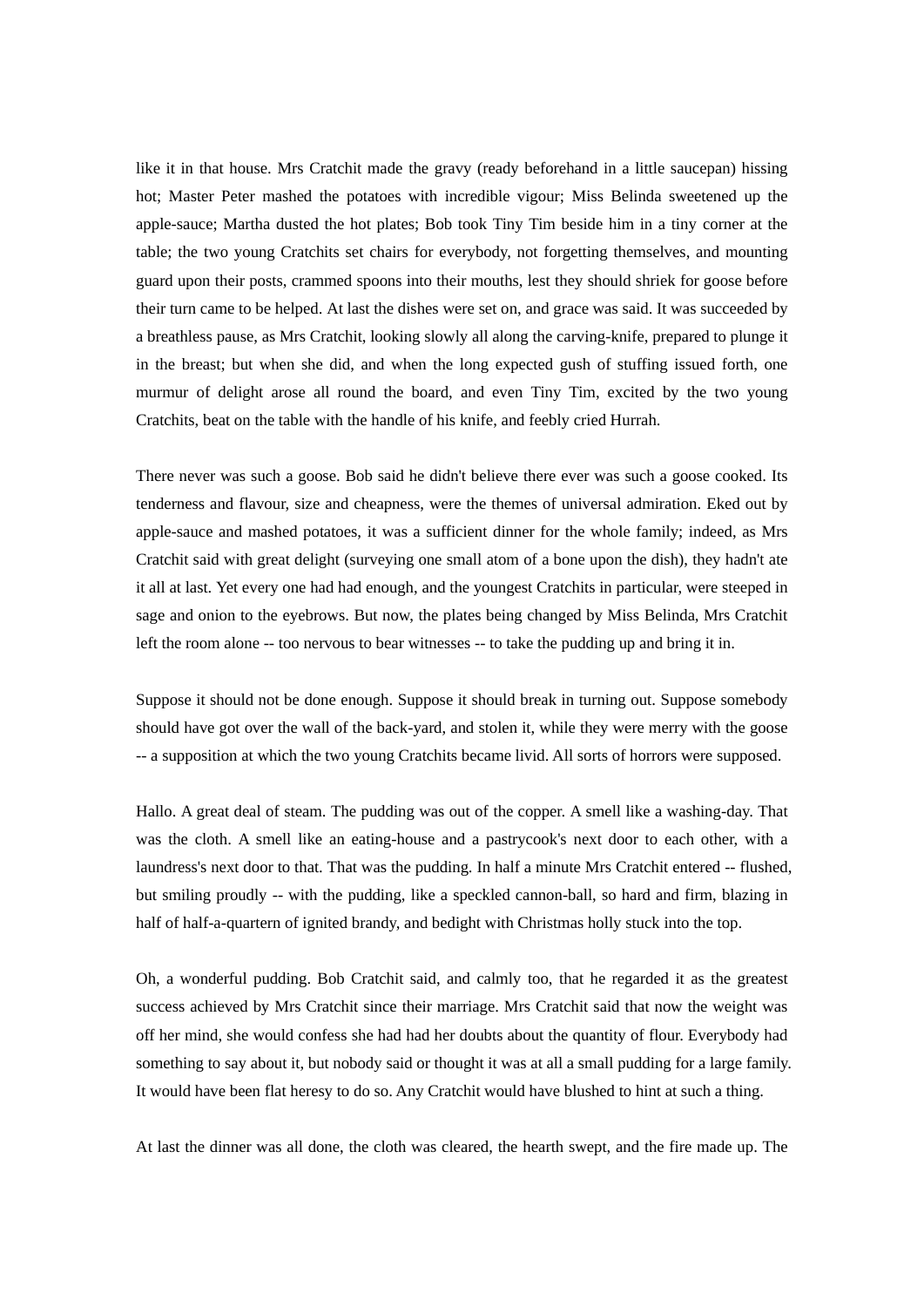compound in the jug being tasted, and considered perfect, apples and oranges were put upon the table, and a shovel-full of chestnuts on the fire. Then all the Cratchit family drew round the hearth, in what Bob Cratchit called a circle, meaning half a one; and at Bob Cratchit's elbow stood the family display of glass. Two tumblers, and a custard-cup without a handle.

These held the hot stuff from the jug, however, as well as golden goblets would have done; and Bob served it out with beaming looks, while the chestnuts on the fire sputtered and cracked noisily. Then Bob proposed:

`A Merry Christmas to us all, my dears. God bless us.'

Which all the family re-echoed.

`God bless us every one.' said Tiny Tim, the last of all.

He sat very close to his father's side upon his little stool. Bob held his withered little hand in his, as if he loved the child, and wished to keep him by his side, and dreaded that he might be taken from him.

`Spirit,' said Scrooge, with an interest he had never felt before, `tell me if Tiny Tim will live.'

`I see a vacant seat,' replied the Ghost, `in the poor chimney-corner, and a crutch without an owner, carefully preserved. If these shadows remain unaltered by the Future, the child will die.'

`No, no,' said Scrooge. `Oh, no, kind Spirit. say he will be spared.'

`If these shadows remain unaltered by the Future, none other of my race,' returned the Ghost, `will find him here. What then. If he be like to die, he had better do it, and decrease the surplus population.'

Scrooge hung his head to hear his own words quoted by the Spirit, and was overcome with penitence and grief. `Man,' said the Ghost, `if man you be in heart, not adamant, forbear that wicked cant until you have discovered What the surplus is, and Where it is. Will you decide what men shall live, what men shall die. It may be, that in the sight of Heaven, you are more worthless and less fit to live than millions like this poor man's child. Oh God. to hear the Insect on the leaf pronouncing on the too much life among his hungry brothers in the dust.'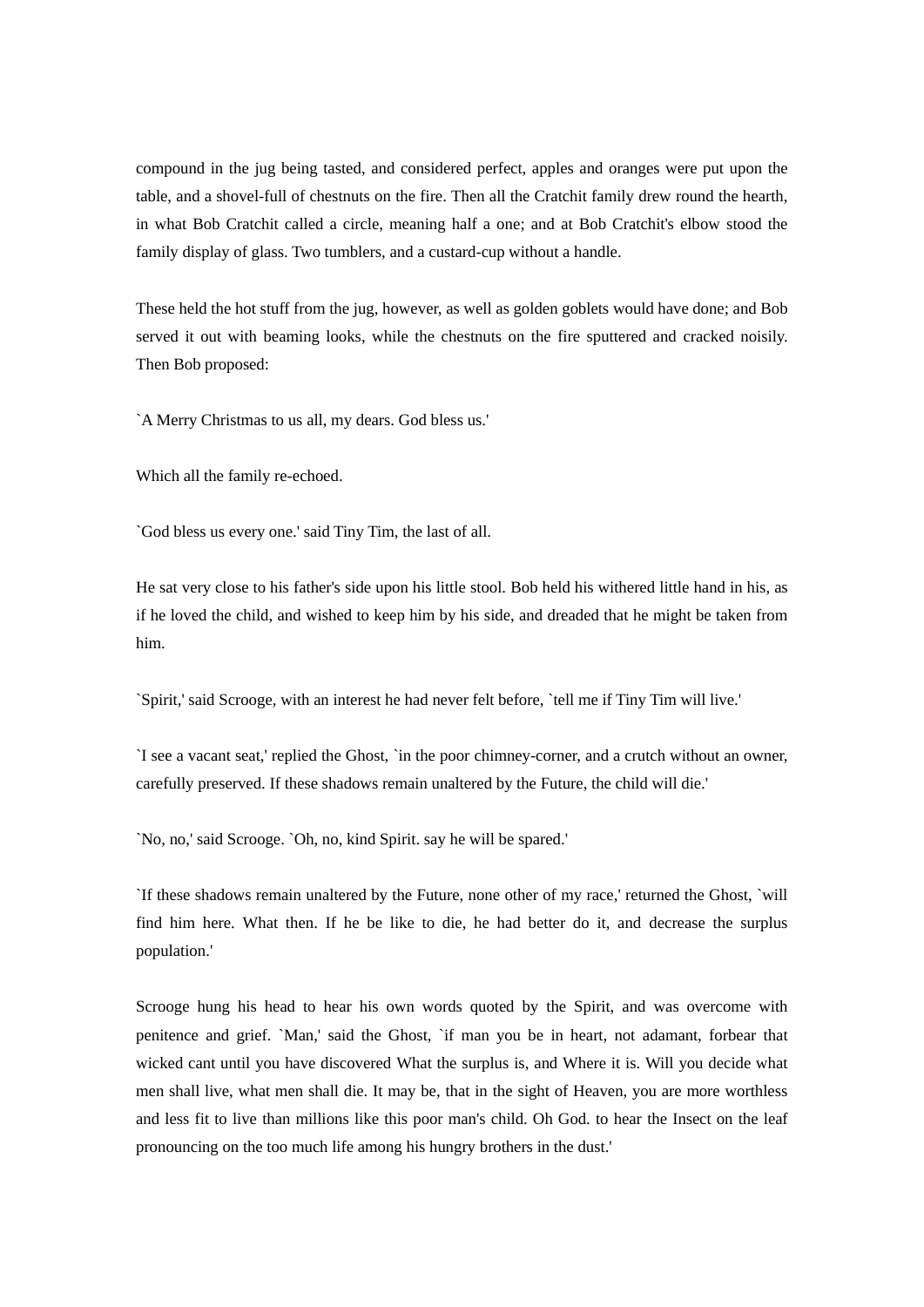Scrooge bent before the Ghost's rebuke, and trembling cast his eyes upon the ground. But he raised them speedily, on hearing his own name.

`Mr Scrooge.' said Bob; `I'll give you Mr Scrooge, the Founder of the Feast.'

`The Founder of the Feast indeed.' cried Mrs Cratchit, reddening. `I wish I had him here. I'd give him a piece of my mind to feast upon, and I hope he'd have a good appetite for it.'

`My dear,' said Bob, `the children. Christmas Day.'

`It should be Christmas Day, I am sure,' said she, `on which one drinks the health of such an odious, stingy, hard, unfeeling man as Mr Scrooge. You know he is, Robert. Nobody knows it better than you do, poor fellow.'

`My dear,' was Bob's mild answer, `Christmas Day.'

`I'll drink his health for your sake and the Day's,' said Mrs Cratchit, `not for his. Long life to him. A merry Christmas and a happy new year. He'll be very merry and very happy, I have no doubt.'

The children drank the toast after her. It was the first of their proceedings which had no heartiness. Tiny Tim drank it last of all, but he didn't care twopence for it. Scrooge was the Ogre of the family. The mention of his name cast a dark shadow on the party, which was not dispelled for full five minutes.

After it had passed away, they were ten times merrier than before, from the mere relief of Scrooge the Baleful being done with. Bob Cratchit told them how he had a situation in his eye for Master Peter, which would bring in, if obtained, full five-and-sixpence weekly. The two young Cratchits laughed tremendously at the idea of Peter's being a man of business; and Peter himself looked thoughtfully at the fire from between his collars, as if he were deliberating what particular investments he should favour when he came into the receipt of that bewildering income. Martha, who was a poor apprentice at a milliner's, then told them what kind of work she had to do, and how many hours she worked at a stretch, and how she meant to lie abed to-morrow morning for a good long rest; to-morrow being a holiday she passed at home. Also how she had seen a countess and a lord some days before, and how the lord was much about as tall as Peter;' at which Peter pulled up his collars so high that you couldn't have seen his head if you had been there. All this time the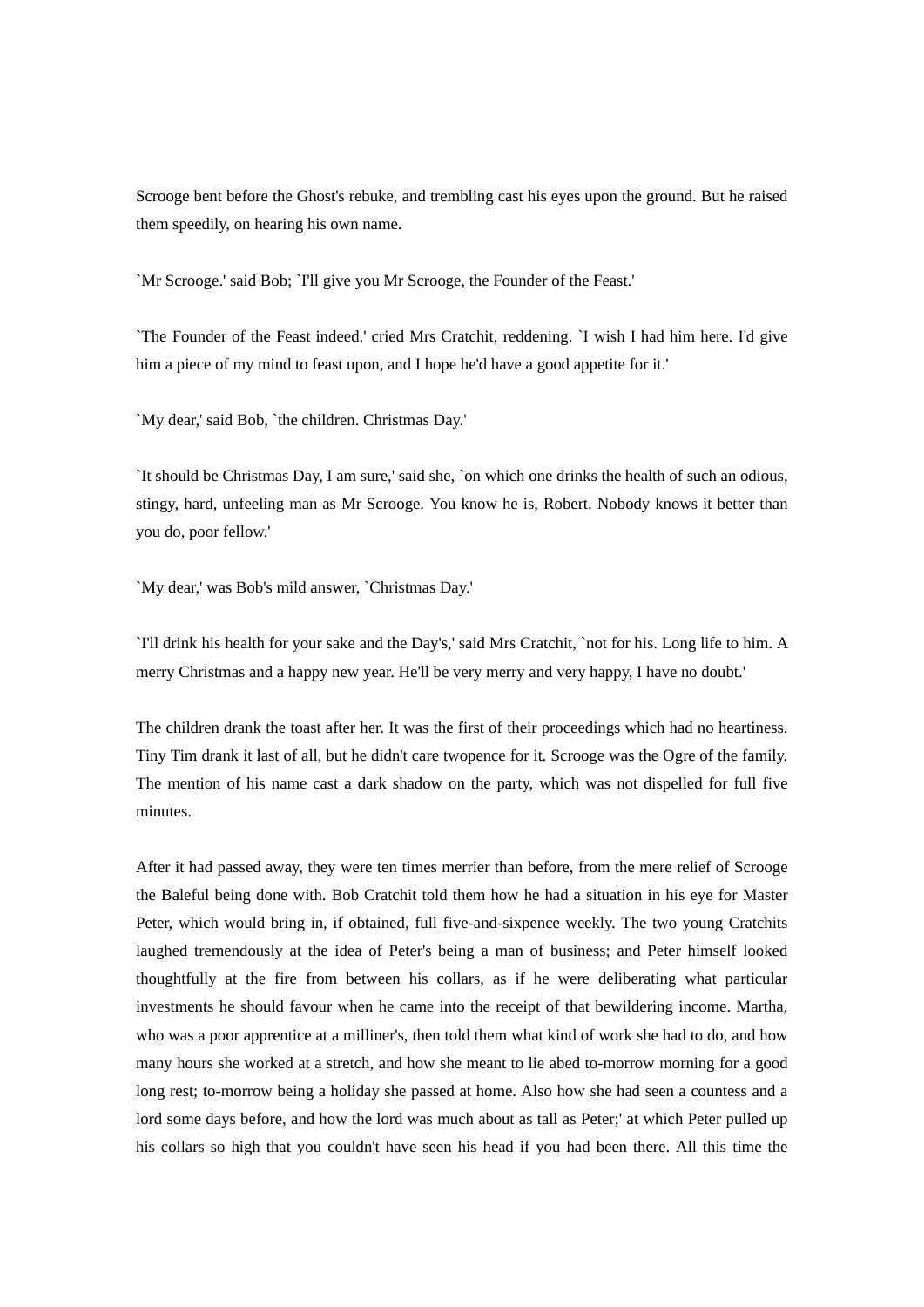chestnuts and the jug went round and round; and by-and-bye they had a song, about a lost child travelling in the snow, from Tiny Tim, who had a plaintive little voice, and sang it very well indeed.

There was nothing of high mark in this. They were not a handsome family; they were not well dressed; their shoes were far from being water-proof; their clothes were scanty; and Peter might have known, and very likely did, the inside of a pawnbroker's. But, they were happy, grateful, pleased with one another, and contented with the time; and when they faded, and looked happier yet in the bright sprinklings of the Spirit's torch at parting, Scrooge had his eye upon them, and especially on Tiny Tim, until the last.

By this time it was getting dark, and snowing pretty heavily; and as Scrooge and the Spirit went along the streets, the brightness of the roaring fires in kitchens, parlours, and all sorts of rooms, was wonderful. Here, the flickering of the blaze showed preparations for a cosy dinner, with hot plates baking through and through before the fire, and deep red curtains, ready to be drawn to shut out cold and darkness. There all the children of the house were running out into the snow to meet their married sisters, brothers, cousins, uncles, aunts, and be the first to greet them. Here, again, were shadows on the window-blind of guests assembling; and there a group of handsome girls, all hooded and fur-booted, and all chattering at once, tripped lightly off to some near neighbour's house; where, woe upon the single man who saw them enter -- artful witches, well they knew it -in a glow.

But, if you had judged from the numbers of people on their way to friendly gatherings, you might have thought that no one was at home to give them welcome when they got there, instead of every house expecting company, and piling up its fires half-chimney high. Blessings on it, how the Ghost exulted. How it bared its breadth of breast, and opened its capacious palm, and floated on, outpouring, with a generous hand, its bright and harmless mirth on everything within its reach. The very lamplighter, who ran on before, dotting the dusky street with specks of light, and who was dressed to spend the evening somewhere, laughed out loudly as the Spirit passed, though little kenned the lamplighter that he had any company but Christmas.

And now, without a word of warning from the Ghost, they stood upon a bleak and desert moor, where monstrous masses of rude stone were cast about, as though it were the burial-place of giants; and water spread itself wheresoever it listed, or would have done so, but for the frost that held it prisoner; and nothing grew but moss and furze, and coarse rank grass. Down in the west the setting sun had left a streak of fiery red, which glared upon the desolation for an instant, like a sullen eye, and frowning lower, lower, lower yet, was lost in the thick gloom of darkest night.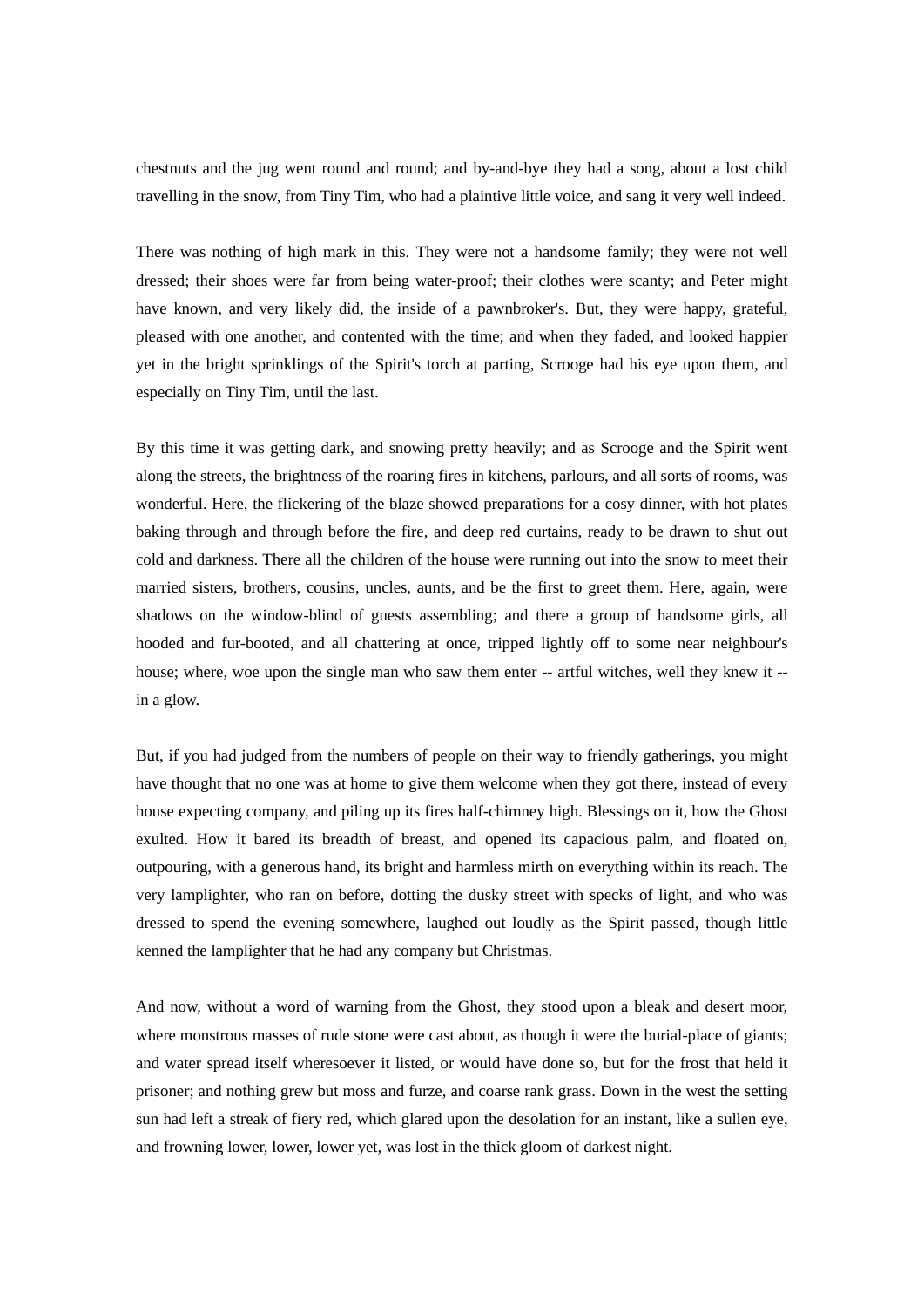`What place is this.' asked Scrooge.

`A place where Miners live, who labour in the bowels of the earth,' returned the Spirit. `But they know me. See.'

Alight shone from the window of a hut, and swiftly they advanced towards it. Passing through the wall of mud and stone, they found a cheerful company assembled round a glowing fire. An old, old man and woman, with their children and their children's children, and another generation beyond that, all decked out gaily in their holiday attire. The old man, in a voice that seldom rose above the howling of the wind upon the barren waste, was singing them a Christmas song -- it had been a very old song when he was a boy -- and from time to time they all joined in the chorus. So surely as they raised their voices, the old man got quite blithe and loud; and so surely as they stopped, his vigour sank again.

The Spirit did not tarry here, but bade Scrooge hold his robe, and passing on above the moor, sped -- whither. Not to sea. To sea. To Scrooge's horror, looking back, he saw the last of the land, a frightful range of rocks, behind them; and his ears were deafened by the thundering of water, as it rolled and roared, and raged among the dreadful caverns it had worn, and fiercely tried to undermine the earth.

Built upon a dismal reef of sunken rocks, some league or so from shore, on which the waters chafed and dashed, the wild year through, there stood a solitary lighthouse. Great heaps of sea-weed clung to its base, and storm-birds -- born of the wind one might suppose, as sea-weed of the water -- rose and fell about it, like the waves they skimmed.

But even here, two men who watched the light had made a fire, that through the loophole in the thick stone wall shed out a ray of brightness on the awful sea. Joining their horny hands over the rough table at which they sat, they wished each other Merry Christmas in their can of grog; and one of them: the elder, too, with his face all damaged and scarred with hard weather, as the figure-head of an old ship might be: struck up a sturdy song that was like a Gale in itself.

Again the Ghost sped on, above the black and heaving sea -- on, on -- until, being far away, as he told Scrooge, from any shore, they lighted on a ship. They stood beside the helmsman at the wheel, the look-out in the bow, the officers who had the watch; dark, ghostly figures in their several stations; but every man among them hummed a Christmas tune, or had a Christmas thought, or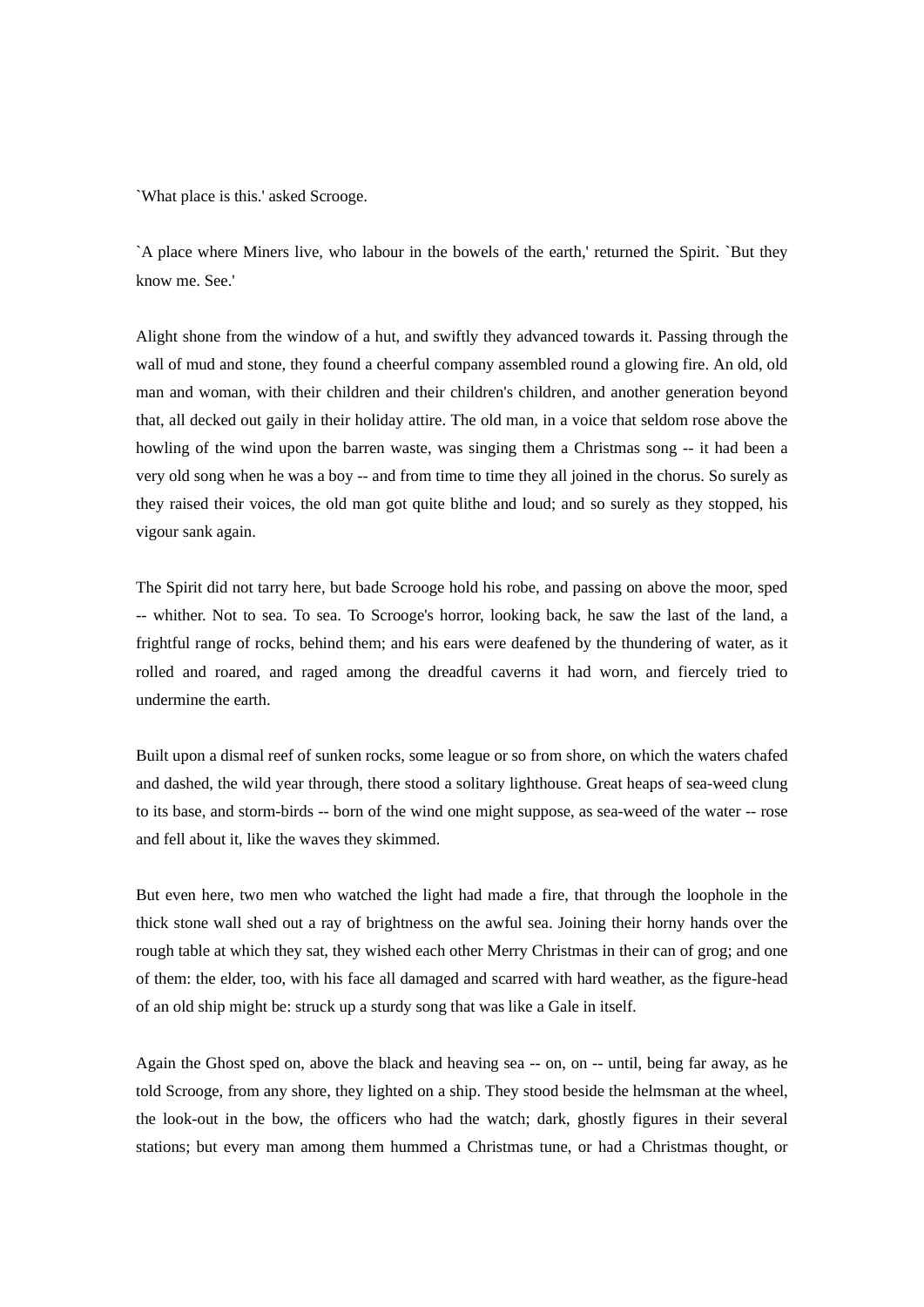spoke below his breath to his companion of some bygone Christmas Day, with homeward hopes belonging to it. And every man on board, waking or sleeping, good or bad, had had a kinder word for another on that day than on any day in the year; and had shared to some extent in its festivities; and had remembered those he cared for at a distance, and had known that they delighted to remember him.

It was a great surprise to Scrooge, while listening to the moaning of the wind, and thinking what a solemn thing it was to move on through the lonely darkness over an unknown abyss, whose depths were secrets as profound as Death: it was a great surprise to Scrooge, while thus engaged, to hear a hearty laugh. It was a much greater surprise to Scrooge to recognise it as his own nephew's and to find himself in a bright, dry, gleaming room, with the Spirit standing smiling by his side, and looking at that same nephew with approving affability.

`Ha, ha.' laughed Scrooge's nephew. `Ha, ha, ha.'

If you should happen, by any unlikely chance, to know a man more blest in a laugh than Scrooge's nephew, all I can say is, I should like to know him too. Introduce him to me, and I'll cultivate his acquaintance.

It is a fair, even-handed, noble adjustment of things, that while there is infection in disease and sorrow, there is nothing in the world so irresistibly contagious as laughter and good-humour. When Scrooge's nephew laughed in this way: holding his sides, rolling his head, and twisting his face into the most extravagant contortions: Scrooge's niece, by marriage, laughed as heartily as he. And their assembled friends being not a bit behindhand, roared out lustily.

`Ha, ha. Ha, ha, ha, ha.'

`He said that Christmas was a humbug, as I live.' cried Scrooge's nephew. `He believed it too.'

`More shame for him, Fred.' said Scrooge's niece, indignantly. Bless those women; they never do anything by halves. They are always in earnest.

She was very pretty: exceedingly pretty. With a dimpled, surprised-looking, capital face; a ripe little mouth, that seemed made to be kissed -- as no doubt it was; all kinds of good little dots about her chin, that melted into one another when she laughed; and the sunniest pair of eyes you ever saw in any little creature's head. Altogether she was what you would have called provoking, you know; but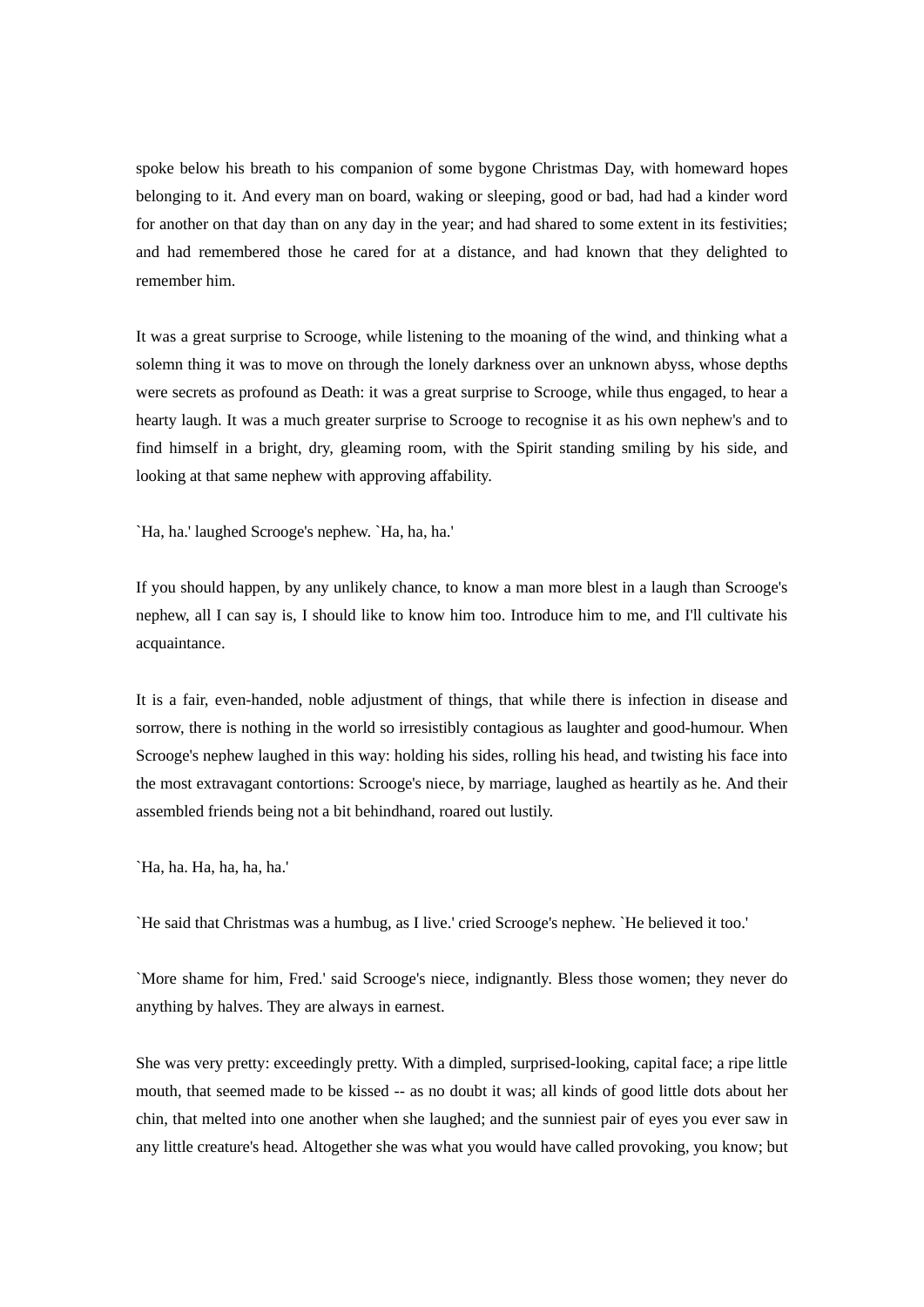## satisfactory,

`He's a comical old fellow,' said Scrooge's nephew,' that's the truth: and not so pleasant as he might be. However, his offences carry their own punishment, and I have nothing to say against him.'

`I'm sure he is very rich, Fred,' hinted Scrooge's niece. `At least you always tell me so.'

`What of that, my dear.' said Scrooge's nephew. `His wealth is of no use to him. He don't do any good with it. He don't make himself comfortable with it. He hasn't the satisfaction of thinking -- ha, ha, ha. -- that he is ever going to benefit us with it.'

`I have no patience with him,' observed Scrooge's niece. Scrooge's niece's sisters, and all the other ladies, expressed the same opinion.

`Oh, I have.' said Scrooge's nephew. `I am sorry for him; I couldn't be angry with him if I tried. Who suffers by his ill whims. Himself, always. Here, he takes it into his head to dislike us, and he won't come and dine with us. What's the consequence. He don't lose much of a dinner.'

`Indeed, I think he loses a very good dinner,' interrupted Scrooge's niece. Everybody else said the same, and they must be allowed to have been competent judges, because they had just had dinner; and, with the dessert upon the table, were clustered round the fire, by lamplight.

`Well. I'm very glad to hear it,' said Scrooge's nephew, `because I haven't great faith in these young housekeepers. What do you say, Topper.'

Topper had clearly got his eye upon one of Scrooge's niece's sisters, for he answered that a bachelor was a wretched outcast, who had no right to express an opinion on the subject. Whereat Scrooge's niece's sister -- the plump one with the lace tucker: not the one with the roses -- blushed.

`Do go on, Fred,' said Scrooge's niece, clapping her hands. `He never finishes what he begins to say. He is such a ridiculous fellow.'

Scrooge's nephew revelled in another laugh, and as it was impossible to keep the infection off; though the plump sister tried hard to do it with aromatic vinegar; his example was unanimously followed.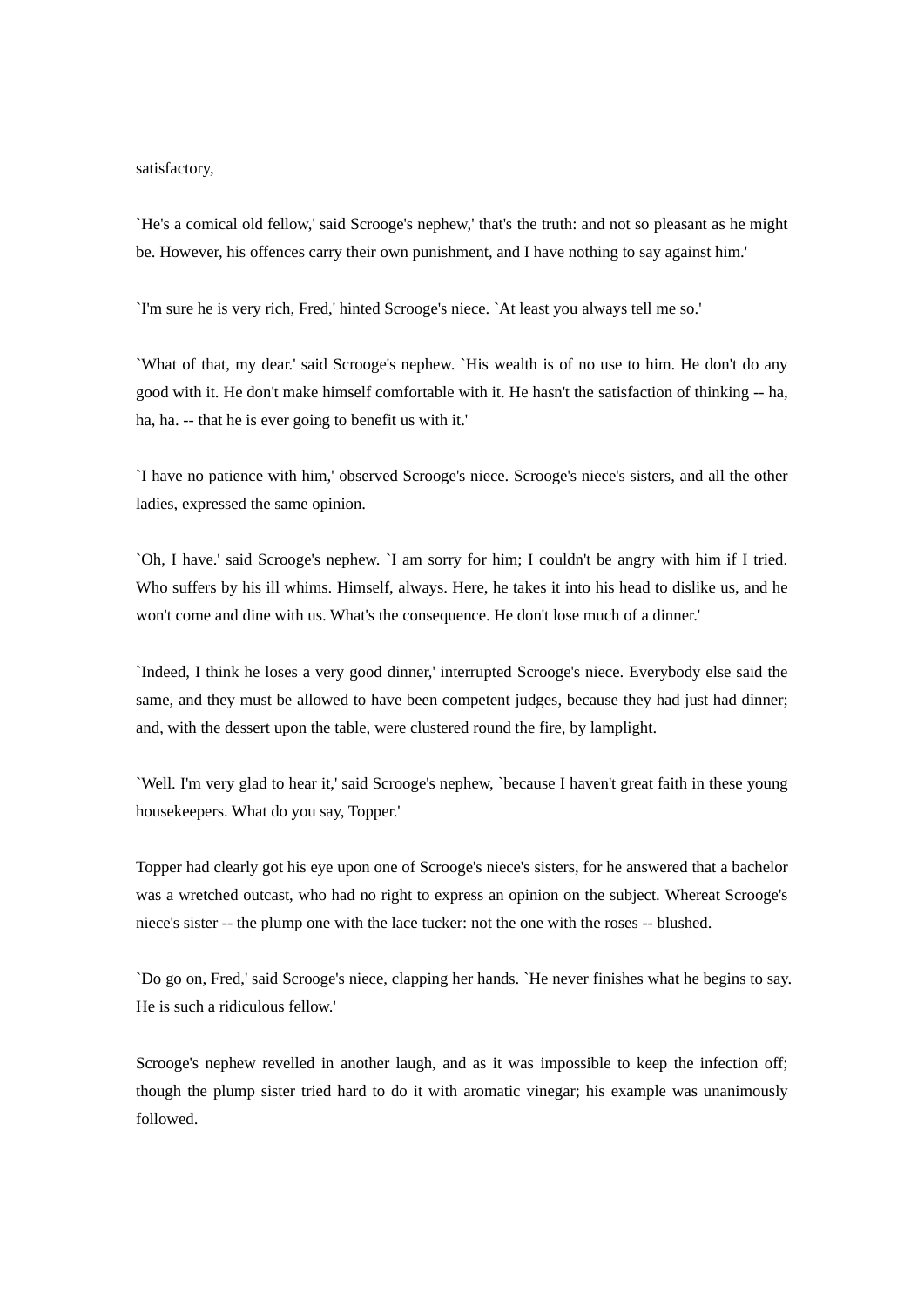`I was only going to say,' said Scrooge's nephew,' that the consequence of his taking a dislike to us, and not making merry with us, is, as I think, that he loses some pleasant moments, which could do him no harm. I am sure he loses pleasanter companions than he can find in his own thoughts, either in his mouldy old office, or his dusty chambers. I mean to give him the same chance every year, whether he likes it or not, for I pity him. He may rail at Christmas till he dies, but he can't help thinking better of it -- I defy him -- if he finds me going there, in good temper, year after year, and saying Uncle Scrooge, how are you. If it only puts him in the vein to leave his poor clerk fifty pounds, that's something; and I think I shook him yesterday.'

It was their turn to laugh now at the notion of his shaking Scrooge. But being thoroughly good-natured, and not much caring what they laughed at, so that they laughed at any rate, he encouraged them in their merriment, and passed the bottle joyously.

After tea. they had some music. For they were a musical family, and knew what they were about, when they sung a Glee or Catch, I can assure you: especially Topper, who could growl away in the bass like a good one, and never swell the large veins in his forehead, or get red in the face over it. Scrooge's niece played well upon the harp; and played among other tunes a simple little air (a mere nothing: you might learn to whistle it in two minutes), which had been familiar to the child who fetched Scrooge from the boarding-school, as he had been reminded by the Ghost of Christmas Past. When this strain of music sounded, all the things that Ghost had shown him, came upon his mind; he softened more and more; and thought that if he could have listened to it often, years ago, he might have cultivated the kindnesses of life for his own happiness with his own hands, without resorting to the sexton's spade that buried Jacob Marley.

But they didn't devote the whole evening to music. After a while they played at forfeits; for it is good to be children sometimes, and never better than at Christmas, when its mighty Founder was a child himself. Stop. There was first a game at blind-man's buff. Of course there was. And I no more believe Topper was really blind than I believe he had eyes in his boots. My opinion is, that it was a done thing between him and Scrooge's nephew; and that the Ghost of Christmas Present knew it. The way he went after that plump sister in the lace tucker, was an outrage on the credulity of human nature. Knocking down the fire-irons, tumbling over the chairs, bumping against the piano, smothering himself among the curtains, wherever she went, there went he. He always knew where the plump sister was. He wouldn't catch anybody else. If you had fallen up against him (as some of them did), on purpose, he would have made a feint of endeavouring to seize you, which would have been an affront to your understanding, and would instantly have sidled off in the direction of the plump sister. She often cried out that it wasn't fair; and it really was not. But when at last, he caught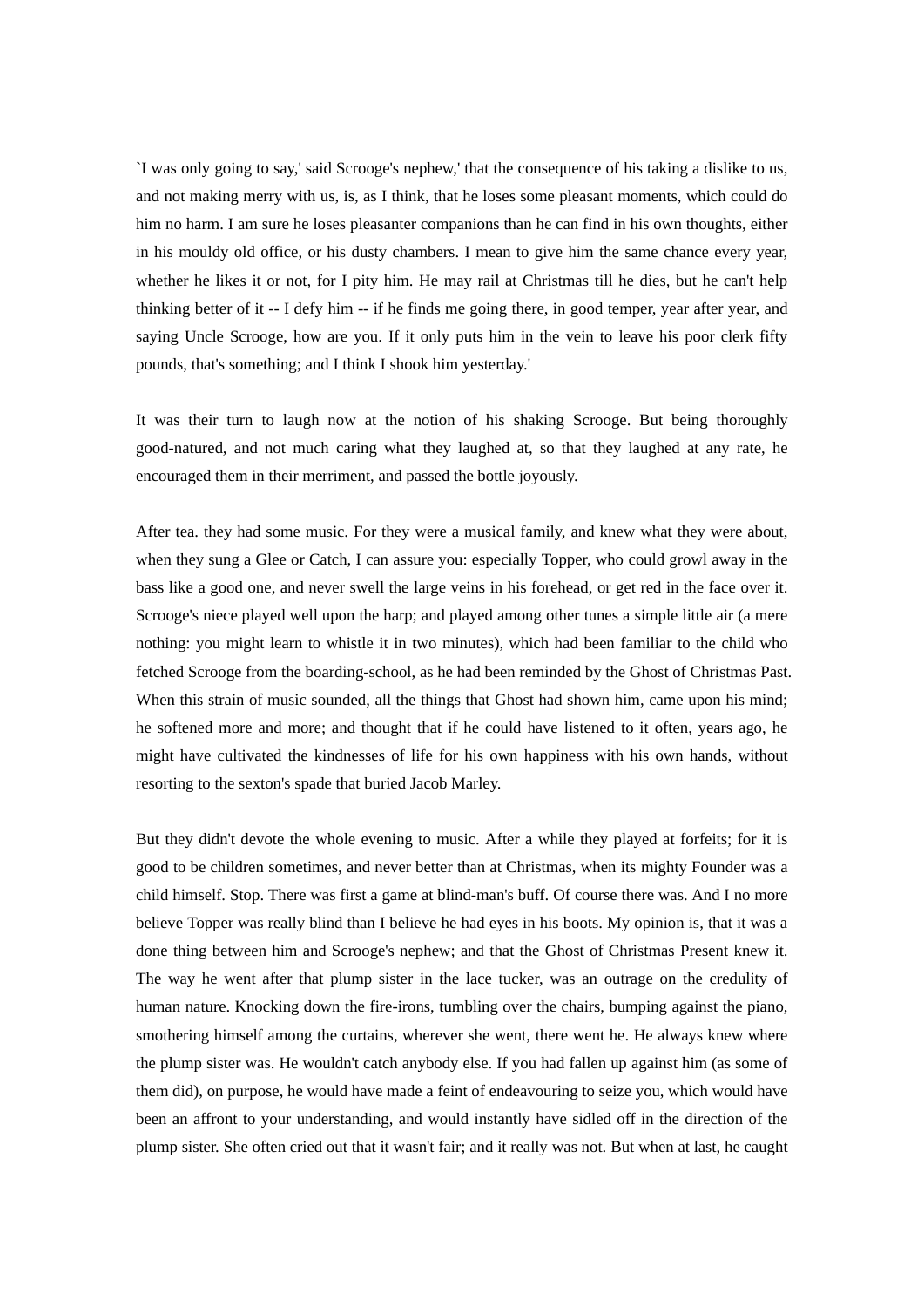her; when, in spite of all her silken rustlings, and her rapid flutterings past him, he got her into a corner whence there was no escape; then his conduct was the most execrable. For his pretending not to know her; his pretending that it was necessary to touch her head-dress, and further to assure himself of her identity by pressing a certain ring upon her finger, and a certain chain about her neck; was vile, monstrous. No doubt she told him her opinion of it, when, another blind-man being in office, they were so very confidential together, behind the curtains.

Scrooge's niece was not one of the blind-man's buff party, but was made comfortable with a large chair and a footstool, in a snug corner, where the Ghost and Scrooge were close behind her. But she joined in the forfeits, and loved her love to admiration with all the letters of the alphabet. Likewise at the game of How, When, and Where, she was very great, and to the secret joy of Scrooge's nephew, beat her sisters hollow: though they were sharp girls too, as could have told you. There might have been twenty people there, young and old, but they all played, and so did Scrooge, for, wholly forgetting the interest he had in what was going on, that his voice made no sound in their ears, he sometimes came out with his guess quite loud, and very often guessed quite right, too; for the sharpest needle, best Whitechapel, warranted not to cut in the eye, was not sharper than Scrooge; blunt as he took it in his head to be.

The Ghost was greatly pleased to find him in this mood, and looked upon him with such favour, that he begged like a boy to be allowed to stay until the guests departed. But this the Spirit said could not be done.

`Here is a new game,' said Scrooge. `One half hour, Spirit, only one.'

It was a Game called Yes and No, where Scrooge's nephew had to think of something, and the rest must find out what; he only answering to their questions yes or no, as the case was. The brisk fire of questioning to which he was exposed, elicited from him that he was thinking of an animal, a live animal, rather a disagreeable animal, a savage animal, an animal that growled and grunted sometimes, and talked sometimes, and lived in London, and walked about the streets, and wasn't made a show of, and wasn't led by anybody, and didn't live in a menagerie, and was never killed in a market, and was not a horse, or an ass, or a cow, or a bull, or a tiger, or a dog, or a pig, or a cat, or a bear. At every fresh question that was put to him, this nephew burst into a fresh roar of laughter; and was so inexpressibly tickled, that he was obliged to get up off the sofa and stamp. At last the plump sister, falling into a similar state, cried out:

`I have found it out. I know what it is, Fred. I know what it is.'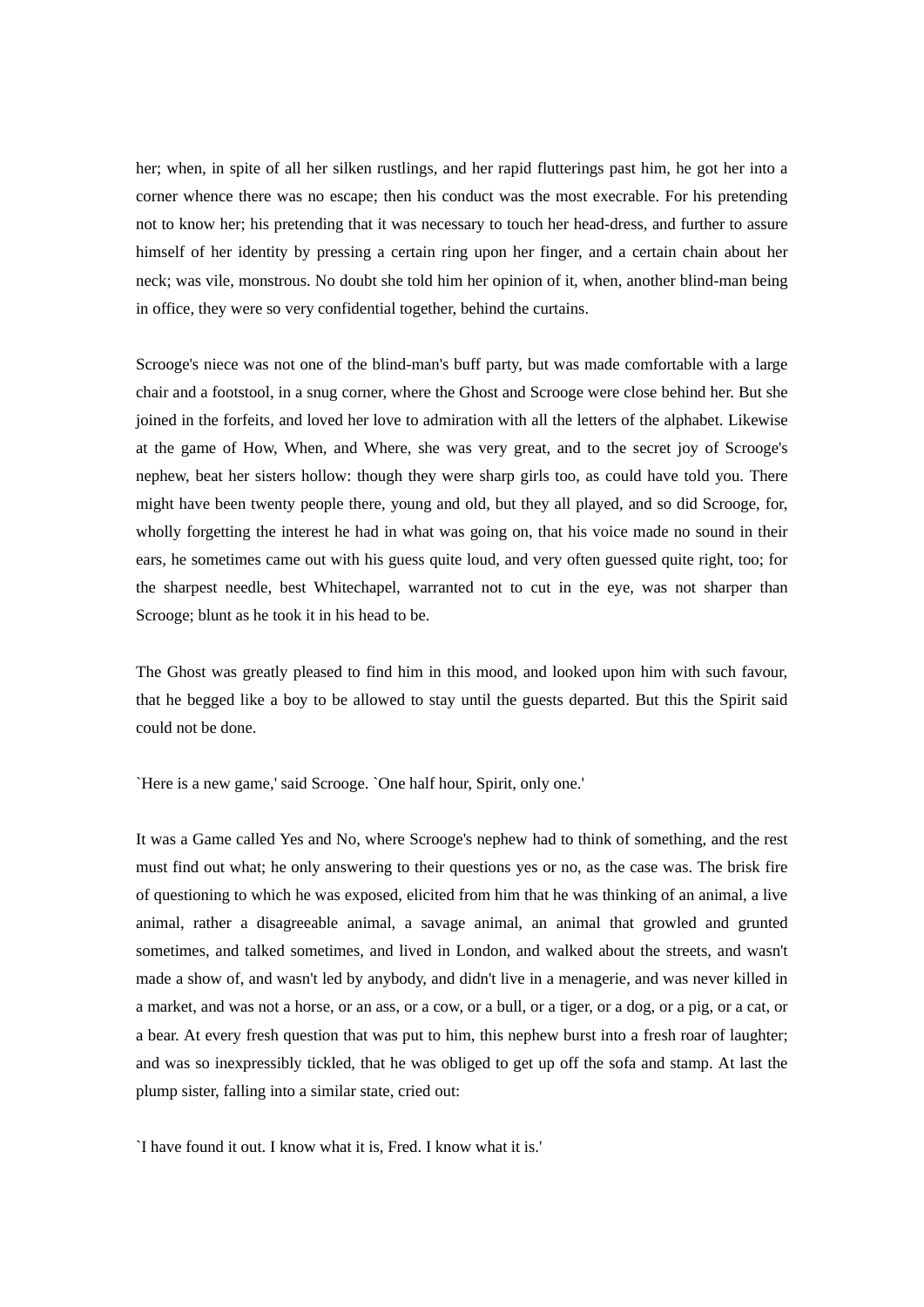`What is it.' cried Fred.

`It's your Uncle Scrooge.'

Which it certainly was. Admiration was the universal sentiment, though some objected that the reply to `Is it a bear.' ought to have been `Yes;' inasmuch as an answer in the negative was sufficient to have diverted their thoughts from Mr Scrooge, supposing they had ever had any tendency that way.

`He has given us plenty of merriment, I am sure,' said Fred,' and it would be ungrateful not to drink his health. Here is a glass of mulled wine ready to our hand at the moment; and I say, "Uncle Scrooge."'

`Well. Uncle Scrooge.' they cried.

`A Merry Christmas and a Happy New Year to the old man, whatever he is.' said Scrooge's nephew. `He wouldn't take it from me, but may he have it, nevertheless. Uncle Scrooge.'

Uncle Scrooge had imperceptibly become so gay and light of heart, that he would have pledged the unconscious company in return, and thanked them in an inaudible speech, if the Ghost had given him time. But the whole scene passed off in the breath of the last word spoken by his nephew; and he and the Spirit were again upon their travels.

Much they saw, and far they went, and many homes they visited, but always with a happy end. The Spirit stood beside sick beds, and they were cheerful; on foreign lands, and they were close at home; by struggling men, and they were patient in their greater hope; by poverty, and it was rich. In almshouse, hospital, and jail, in misery's every refuge, where vain man in his little brief authority had not made fast the door and barred the Spirit out, he left his blessing, and taught Scrooge his precepts.

It was a long night, if it were only a night; but Scrooge had his doubts of this, because the Christmas Holidays appeared to be condensed into the space of time they passed together. It was strange, too, that while Scrooge remained unaltered in his outward form, the Ghost grew older, clearly older. Scrooge had observed this change, but never spoke of it, until they left a children's Twelfth Night party, when, looking at the Spirit as they stood together in an open place, he noticed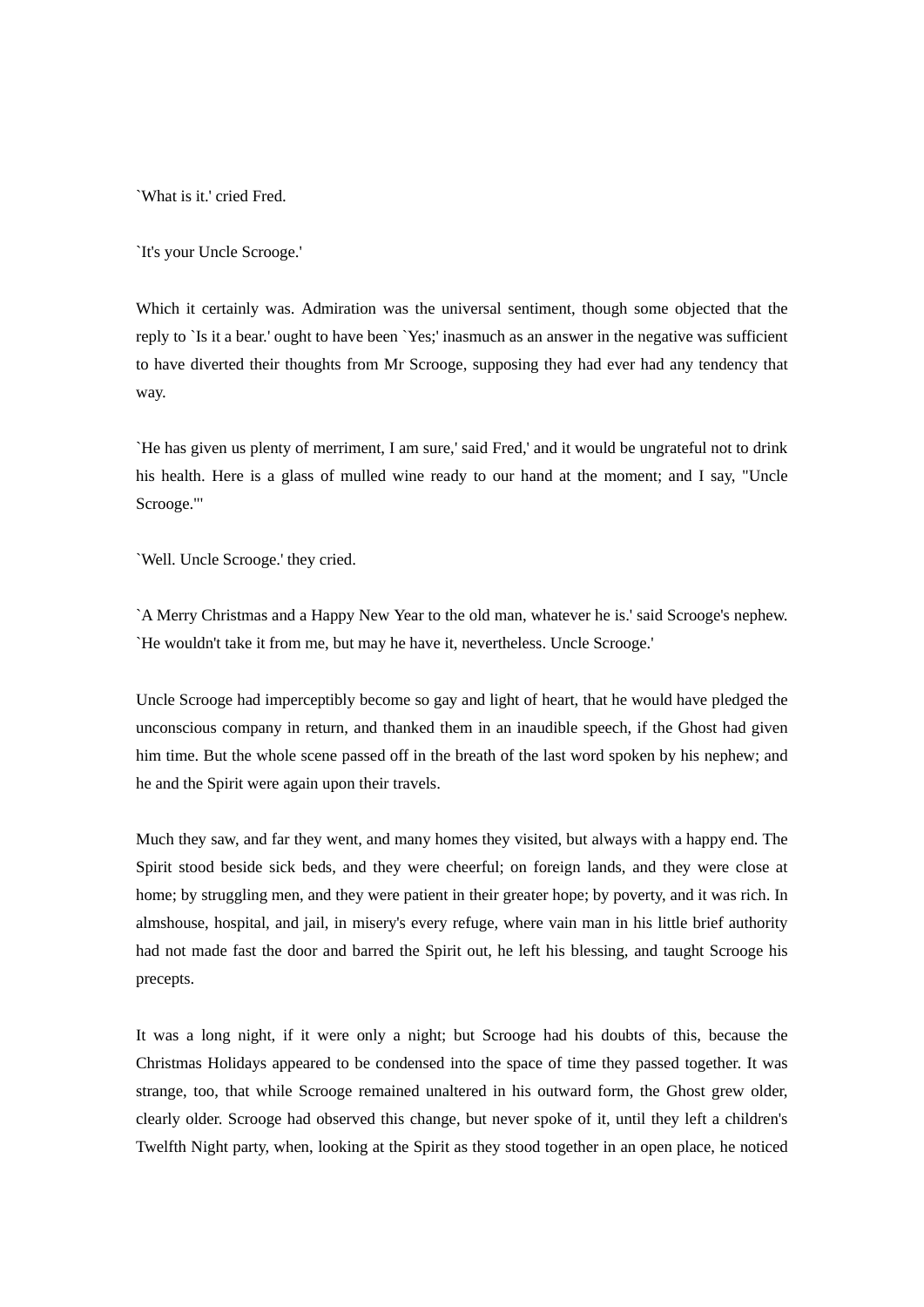that its hair was grey.

`Are spirits' lives so short.' asked Scrooge.

`My life upon this globe, is very brief,' replied the Ghost. `It ends to-night.'

`To-night.' cried Scrooge.

`To-night at midnight. Hark. The time is drawing near.'

The chimes were ringing the three quarters past eleven at that moment.

`Forgive me if I am not justified in what I ask,' said Scrooge, looking intently at the Spirit's robe,' but I see something strange, and not belonging to yourself, protruding from your skirts. Is it a foot or a claw.'

`It might be a claw, for the flesh there is upon it,' was the Spirit's sorrowful reply. `Look here.'

From the foldings of its robe, it brought two children; wretched, abject, frightful, hideous, miserable. They knelt down at its feet, and clung upon the outside of its garment.

`Oh, Man. look here. Look, look, down here.' exclaimed the Ghost.

They were a boy and a girl. Yellow, meagre, ragged, scowling, wolfish; but prostrate, too, in their humility. Where graceful youth should have filled their features out, and touched them with its freshest tints, a stale and shrivelled hand, like that of age, had pinched, and twisted them, and pulled them into shreds. Where angels might have sat enthroned, devils lurked, and glared out menacing. No change, no degradation, no perversion of humanity, in any grade, through all the mysteries of wonderful creation, has monsters half so horrible and dread.

Scrooge started back, appalled. Having them shown to him in this way, he tried to say they were fine children, but the words choked themselves, rather than be parties to a lie of such enormous magnitude.

`Spirit. are they yours.' Scrooge could say no more.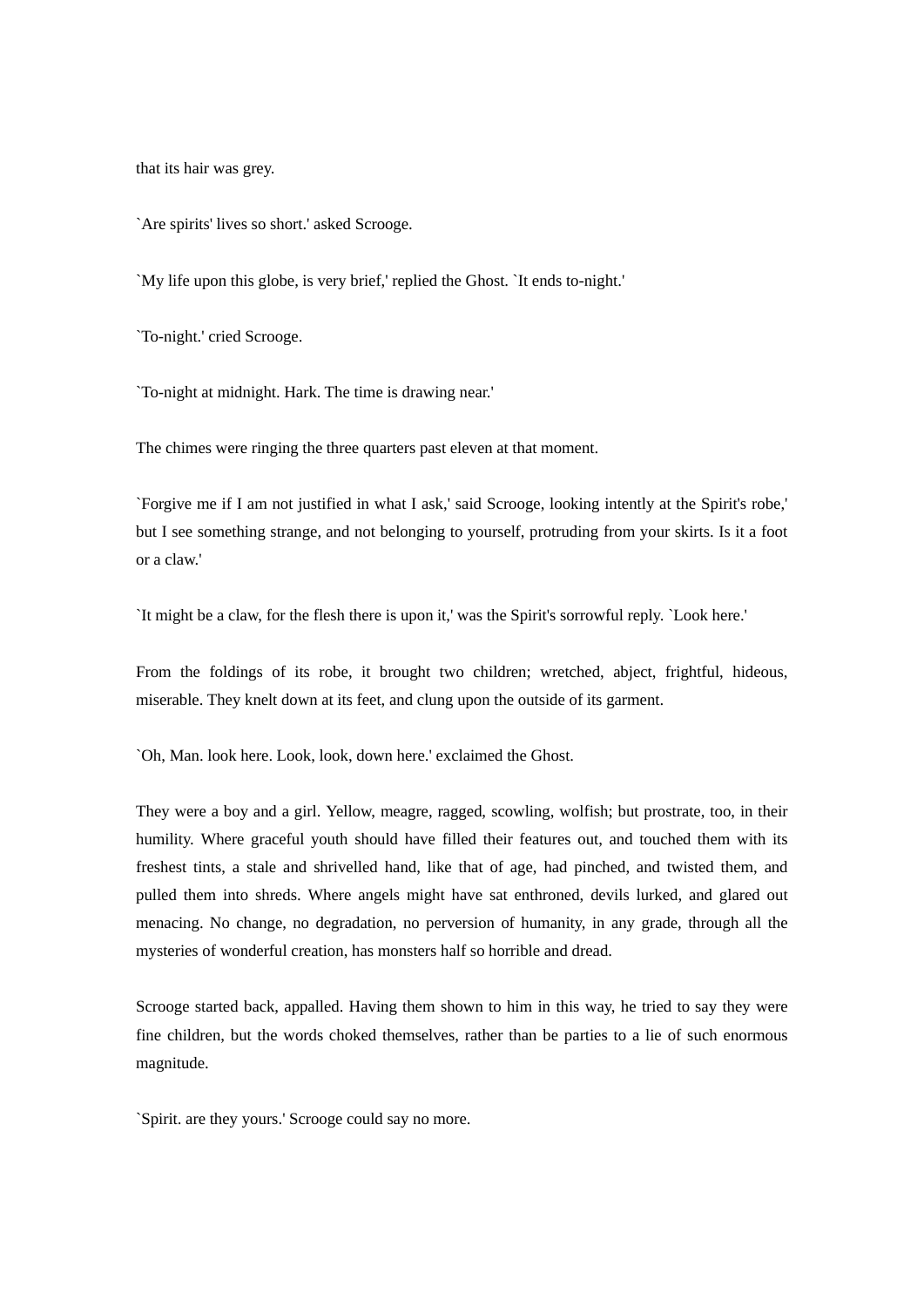`They are Man's,' said the Spirit, looking down upon them. `And they cling to me, appealing from their fathers. This boy is Ignorance. This girl is Want. Beware them both, and all of their degree, but most of all beware this boy, for on his brow I see that written which is Doom, unless the writing be erased. Deny it.' cried the Spirit, stretching out its hand towards the city. `Slander those who tell it ye. Admit it for your factious purposes, and make it worse. And abide the end.'

`Have they no refuge or resource.' cried Scrooge.

`Are there no prisons.' said the Spirit, turning on him for the last time with his own words. `Are there no workhouses.' The bell struck twelve.

Scrooge looked about him for the Ghost, and saw it not. As the last stroke ceased to vibrate, he remembered the prediction of old Jacob Marley, and lifting up his eyes, beheld a solemn Phantom, draped and hooded, coming, like a mist along the ground, towards him.

Stave 4: The Last of the Spirits

The Phantom slowly, gravely, silently approached. When it came, Scrooge bent down upon his knee; for in the very air through which this Spirit moved it seemed to scatter gloom and mystery.

It was shrouded in a deep black garment, which concealed its head, its face, its form, and left nothing of it visible save one outstretched hand. But for this it would have been difficult to detach its figure from the night, and separate it from the darkness by which it was surrounded.

He felt that it was tall and stately when it came beside him, and that its mysterious presence filled him with a solemn dread. He knew no more, for the Spirit neither spoke nor moved.

`I am in the presence of the Ghost of Christmas Yet To Come.' said Scrooge.

The Spirit answered not, but pointed onward with its hand.

`You are about to show me shadows of the things that have not happened, but will happen in the time before us,' Scrooge pursued. `Is that so, Spirit.'

The upper portion of the garment was contracted for an instant in its folds, as if the Spirit had inclined its head. That was the only answer he received.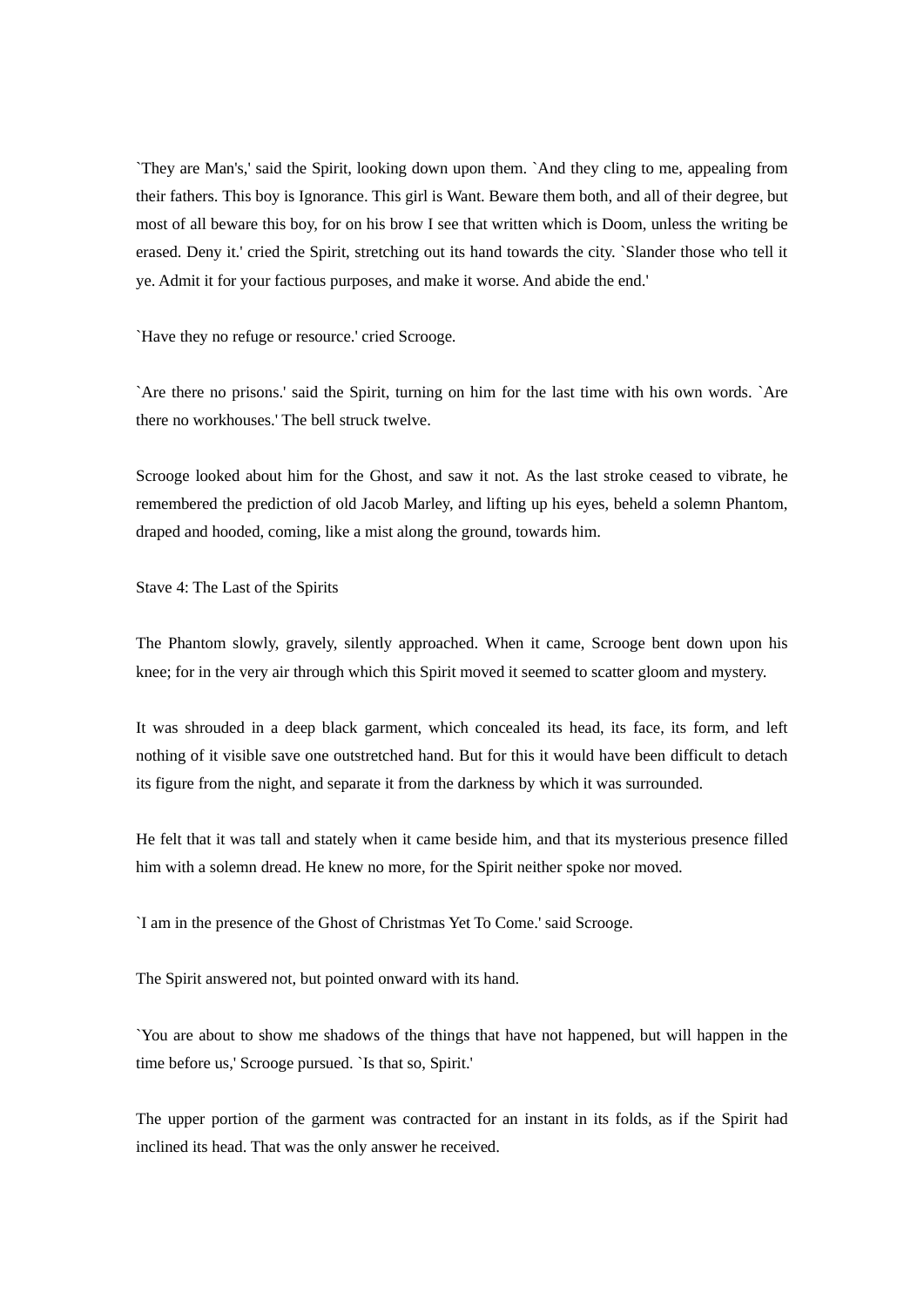Although well used to ghostly company by this time, Scrooge feared the silent shape so much that his legs trembled beneath him, and he found that he could hardly stand when he prepared to follow it. The Spirit pauses a moment, as observing his condition, and giving him time to recover.

But Scrooge was all the worse for this. It thrilled him with a vague uncertain horror, to know that behind the dusky shroud, there were ghostly eyes intently fixed upon him, while he, though he stretched his own to the utmost, could see nothing but a spectral hand and one great heap of black.

`Ghost of the Future.' he exclaimed,' I fear you more than any spectre I have seen. But as I know your purpose is to do me good, and as I hope to live to be another man from what I was, I am prepared to bear you company, and do it with a thankful heart. Will you not speak to me.'

It gave him no reply. The hand was pointed straight before them.

`Lead on.' said Scrooge. `Lead on. The night is waning fast, and it is precious time to me, I know. Lead on, Spirit.'

The Phantom moved away as it had come towards him. Scrooge followed in the shadow of its dress, which bore him up, he thought, and carried him along.

They scarcely seemed to enter the city; for the city rather seemed to spring up about them, and encompass them of its own act. But there they were, in the heart of it; on Change, amongst the merchants; who hurried up and down, and chinked the money in their pockets, and conversed in groups, and looked at their watches, and trifled thoughtfully with their great gold seals; and so forth, as Scrooge had seen them often.

The Spirit stopped beside one little knot of business men. Observing that the hand was pointed to them, Scrooge advanced to listen to their talk.

`No,' said a great fat man with a monstrous chin,' I don't know much about it, either way. I only know he's dead.'

`When did he die.' inquired another.

`Last night, I believe.'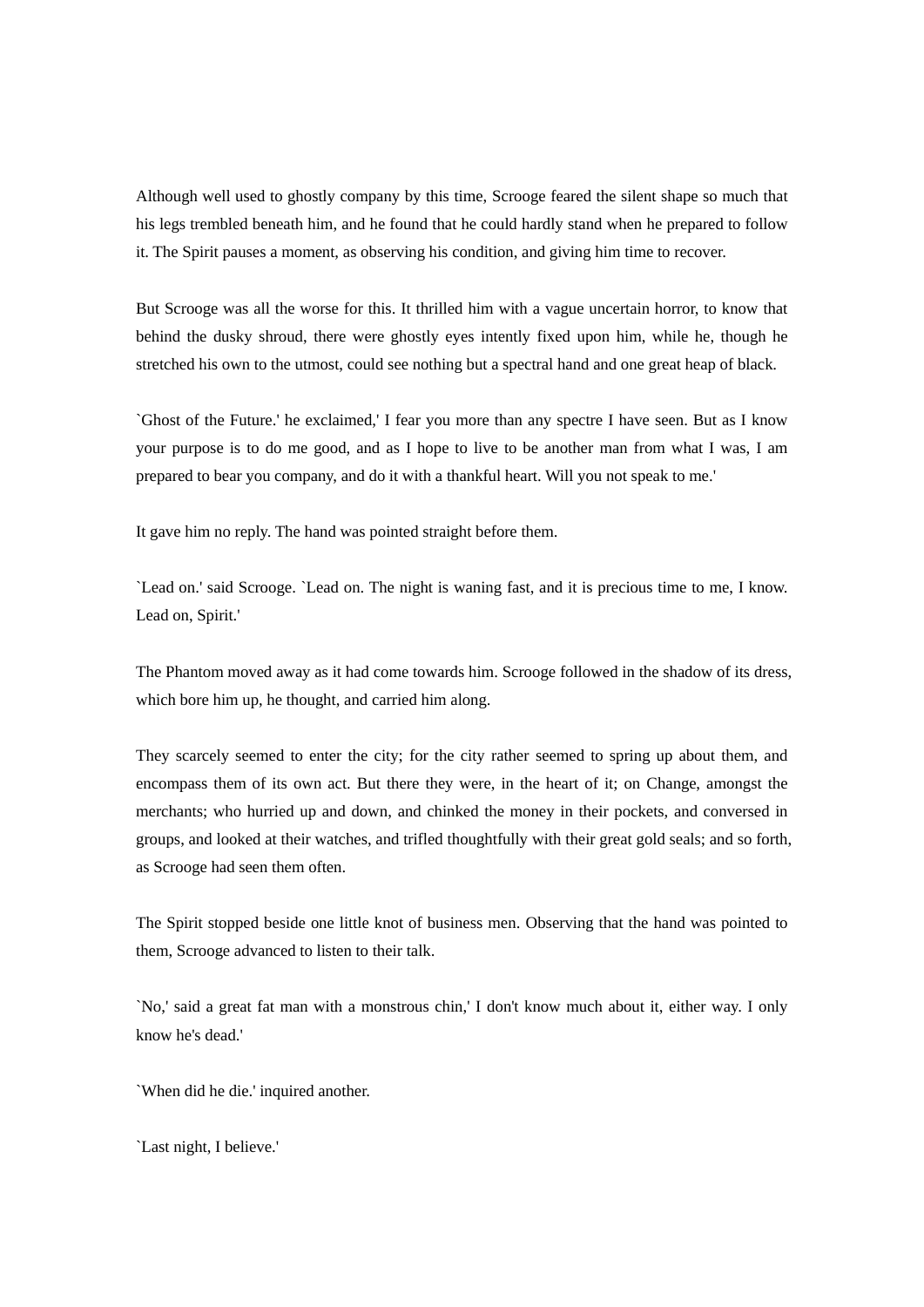`Why, what was the matter with him.' asked a third, taking a vast quantity of snuff out of a very large snuff-box. `I thought he'd never die.'

`God knows,' said the first, with a yawn.

`What has he done with his money.' asked a red-faced gentleman with a pendulous excrescence on the end of his nose, that shook like the gills of a turkey-cock.

`I haven't heard,' said the man with the large chin, yawning again. `Left it to his company, perhaps. He hasn't left it to me. That's all I know.'

This pleasantry was received with a general laugh.

`It's likely to be a very cheap funeral,' said the same speaker;' for upon my life I don't know of anybody to go to it. Suppose we make up a party and volunteer.'

`I don't mind going if a lunch is provided,' observed the gentleman with the excrescence on his nose. `But I must be fed, if I make one.'

Another laugh.

`Well, I am the most disinterested among you, after all,' said the first speaker,' for I never wear black gloves, and I never eat lunch. But I'll offer to go, if anybody else will. When I come to think of it,  $I \le m$  not at all sure that I wasn't his most particular friend; for we used to stop and speak whenever we met. Bye, bye.'

Speakers and listeners strolled away, and mixed with other groups. Scrooge knew the men, and looked towards the Spirit for an explanation.

The Phantom glided on into a street. Its finger pointed to two persons meeting. Scrooge listened again, thinking that the explanation might lie here.

He knew these men, also, perfectly. They were men of aye business: very wealthy, and of great importance. He had made a point always of standing well in their esteem: in a business point of view, that is; strictly in a business point of view.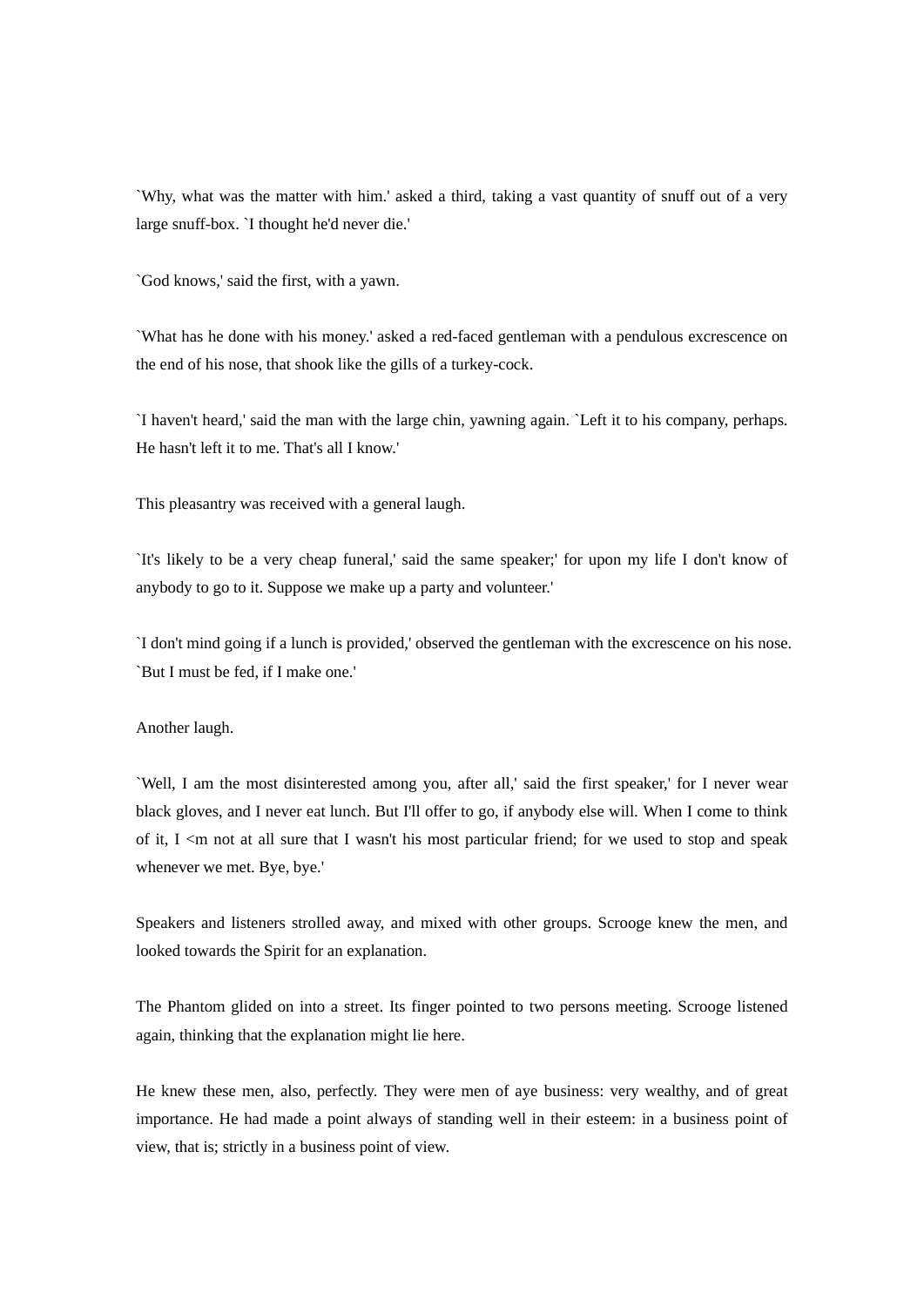`How are you.' said one.

`How are you.' returned the other.

`Well.' said the first. `Old Scratch has got his own at last, hey.'

`So I am told,' returned the second. `Cold, isn't it.'

`Seasonable for Christmas time. You're not a skater, I suppose.'

`No. No. Something else to think of. Good morning.'

Not another word. That was their meeting, their conversation, and their parting.

Scrooge was at first inclined to be surprised that the Spirit should attach importance to conversations apparently so trivial; but feeling assured that they must have some hidden purpose, he set himself to consider what it was likely to be. They could scarcely be supposed to have any bearing on the death of Jacob, his old partner, for that was Past, and this Ghost's province was the Future. Nor could he think of any one immediately connected with himself, to whom he could apply them. But nothing doubting that to whomsoever they applied they had some latent moral for his own improvement, he resolved to treasure up every word he heard, and everything he saw; and especially to observe the shadow of himself when it appeared. For he had an expectation that the conduct of his future self would give him the clue he missed, and would render the solution of these riddles easy.

He looked about in that very place for his own image; but another man stood in his accustomed corner, and though the clock pointed to his usual time of day for being there, he saw no likeness of himself among the multitudes that poured in through the Porch. It gave him little surprise, however; for he had been revolving in his mind a change of life, and thought and hoped he saw his new-born resolutions carried out in this.

Quiet and dark, beside him stood the Phantom, with its outstretched hand. When he roused himself from his thoughtful quest, he fancied from the turn of the hand, and its situation in reference to himself, that the Unseen Eyes were looking at him keenly. It made him shudder, and feel very cold.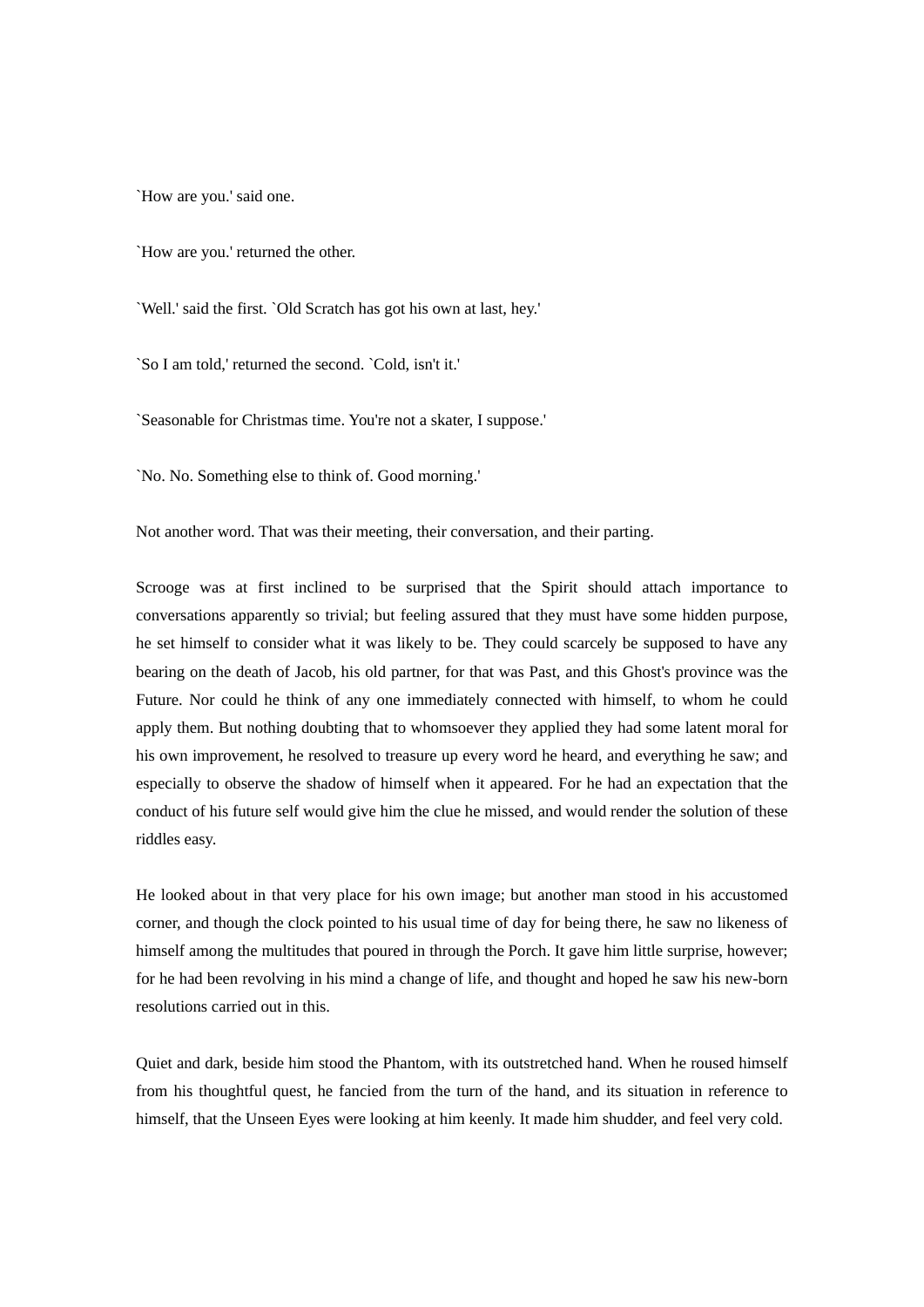They left the busy scene, and went into an obscure part of the town, where Scrooge had never penetrated before, although he recognised its situation, and its bad repute. The ways were foul and narrow; the shops and houses wretched; the people half-naked, drunken, slipshod, ugly. Alleys and archways, like so many cesspools, disgorged their offences of smell, and dirt, and life, upon the straggling streets; and the whole quarter reeked with crime, with filth, and misery.

Far in this den of infamous resort, there was a low-browed, beetling shop, below a pent-house roof, where iron, old rags, bottles, bones, and greasy offal, were bought. Upon the floor within, were piled up heaps of rusty keys, nails, chains, hinges, files, scales, weights, and refuse iron of all kinds. Secrets that few would like to scrutinise were bred and hidden in mountains of unseemly rags, masses of corrupted fat, and sepulchres of bones. Sitting in among the wares he dealt in, by a charcoal stove, made of old bricks, was a grey-haired rascal, nearly seventy years of age; who had screened himself from the cold air without, by a frousy curtaining of miscellaneous tatters, hung upon a line; and smoked his pipe in all the luxury of calm retirement.

Scrooge and the Phantom came into the presence of this man, just as a woman with a heavy bundle slunk into the shop. But she had scarcely entered, when another woman, similarly laden, came in too; and she was closely followed by a man in faded black, who was no less startled by the sight of them, than they had been upon the recognition of each other. After a short period of blank astonishment, in which the old man with the pipe had joined them, they all three burst into a laugh.

`Let the charwoman alone to be the first.' cried she who had entered first. `Let the laundress alone to be the second; and let the undertaker's man alone to be the third. Look here, old Joe, here's a chance. If we haven't all three met here without meaning it.'

`You couldn't have met in a better place,' said old Joe, removing his pipe from his mouth. `Come into the parlour. You were made free of it long ago, you know; and the other two an't strangers. Stop till I shut the door of the shop. Ah. How it skreeks. There an't such a rusty bit of metal in the place as its own hinges, I believe; and I'm sure there's no such old bones here, as mine. Ha, ha. We're all suitable to our calling, we're well matched. Come into the parlour. Come into the parlour.'

The parlour was the space behind the screen of rags. The old man raked the fire together with an old stair-rod, and having trimmed his smoky lamp (for it was night), with the stem of his pipe, put it in his mouth again.

While he did this, the woman who had already spoken threw her bundle on the floor, and sat down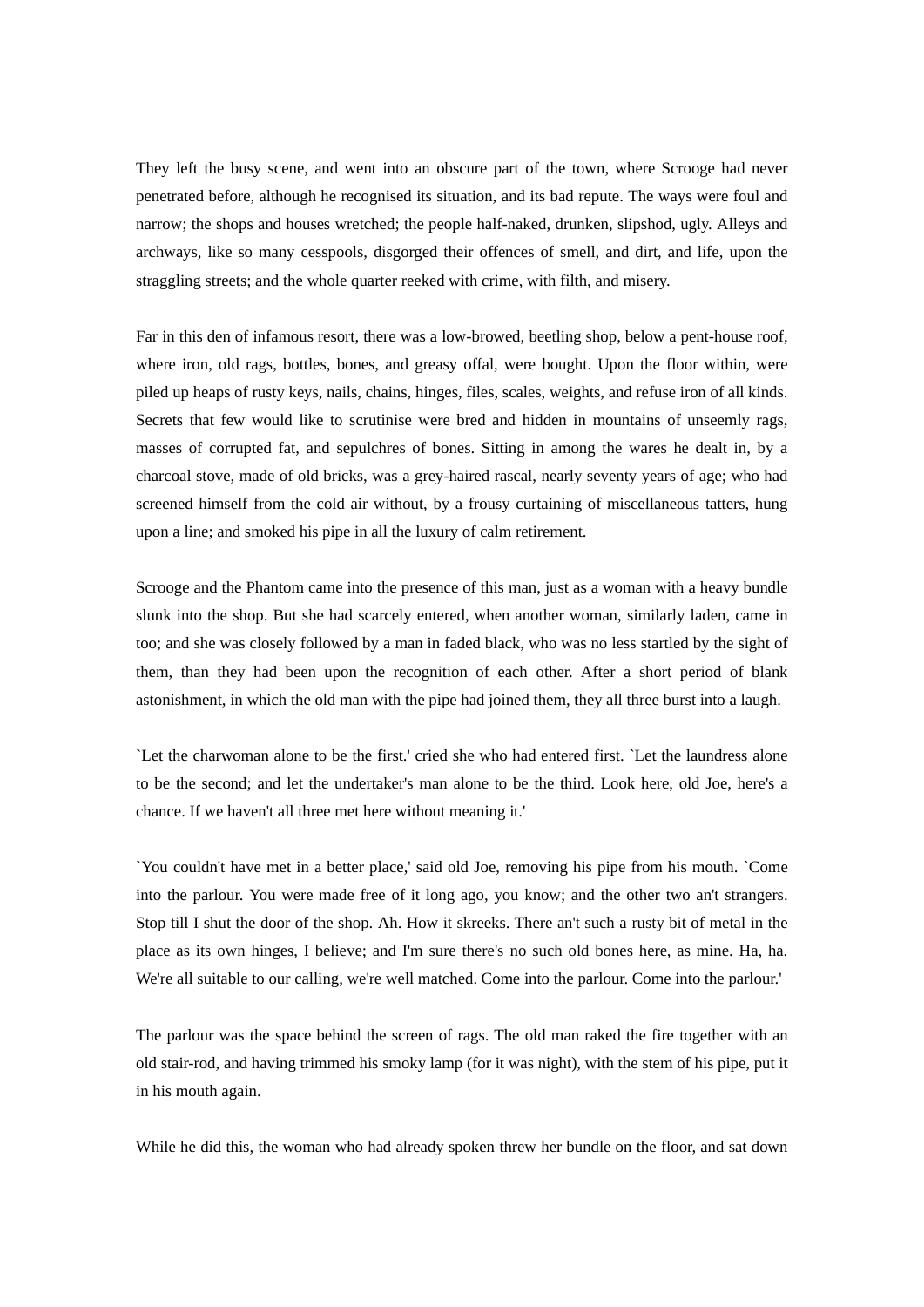in a flaunting manner on a stool; crossing her elbows on her knees, and looking with a bold defiance at the other two.

`What odds then. What odds, Mrs Dilber.' said the woman. `Every person has a right to take care of themselves. He always did.'

`That's true, indeed.' said the laundress. `No man more so.'

`Why then, don't stand staring as if you was afraid, woman; who's the wiser. We're not going to pick holes in each other's coats, I suppose.'

`No, indeed.' said Mrs Dilber and the man together. `We should hope not.'

`Very well, then.' cried the woman. `That's enough. Who's the worse for the loss of a few things like these. Not a dead man, I suppose.'

`No, indeed,' said Mrs Dilber, laughing.

`If he wanted to keep them after he was dead, a wicked old screw,' pursued the woman,' why wasn't he natural in his lifetime. If he had been, he'd have had somebody to look after him when he was struck with Death, instead of lying gasping out his last there, alone by himself.'

`It's the truest word that ever was spoke,' said Mrs Dilber. `It's a judgment on him.'

`I wish it was a little heavier judgment,' replied the woman;' and it should have been, you may depend upon it, if I could have laid my hands on anything else. Open that bundle, old Joe, and let me know the value of it. Speak out plain. I'm not afraid to be the first, nor afraid for them to see it. We know pretty well that we were helping ourselves, before we met here, I believe. It's no sin. Open the bundle, Joe.'

But the gallantry of her friends would not allow of this; and the man in faded black, mounting the breach first, produced his plunder. It was not extensive. A seal or two, a pencil-case, a pair of sleeve-buttons, and a brooch of no great value, were all. They were severally examined and appraised by old Joe, who chalked the sums he was disposed to give for each, upon the wall, and added them up into a total when he found there was nothing more to come.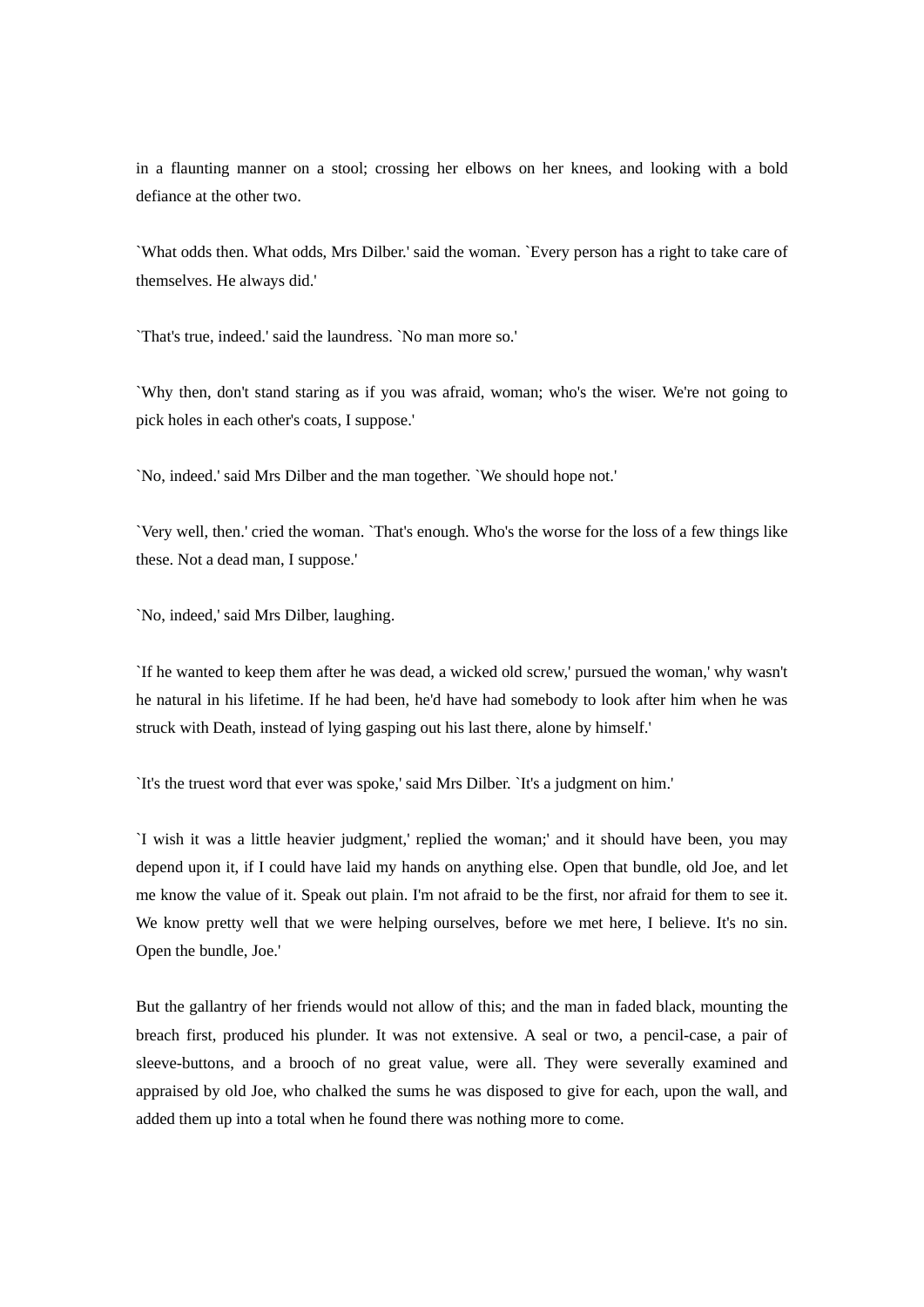`That's your account,' said Joe,' and I wouldn't give another sixpence, if I was to be boiled for not doing it. Who's next.'

Mrs Dilber was next. Sheets and towels, a little wearing apparel, two old-fashioned silver teaspoons, a pair of sugar-tongs, and a few boots. Her account was stated on the wall in the same manner.

`I always give too much to ladies. It's a weakness of mine, and that's the way I ruin myself,' said old Joe. `That's your account. If you asked me for another penny, and made it an open question, I'd repent of being so liberal and knock off half-a-crown.'

`And now undo my bundle, Joe,' said the first woman.

Joe went down on his knees for the greater convenience of opening it, and having unfastened a great many knots, dragged out a large and heavy roll of some dark stuff.

`What do you call this.' said Joe. `Bed-curtains.'

`Ah.' returned the woman, laughing and leaning forward on her crossed arms. `Bed-curtains.'

`You don't mean to say you took them down, rings and all, with him lying there.' said Joe.

`Yes I do,' replied the woman. `Why not.'

`You were born to make your fortune,' said Joe,' and you'll certainly do it.'

`I certainly shan't hold my hand, when I can get anything in it by reaching it out, for the sake of such a man as he was, I promise you, Joe,' returned the woman coolly. `Don't drop that oil upon the blankets, now.'

`His blankets.' asked Joe.

`Whose else's do you think.' replied the woman. `He isn't likely to take cold without them, I dare say.'

`I hope he didn't die of any thing catching. Eh.' said old Joe, stopping in his work, and looking up.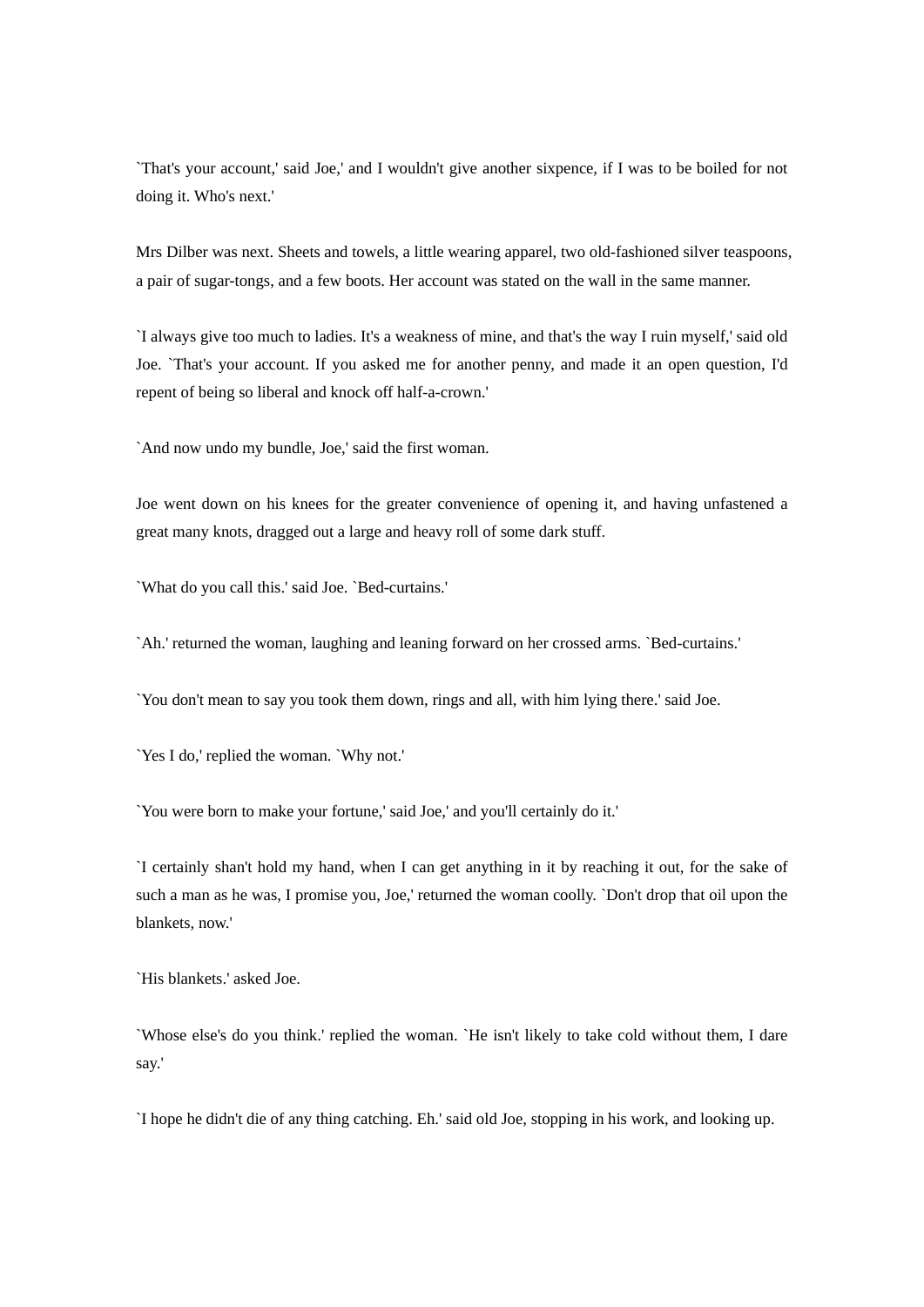`Don't you be afraid of that,' returned the woman. `I an't so fond of his company that I'd loiter about him for such things, if he did. Ah. you may look through that shirt till your eyes ache; but you won't find a hole in it, nor a threadbare place. It's the best he had, and a fine one too. They'd have wasted it, if it hadn't been for me.'

`What do you call wasting of it.' asked old Joe.

`Putting it on him to be buried in, to be sure,' replied the woman with a laugh. `Somebody was fool enough to do it, but I took it off again. If calico an't good enough for such a purpose, it isn't good enough for anything. It's quite as becoming to the body. He can't look uglier than he did in that one.'

Scrooge listened to this dialogue in horror. As they sat grouped about their spoil, in the scanty light afforded by the old man's lamp, he viewed them with a detestation and disgust, which could hardly have been greater, though they demons, marketing the corpse itself.

`Ha, ha.' laughed the same woman, when old Joe, producing a flannel bag with money in it, told out their several gains upon the ground. `This is the end of it, you see. He frightened every one away from him when he was alive, to profit us when he was dead. Ha, ha, ha.'

`Spirit.' said Scrooge, shuddering from head to foot. `I see, I see. The case of this unhappy man might be my own. My life tends that way, now. Merciful Heaven, what is this.'

He recoiled in terror, for the scene had changed, and now he almost touched a bed: a bare, uncurtained bed: on which, beneath a ragged sheet, there lay a something covered up, which, though it was dumb, announced itself in awful language.

The room was very dark, too dark to be observed with any accuracy, though Scrooge glanced round it in obedience to a secret impulse, anxious to know what kind of room it was. A pale light, rising in the outer air, fell straight upon the bed; and on it, plundered and bereft, unwatched, unwept, uncared for, was the body of this man.

Scrooge glanced towards the Phantom. Its steady hand was pointed to the head. The cover was so carelessly adjusted that the slightest raising of it, the motion of a finger upon Scrooge's part, would have disclosed the face. He thought of it, felt how easy it would be to do, and longed to do it; but had no more power to withdraw the veil than to dismiss the spectre at his side.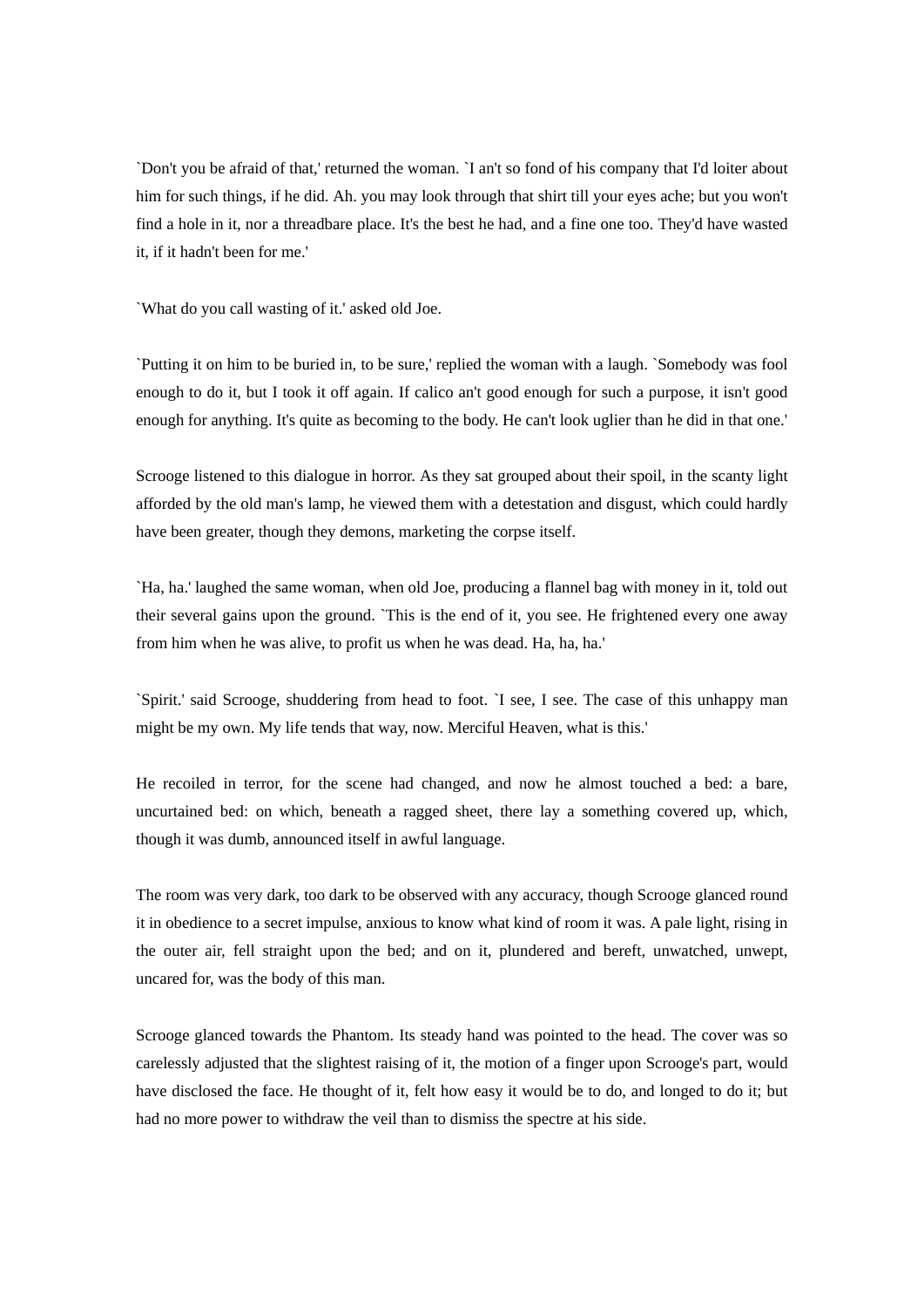Oh cold, cold, rigid, dreadful Death, set up thine altar here, and dress it with such terrors as thou hast at thy command: for this is thy dominion. But of the loved, revered, and honoured head, thou canst not turn one hair to thy dread purposes, or make one feature odious. It is not that the hand is heavy and will fall down when released; it is not that the heart and pulse are still; but that the hand was open, generous, and true; the heart brave, warm, and tender; and the pulse a man's. Strike, Shadow, strike. And see his good deeds springing from the wound, to sow the world with life immortal.

No voice pronounced these words in Scrooge's ears, and yet he heard them when he looked upon the bed. He thought, if this man could be raised up now, what would be his foremost thoughts. Avarice, hard-dealing, griping cares. They have brought him to a rich end, truly.

He lay, in the dark empty house, with not a man, a woman, or a child, to say that he was kind to me in this or that, and for the memory of one kind word I will be kind to him. A cat was tearing at the door, and there was a sound of gnawing rats beneath the hearth-stone. What they wanted in the room of death, and why they were so restless and disturbed, Scrooge did not dare to think.

`Spirit.' he said,' this is a fearful place. In leaving it, I shall not leave its lesson, trust me. Let us go.'

Still the Ghost pointed with an unmoved finger to the head.

`I understand you,' Scrooge returned,' and I would do it, if I could. But I have not the power, Spirit. I have not the power.'

Again it seemed to look upon him.

`If there is any person in the town, who feels emotion caused by this man's death,' said Scrooge quite agonised, `show that person to me, Spirit, I beseech you.'

The Phantom spread its dark robe before him for a moment, like a wing; and withdrawing it, revealed a room by daylight, where a mother and her children were.

She was expecting some one, and with anxious eagerness; for she walked up and down the room; started at every sound; looked out from the window; glanced at the clock; tried, but in vain, to work with her needle; and could hardly bear the voices of the children in their play.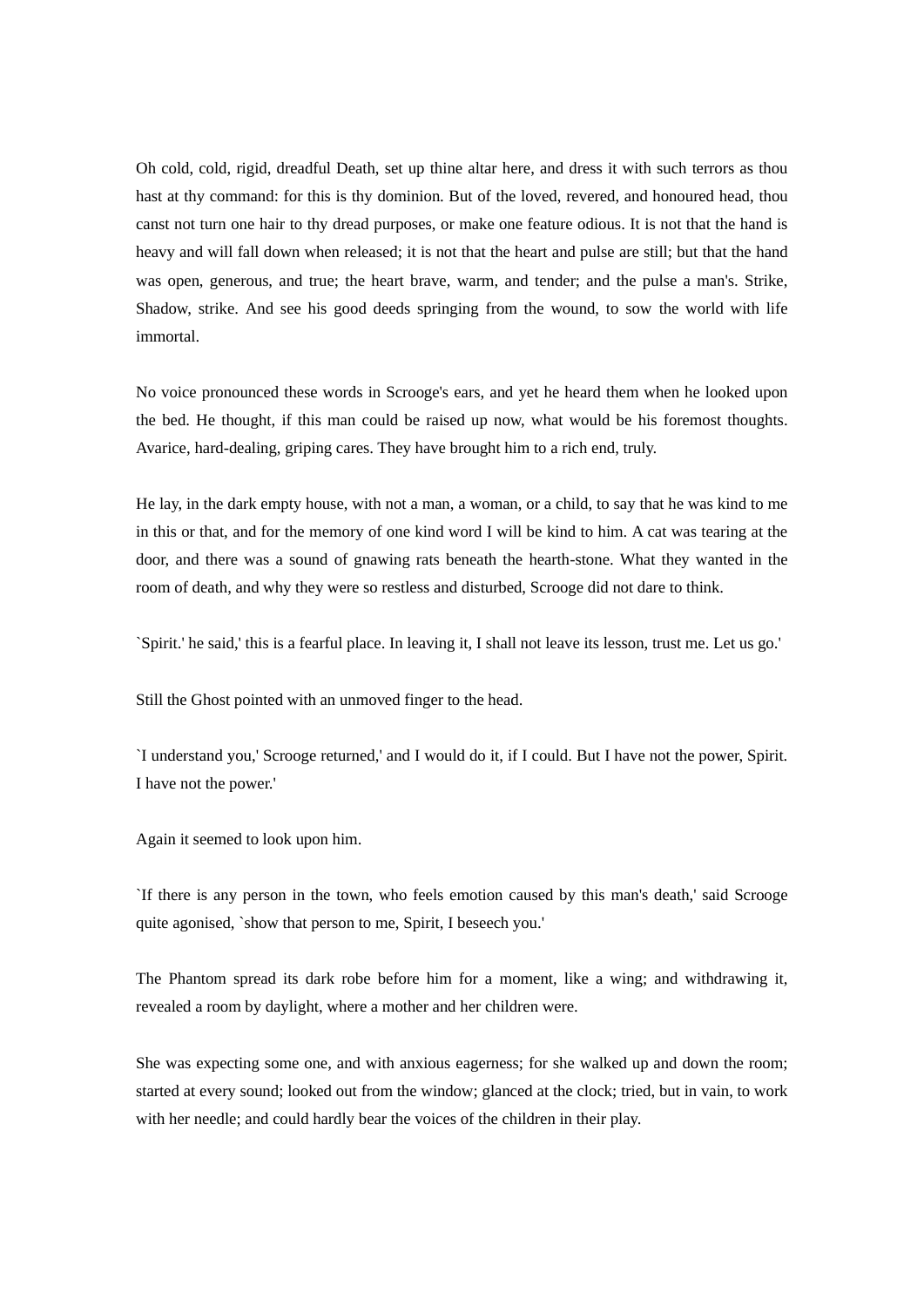At length the long-expected knock was heard. She hurried to the door, and met her husband; a man whose face was careworn and depressed, though he was young. There was a remarkable expression in it now; a kind of serious delight of which he felt ashamed, and which he struggled to repress.

He sat down to the dinner that had been boarding for him by the fire; and when she asked him faintly what news (which was not until after a long silence), he appeared embarrassed how to answer.

`Is it good.' she said, `or bad?' -- to help him.

`Bad,' he answered.

`We are quite ruined.'

`No. There is hope yet, Caroline.'

`If he relents,' she said, amazed, `there is. Nothing is past hope, if such a miracle has happened.'

`He is past relenting,' said her husband. `He is dead.'

She was a mild and patient creature if her face spoke truth; but she was thankful in her soul to hear it, and she said so, with clasped hands. She prayed forgiveness the next moment, and was sorry; but the first was the emotion of her heart.

`What the half-drunken woman whom I told you of last night, said to me, when I tried to see him and obtain a week's delay; and what I thought was a mere excuse to avoid me; turns out to have been quite true. He was not only very ill, but dying, then.'

`To whom will our debt be transferred.'

`I don't know. But before that time we shall be ready with the money; and even though we were not, it would be a bad fortune indeed to find so merciless a creditor in his successor. We may sleep to-night with light hearts, Caroline.'

Yes. Soften it as they would, their hearts were lighter. The children's faces, hushed and clustered round to hear what they so little understood, were brighter; and it was a happier house for this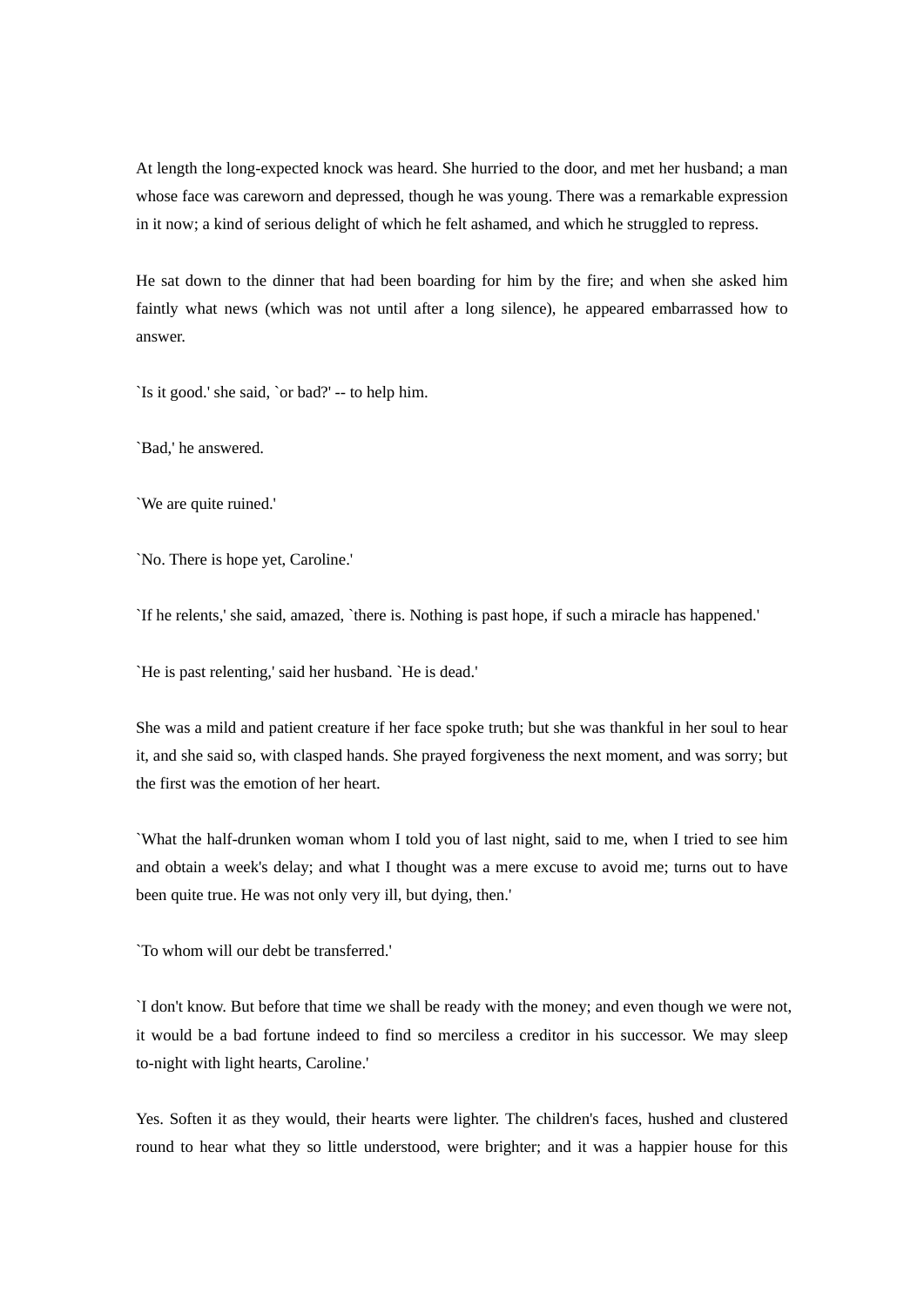man's death. The only emotion that the Ghost could show him, caused by the event, was one of pleasure.

`Let me see some tenderness connected with a death,' said Scrooge;' or that dark chamber, Spirit, which we left just now, will be for ever present to me.'

The Ghost conducted him through several streets familiar to his feet; and as they went along, Scrooge looked here and there to find himself, but nowhere was he to be seen. They entered poor Bob Cratchit's house; the dwelling he had visited before; and found the mother and the children seated round the fire.

Quiet. Very quiet. The noisy little Cratchits were as still as statues in one corner, and sat looking up at Peter, who had a book before him. The mother and her daughters were engaged in sewing. But surely they were very quiet.

`And he took a child, and set him in the midst of them.'

Where had Scrooge heard those words. He had not dreamed them. The boy must have read them out, as he and the Spirit crossed the threshold. Why did he not go on.

The mother laid her work upon the table, and put her hand up to her face.

`The colour hurts my eyes,' she said.

The colour. Ah, poor Tiny Tim.

`They're better now again,' said Cratchit's wife. `It makes them weak by candle-light; and I wouldn't show weak eyes to your father when he comes home, for the world. It must be near his time.'

`Past it rather,' Peter answered, shutting up his book. `But I think he has walked a little slower than he used, these few last evenings, mother.'

They were very quiet again. At last she said, and in a steady, cheerful voice, that only faltered once:

`I have known him walk with -- I have known him walk with Tiny Tim upon his shoulder, very fast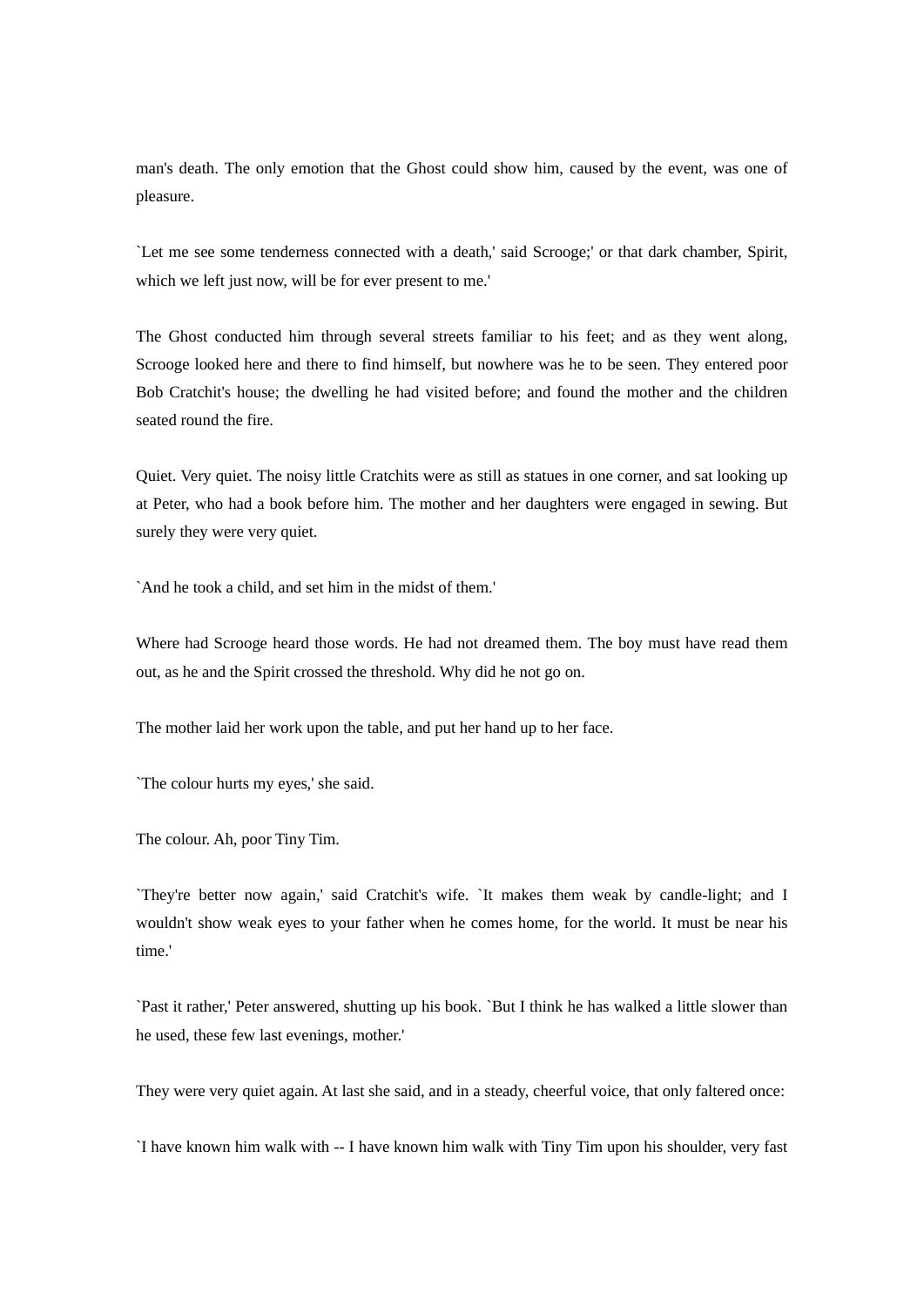indeed.'

`And so have I,' cried Peter. `Often.'

`And so have I,' exclaimed another. So had all.

`But he was very light to carry,' she resumed, intent upon her work,' and his father loved him so, that it was no trouble: no trouble. And there is your father at the door.'

She hurried out to meet him; and little Bob in his comforter -- he had need of it, poor fellow - came in. His tea was ready for him on the hob, and they all tried who should help him to it most. Then the two young Cratchits got upon his knees and laid, each child a little cheek, against his face, as if they said,' Don't mind it, father. Don't be grieved.'

Bob was very cheerful with them, and spoke pleasantly to all the family. He looked at the work upon the table, and praised the industry and speed of Mrs Cratchit and the girls. They would be done long before Sunday, he said.

`Sunday. You went to-day, then, Robert.' said his wife.

`Yes, my dear,' returned Bob. `I wish you could have gone. It would have done you good to see how green a place it is. But you'll see it often. I promised him that I would walk there on a Sunday. My little, little child.' cried Bob. `My little child.'

He broke down all at once. He couldn't help it. If he could have helped it, he and his child would have been farther apart perhaps than they were.

He left the room, and went up-stairs into the room above, which was lighted cheerfully, and hung with Christmas. There was a chair set close beside the child, and there were signs of some one having been there, lately. Poor Bob sat down in it, and when he had thought a little and composed himself, he kissed the little face. He was reconciled to what had happened, and went down again quite happy.

They drew about the fire, and talked; the girls and mother working still. Bob told them of the extraordinary kindness of Mr Scrooge's nephew, whom he had scarcely seen but once, and who, meeting him in the street that day, and seeing that he looked a little -' just a little down you know,'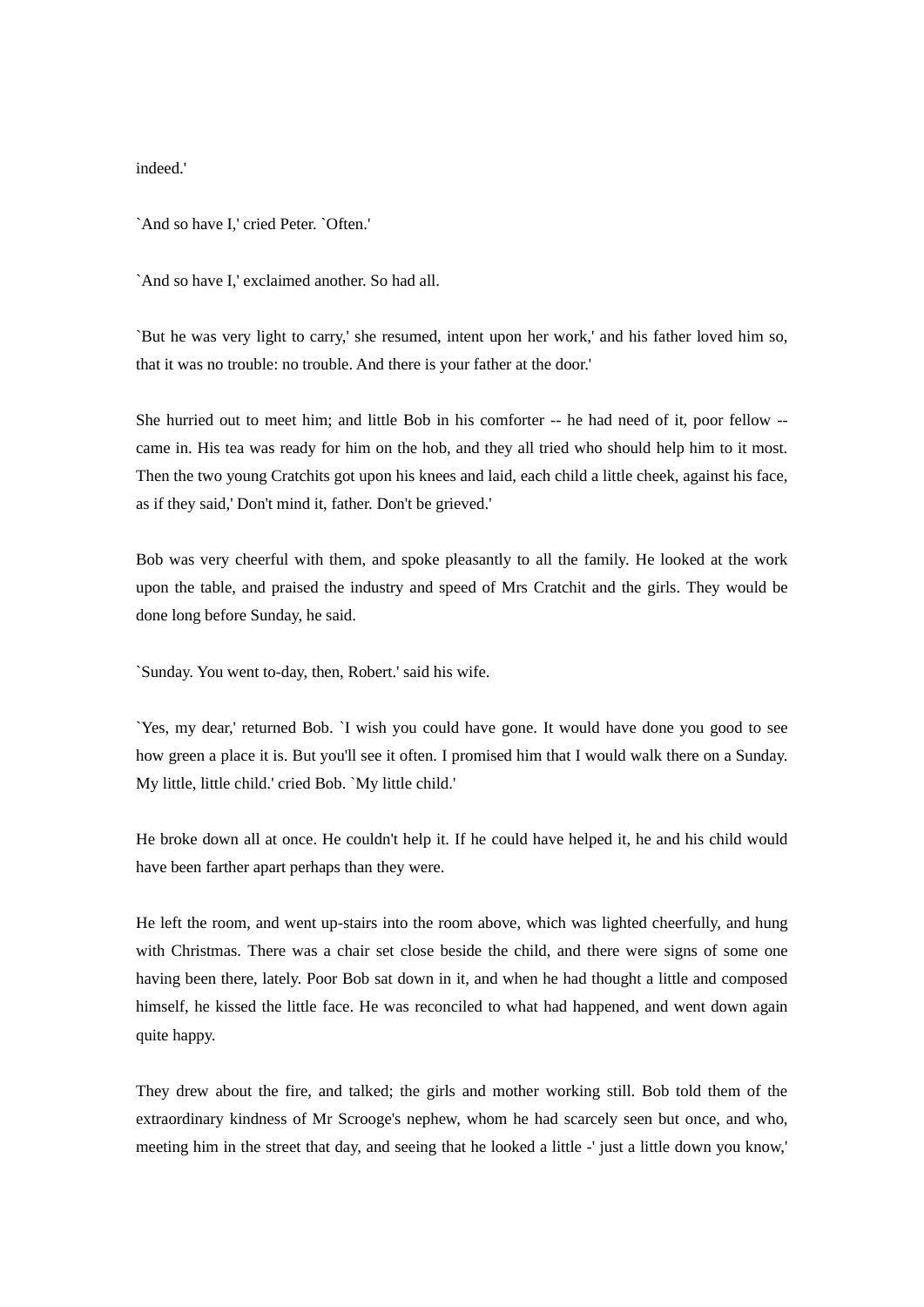said Bob, inquired what had happened to distress him. `On which,' said Bob,' for he is the pleasantest-spoken gentleman you ever heard, I told him. `I am heartily sorry for it, Mr Cratchit,' he said,' and heartily sorry for your good wife.' By the bye, how he ever knew that, I don't know.'

`Knew what, my dear.'

`Why, that you were a good wife,' replied Bob.

`Everybody knows that.' said Peter.

`Very well observed, my boy.' cried Bob. `I hope they do. `Heartily sorry,' he said,' for your good wife. If I can be of service to you in any way,' he said, giving me his card,' that's where I live. Pray come to me.' Now, it wasn't,' cried Bob,' for the sake of anything he might be able to do for us, so much as for his kind way, that this was quite delightful. It really seemed as if he had known our Tiny Tim, and felt with us.'

`I'm sure he's a good soul.' said Mrs Cratchit.

`You would be surer of it, my dear,' returned Bob,' if you saw and spoke to him. I shouldn't be at all surprised - mark what I say. -- if he got Peter a better situation.'

`Only hear that, Peter,' said Mrs Cratchit.

`And then,' cried one of the girls,' Peter will be keeping company with some one, and setting up for himself.'

`Get along with you.' retorted Peter, grinning.

`It's just as likely as not,' said Bob,' one of these days; though there's plenty of time for that, my dear. But however and when ever we part from one another, I am sure we shall none of us forget poor Tiny Tim -- shall we -- or this first parting that there was among us.'

`Never, father.' cried they all.

`And I know,' said Bob,' I know, my dears, that when we recollect how patient and how mild he was; although he was a little, little child; we shall not quarrel easily among ourselves, and forget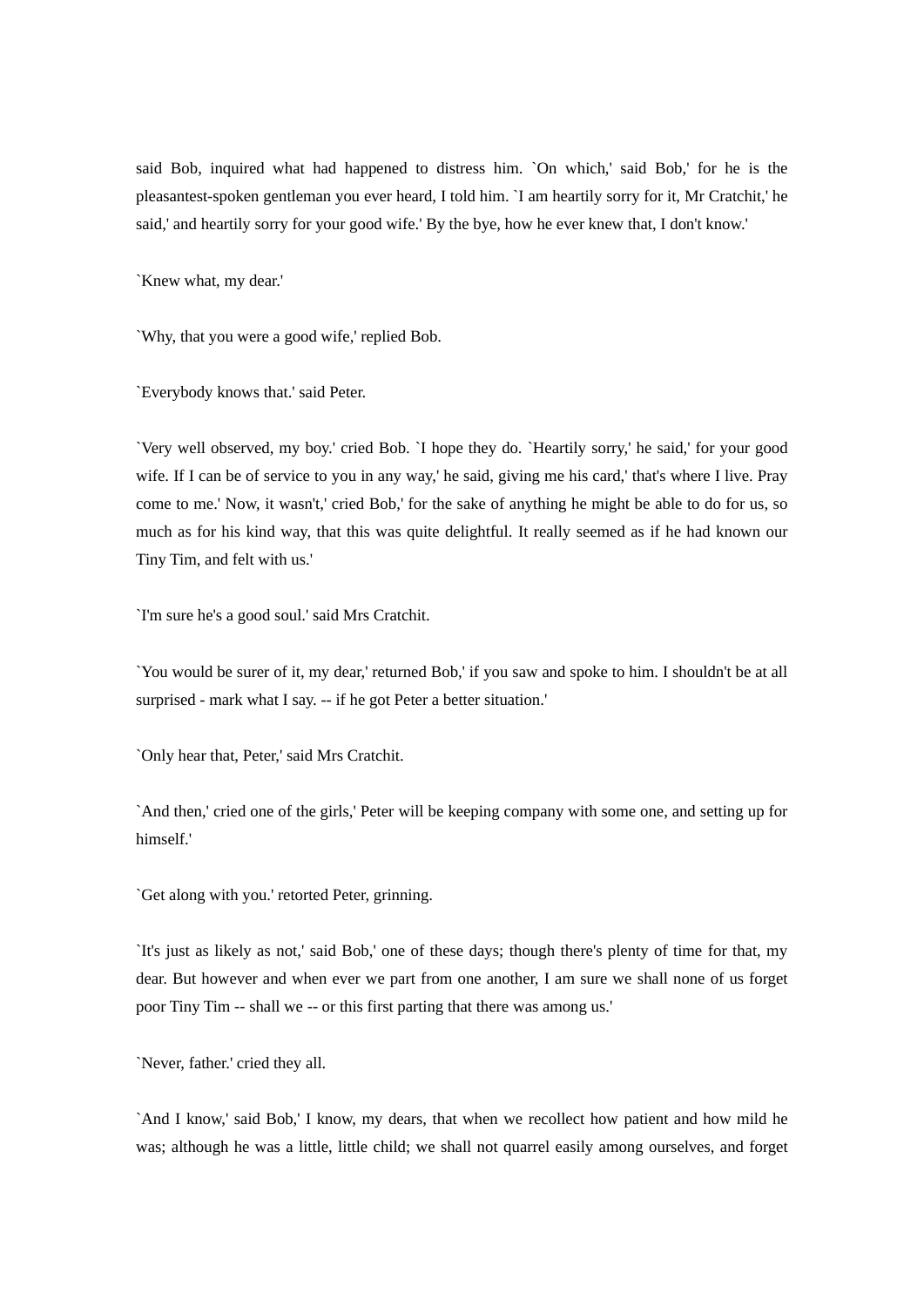poor Tiny Tim in doing it.'

`No, never, father.' they all cried again.

`I am very happy,' said little Bob,' I am very happy.'

Mrs Cratchit kissed him, his daughters kissed him, the two young Cratchits kissed him, and Peter and himself shook hands. Spirit of Tiny Tim, thy childish essence was from God.

`Spectre,' said Scrooge,' something informs me that our parting moment is at hand. I know it, but I know not how. Tell me what man that was whom we saw lying dead.'

The Ghost of Christmas Yet To Come conveyed him, as before -- though at a different time, he thought: indeed, there seemed no order in these latter visions, save that they were in the Future - into the resorts of business men, but showed him not himself. Indeed, the Spirit did not stay for anything, but went straight on, as to the end just now desired, until besought by Scrooge to tarry for a moment.

`This courts,' said Scrooge,' through which we hurry now, is where my place of occupation is, and has been for a length of time. I see the house. Let me behold what I shall be, in days to come.'

The Spirit stopped; the hand was pointed elsewhere.

`The house is yonder,' Scrooge exclaimed. `Why do you point away.'

The inexorable finger underwent no change.

Scrooge hastened to the window of his office, and looked in. It was an office still, but not his. The furniture was not the same, and the figure in the chair was not himself. The Phantom pointed as before.

He joined it once again, and wondering why and whither he had gone, accompanied it until they reached an iron gate. He paused to look round before entering.

A churchyard. Here, then, the wretched man whose name he had now to learn, lay underneath the ground. It was a worthy place. Walled in by houses; overrun by grass and weeds, the growth of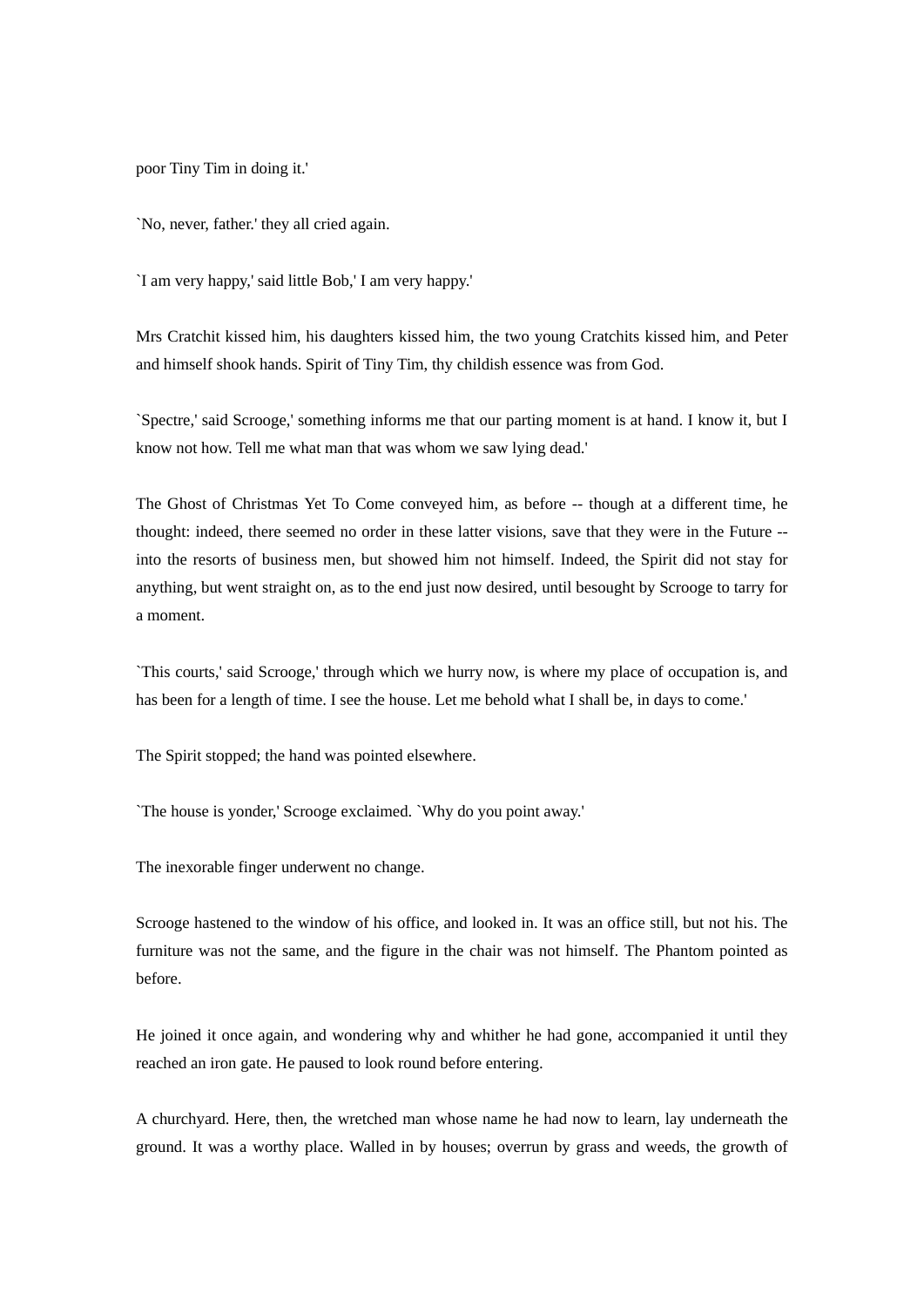vegetation's death, not life; choked up with too much burying; fat with repleted appetite. A worthy place.

The Spirit stood among the graves, and pointed down to One. He advanced towards it trembling. The Phantom was exactly as it had been, but he dreaded that he saw new meaning in its solemn shape.

`Before I draw nearer to that stone to which you point,' said Scrooge, `answer me one question. Are these the shadows of the things that Will be, or are they shadows of things that May be, only.'

Still the Ghost pointed downward to the grave by which it stood.

`Men's courses will foreshadow certain ends, to which, if persevered in, they must lead,' said Scrooge. `But if the courses be departed from, the ends will change. Say it is thus with what you show me.'

The Spirit was immovable as ever.

Scrooge crept towards it, trembling as he went; and following the finger, read upon the stone of the neglected grave his own name, Ebenezer Scrooge.

`Am I that man who lay upon the bed.' he cried, upon his knees.

The finger pointed from the grave to him, and back again.

`No, Spirit. Oh no, no.'

The finger still was there.

`Spirit.' he cried, tight clutching at its robe,' hear me. I am not the man I was. I will not be the man I must have been but for this intercourse. Why show me this, if I am past all hope.'

For the first time the hand appeared to shake.

`Good Spirit,' he pursued, as down upon the ground he fell before it:' Your nature intercedes for me, and pities me. Assure me that I yet may change these shadows you have shown me, by an altered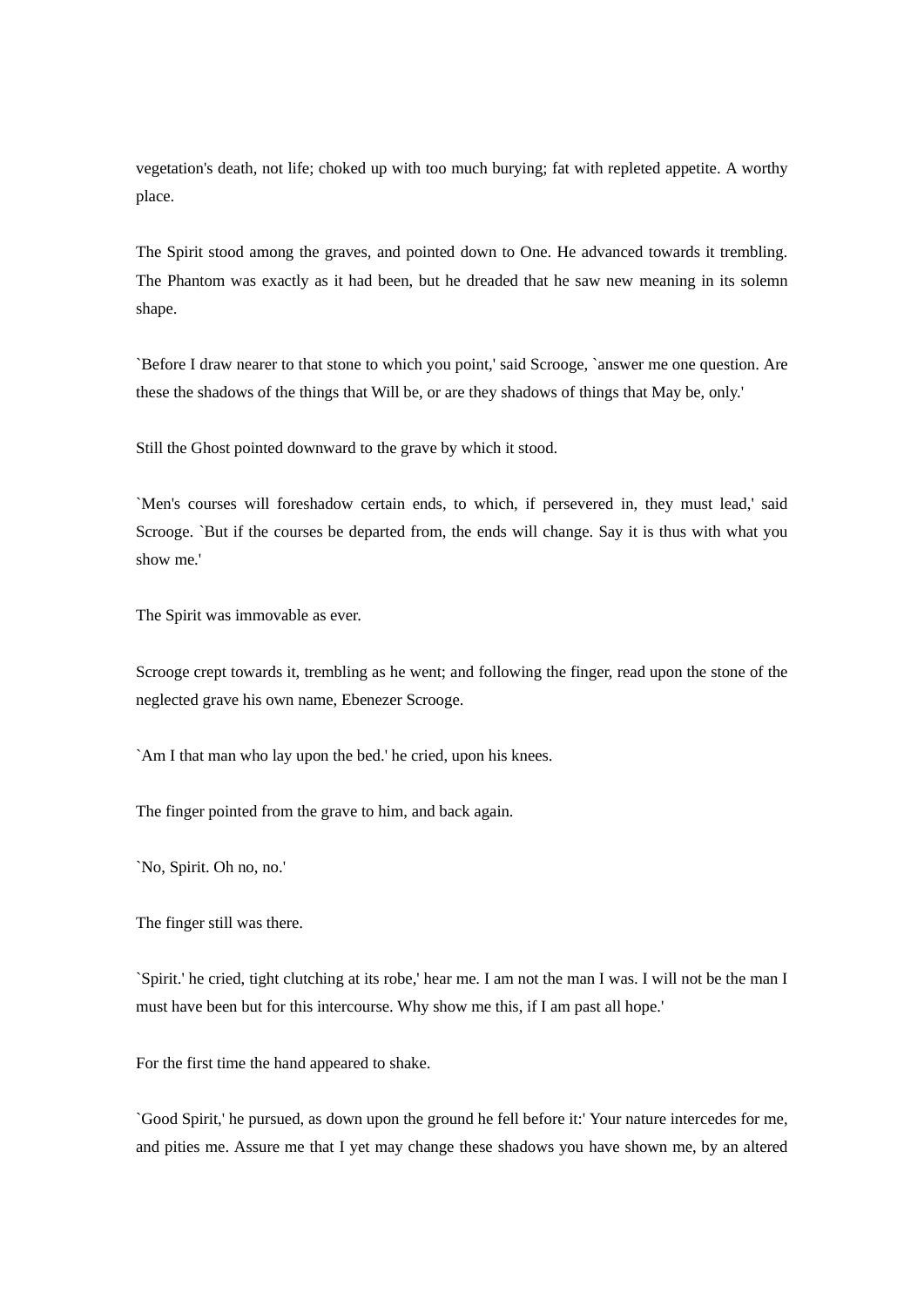The kind hand trembled.

`I will honour Christmas in my heart, and try to keep it all the year. I will live in the Past, the Present, and the Future. The Spirits of all Three shall strive within me. I will not shut out the lessons that they teach. Oh, tell me I may sponge away the writing on this stone.'

In his agony, he caught the spectral hand. It sought to free itself, but he was strong in his entreaty, and detained it. The Spirit, stronger yet, repulsed him.

Holding up his hands in a last prayer to have his fate aye reversed, he saw an alteration in the Phantom's hood and dress. It shrunk, collapsed, and dwindled down into a bedpost.

Stave 5: The End of It

Yes! and the bedpost was his own. The bed was his own, the room was his own. Best and happiest of all, the Time before him was his own, to make amends in!

`I will live in the Past, the Present, and the Future.' Scrooge repeated, as he scrambled out of bed. `The Spirits of all Three shall strive within me. Oh Jacob Marley. Heaven, and the Christmas Time be praised for this. I say it on my knees, old Jacob, on my knees.'

He was so fluttered and so glowing with his good intentions, that his broken voice would scarcely answer to his call. He had been sobbing violently in his conflict with the Spirit, and his face was wet with tears.

`They are not torn down.' cried Scrooge, folding one of his bed-curtains in his arms,' they are not torn down, rings and all. They are here -- I am here -- the shadows of the things that would have been, may be dispelled. They will be. I know they will.'

His hands were busy with his garments all this time; turning them inside out, putting them on upside down, tearing them, mislaying them, making them parties to every kind of extravagance.

`I don't know what to do.' cried Scrooge, laughing and crying in the same breath; and making a perfect Laocoon of himself with his stockings. `I am as light as a feather, I am as happy as an angel,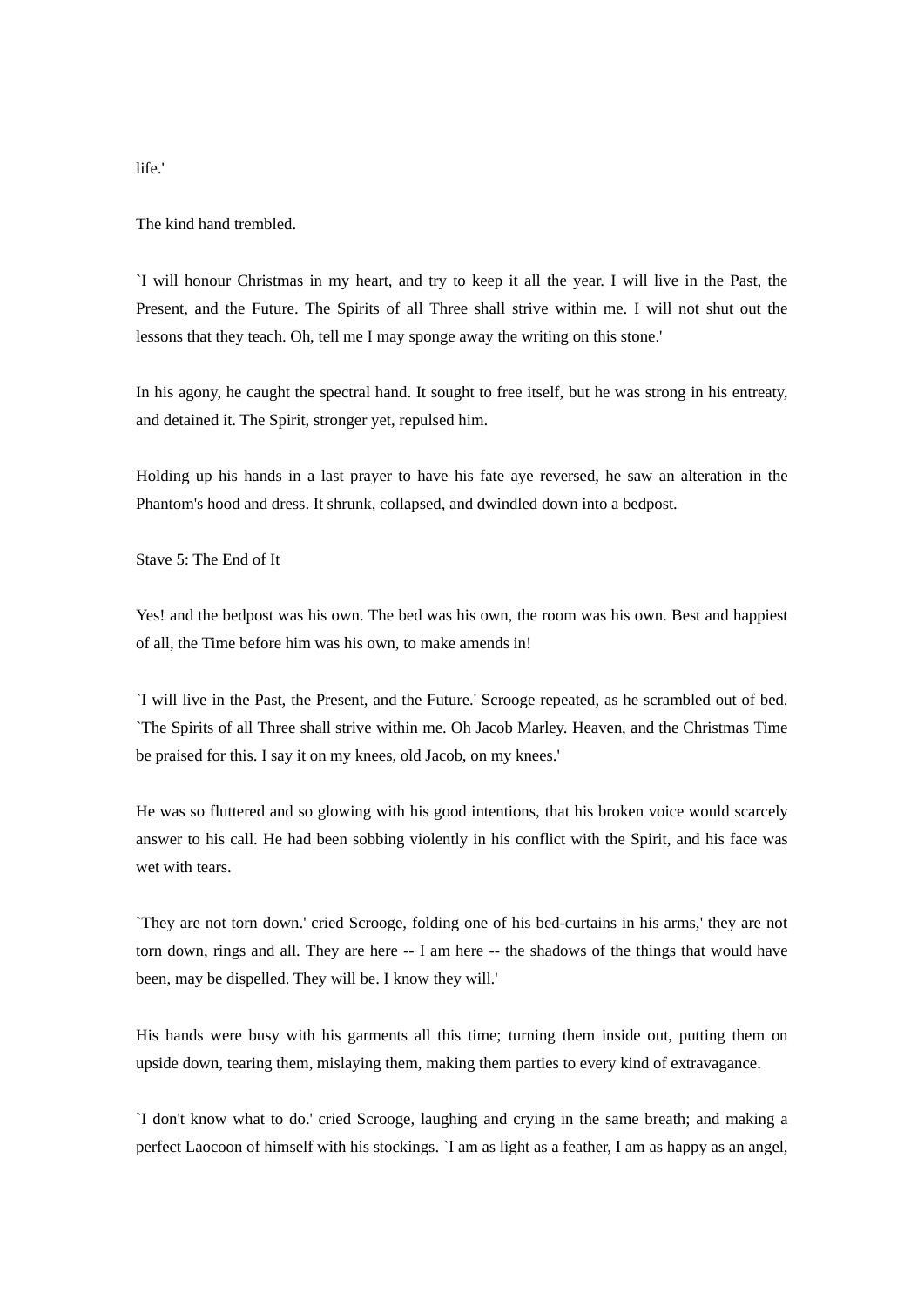I am as merry as a schoolboy. I am as giddy as a drunken man. A merry Christmas to everybody. A happy New Year to all the world. Hallo here. Whoop. Hallo.'

He had frisked into the sitting-room, and was now standing there: perfectly winded.

`There's the saucepan that the gruel was in.' cried Scrooge, starting off again, and going round the fireplace. `There's the door, by which the Ghost of Jacob Marley entered. There's the corner where the Ghost of Christmas Present, sat. There's the window where I saw the wandering Spirits. It's all right, it's all true, it all happened. Ha ha ha.'

Really, for a man who had been out of practice for so many years, it was a splendid laugh, a most illustrious laugh. The father of a long, long line of brilliant laughs.

`I don't know what day of the month it is.' said Scrooge. `I don't know how long I've been among the Spirits. I don't know anything. I'm quite a baby. Never mind. I don't care. I'd rather be a baby. Hallo. Whoop. Hallo here.'

He was checked in his transports by the churches ringing out the lustiest peals he had ever heard. Clash, clang, hammer; ding, dong, bell. Bell, dong, ding; hammer, clang, clash. Oh, glorious, glorious.

Running to the window, he opened it, and put out his head. No fog, no mist; clear, bright, jovial, stirring, cold; cold, piping for the blood to dance to; Golden sunlight; Heavenly sky; sweet fresh air; merry bells. Oh, glorious. Glorious.

`What's to-day.' cried Scrooge, calling downward to a boy in Sunday clothes, who perhaps had loitered in to look about him.

`Eh.' returned the boy, with all his might of wonder.

`What's to-day, my fine fellow.' said Scrooge.

`To-day.' replied the boy. `Why, Christmas Day.'

`It's Christmas Day.' said Scrooge to himself. `I haven't missed it. The Spirits have done it all in one night. They can do anything they like. Of course they can. Of course they can. Hallo, my fine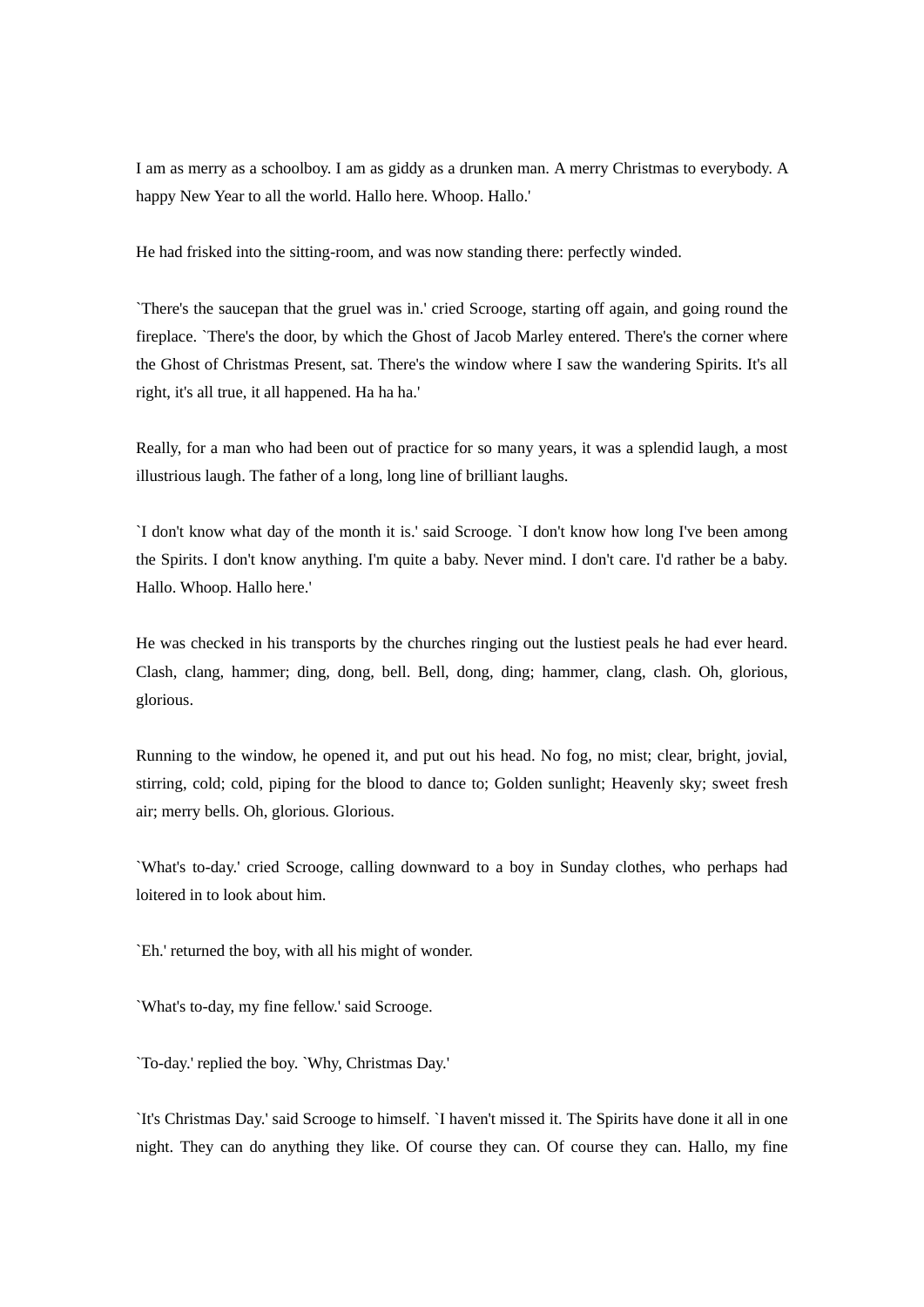fellow.'

`Hallo.' returned the boy.

`Do you know the Poulterer's, in the next street but one, at the corner.' Scrooge inquired.

`I should hope I did,' replied the lad.

`An intelligent boy.' said Scrooge. `A remarkable boy. Do you know whether they've sold the prize Turkey that was hanging up there -- Not the little prize Turkey: the big one.'

`What, the one as big as me.' returned the boy.

`What a delightful boy.' said Scrooge. `It's a pleasure to talk to him. Yes, my buck.'

`It's hanging there now,' replied the boy.

`Is it.' said Scrooge. `Go and buy it.'

`Walk-er.' exclaimed the boy.

`No, no,' said Scrooge, `I am in earnest. Go and buy it, and tell them to bring it here, that I may give them the direction where to take it. Come back with the man, and I'll give you a shilling. Come back with him in less than five minutes and I'll give you half-a-crown.'

The boy was off like a shot. He must have had a steady hand at a trigger who could have got a shot off half so fast.

`I'll send it to Bon Cratchit's.' whispered Scrooge, rubbing his hands, and splitting with a laugh. `He shan't know who sends it. It's twice the size of Tiny Tim. Joe Miller never made such a joke as sending it to Bob's will be.'

The hand in which he wrote the address was not a steady one, but write it he did, somehow, and went down-stairs to open the street door, ready for the coming of the poulterer's man. As he stood there, waiting his arrival, the knocker caught his eye.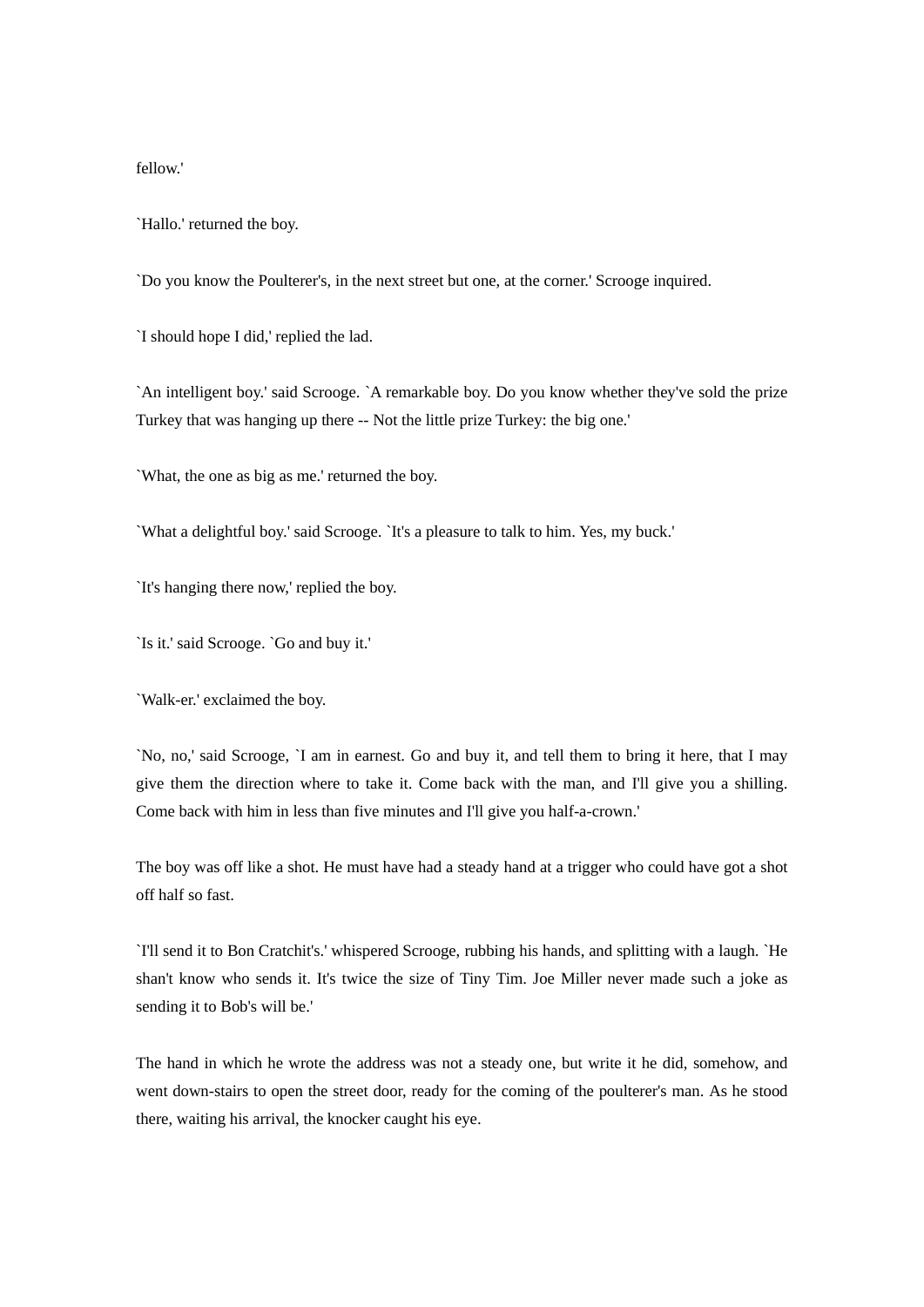`I shall love it, as long as I live.' cried Scrooge, patting it with his hand. `I scarcely ever looked at it before. What an honest expression it has in its face. It's a wonderful knocker. -- Here's the Turkey. Hallo. Whoop. How are you. Merry Christmas.'

It was a Turkey. He never could have stood upon his legs, that bird. He would have snapped them short off in a minute, like sticks of sealing-wax.

`Why, it's impossible to carry that to Camden Town,' said Scrooge. `You must have a cab.'

The chuckle with which he said this, and the chuckle with which he paid for the Turkey, and the chuckle with which he paid for the cab, and the chuckle with which he recompensed the boy, were only to be exceeded by the chuckle with which he sat down breathless in his chair again, and chuckled till he cried.

Shaving was not an easy task, for his hand continued to shake very much; and shaving requires attention, even when you don't dance while you are at it. But if he had cut the end of his nose off, he would have put a piece of sticking-plaister over it, and been quite satisfied.

He dressed himself all in his best, and at last got out into the streets. The people were by this time pouring forth, as he had seen them with the Ghost of Christmas Present; and walking with his hands behind him, Scrooge regarded every one with a delighted smile. He looked so irresistibly pleasant, in a word, that three or four good-humoured fellows said,' Good morning, sir. A merry Christmas to you.' And Scrooge said often afterwards, that of all the blithe sounds he had ever heard, those were the blithest in his ears.

He had not gone far, when coming on towards him he beheld the portly gentleman, who had walked into his counting-house the day before, and said,' Scrooge and Marley's, I believe.' It sent a pang across his heart to think how this old gentleman would look upon him when they met; but he knew what path lay straight before him, and he took it.

`My dear sir,' said Scrooge, quickening his pace, and taking the old gentleman by both his hands. `How do you do. I hope you succeeded yesterday. It was very kind of you. A merry Christmas to you, sir.'

`Mr Scrooge.'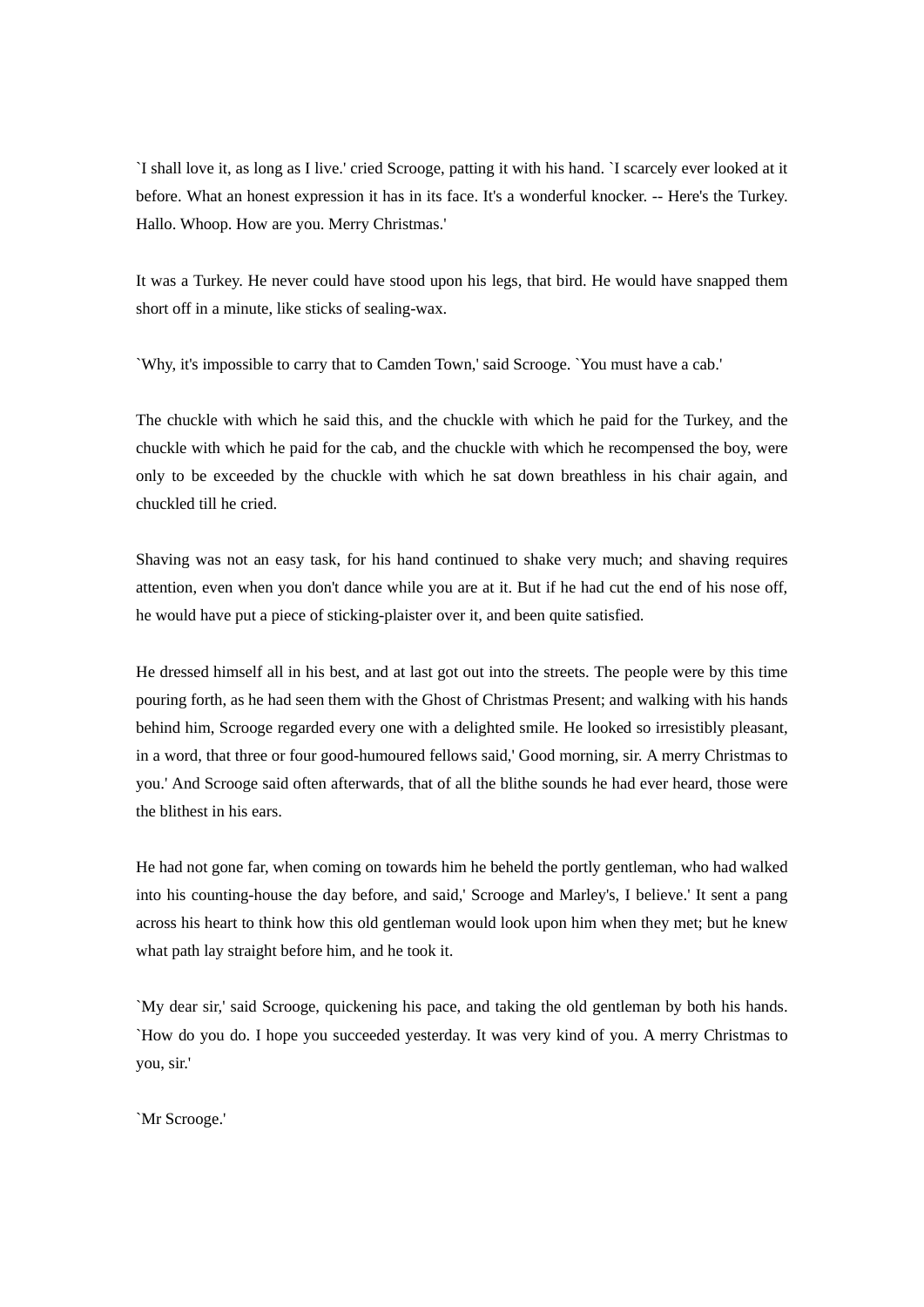`Yes,' said Scrooge. `That is my name, and I fear it may not be pleasant to you. Allow me to ask your pardon. And will you have the goodness' -- here Scrooge whispered in his ear.

`Lord bless me.' cried the gentleman, as if his breath were taken away. `My dear Mr Scrooge, are you serious.'

`If you please,' said Scrooge. `Not a farthing less. A great many back-payments are included in it, I assure you. Will you do me that favour.'

`My dear sir,' said the other, shaking hands with him. `I don't know what to say to such munificence.'

`Don't say anything please,' retorted Scrooge. `Come and see me. Will you come and see me.'

`I will.' cried the old gentleman. And it was clear he meant to do it.

`Thank you,' said Scrooge. `I am much obliged to you. I thank you fifty times. Bless you.'

He went to church, and walked about the streets, and watched the people hurrying to and fro, and patted children on the head, and questioned beggars, and looked down into the kitchens of houses, and up to the windows, and found that everything could yield him pleasure. He had never dreamed that any walk -- that anything -- could give him so much happiness. In the afternoon he turned his steps towards his nephew's house.

He passed the door a dozen times, before he had the courage to go up and knock. But he made a dash, and did it:

`Is your master at home, my dear.' said Scrooge to the girl. Nice girl. Very.

`Yes, sir.'

`Where is he, my love.' said Scrooge.

`He's in the dining-room, sir, along with mistress. I'll show you up-stairs, if you please.'

`Thank you. He knows me,' said Scrooge, with his hand already on the dining-room lock. `I'll go in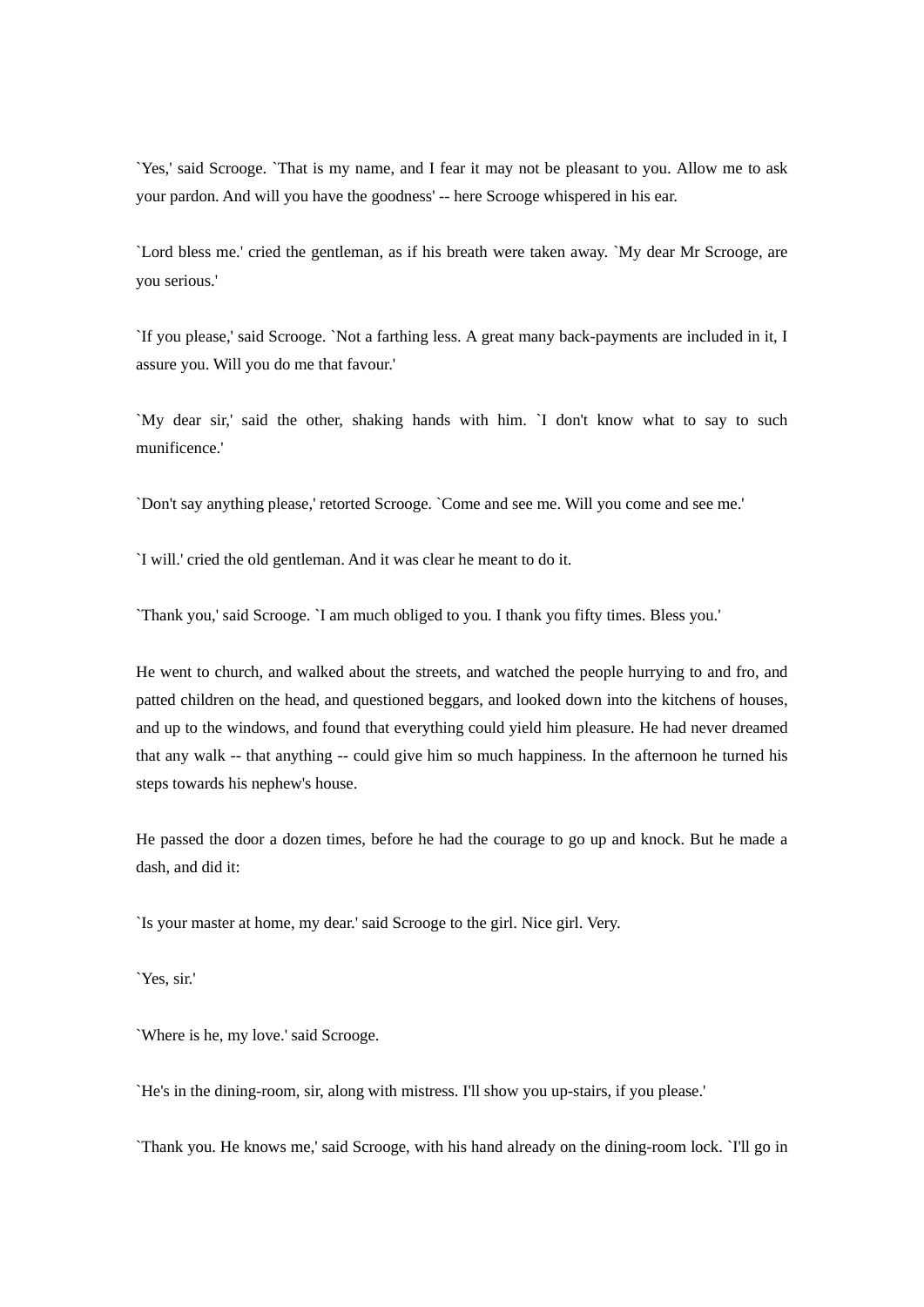here, my dear.'

He turned it gently, and sidled his face in, round the door. They were looking at the table (which was spread out in great array); for these young housekeepers are always nervous on such points, and like to see that everything is right.

`Fred.' said Scrooge.

Dear heart alive, how his niece by marriage started. Scrooge had forgotten, for the moment, about her sitting in the corner with the footstool, or he wouldn't have done it, on any account.

`Why bless my soul.' cried Fred,' who's that.'

`It's I. Your uncle Scrooge. I have come to dinner. Will you let me in, Fred.'

Let him in. It is a mercy he didn't shake his arm off. He was at home in five minutes. Nothing could be heartier. His niece looked just the same. So did Topper when he came. So did the plump sister when she came. So did every one when they came. Wonderful party, wonderful games, wonderful unanimity, wonderful happiness.

But he was early at the office next morning. Oh, he was early there. If he could only be there first, and catch Bob Cratchit coming late. That was the thing he had set his heart upon.

And he did it; yes, he did. The clock struck nine. No Bob. A quarter past. No Bob. He was full eighteen minutes and a half behind his time. Scrooge sat with his door wide open, that he might see him come into the Tank.

His hat was off, before he opened the door; his comforter too. He was on his stool in a jiffy; driving away with his pen, as if he were trying to overtake nine o'clock.

`Hallo.' growled Scrooge, in his accustomed voice, as near as he could feign it. `What do you mean by coming here at this time of day.'

`I am very sorry, sir,' said Bob. `I am behind my time.'

`You are.' repeated Scrooge. `Yes. I think you are. Step this way, sir, if you please.'